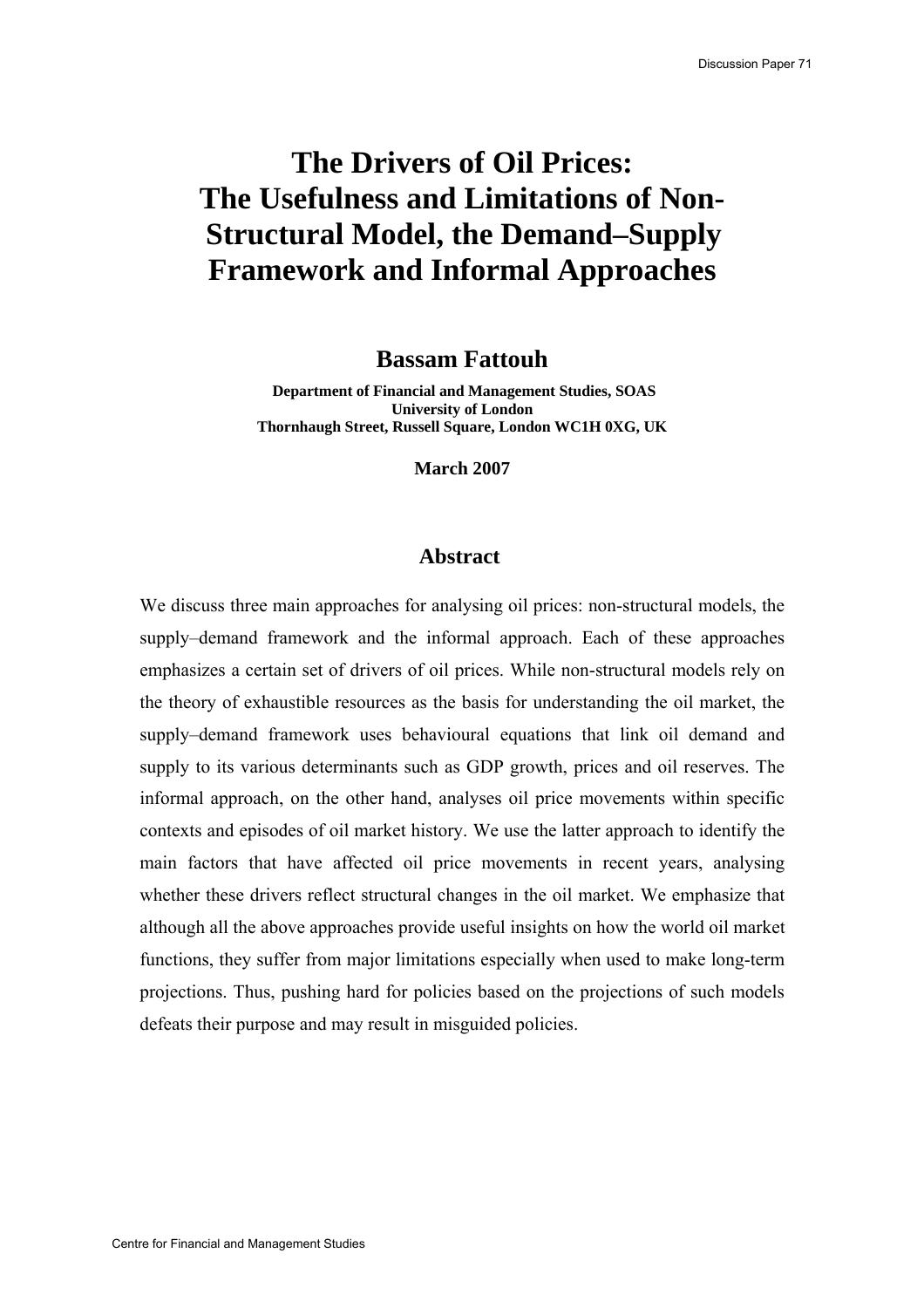# **1. Introduction**

The behaviour of oil prices has received special attention in the current environment of rapid rises and marked increase in oil price volatility. It is widely believed that high oil prices can slow economic growth, cause inflationary pressures and create global imbalances. Volatile oil prices can also increase uncertainty and discourage muchneeded investment in the oil sector. High oil prices and tight market conditions have also raised fears about oil scarcity and concerns about energy security in many oilimporting countries.

Some observers argue that the oil market has undergone structural transformations that have placed oil prices on a new high path. The adherents of this view point to the erosion of spare capacity in the entire oil supply chain, the emergence of new large consumers (mainly China, and India to a lesser extent), the new geopolitical uncertainties in the Middle East following the US invasion of Iraq and the reemergence of oil nationalism in many oil-producing countries. Others interpret the recent oil price behaviour in terms of cyclicality of commodity prices. Like all raw materials, the rise in oil price stimulates oil production and slows the growth of oil demand. This would cause oil prices to go down which in turn would stimulate demand and increase the oil price. These different views about the oil market clearly reflect divergent expectations about the future evolution of oil prices (Stevens, 2005).

Oil price behaviour has been analysed using three main approaches: the economics of exhaustible resources, the supply–demand framework and the informal approach. Most analysts using the theory of exhaustible resources as the basis for understanding the oil market conclude that oil prices must exhibit an upward trend (see Krautkraemer, 1998 for a review). The insights from this literature have resulted in the derivation of non-structural models of oil price behaviour that do not explicitly model the supply and demand for oil and other factors affecting them (see for example Pindyck, 1999; Dufour *et al*., 2006). In contrast, in the supply–demand framework, the oil market is modelled using behavioural equations that link oil demand and supply to its various determinants, mainly GDP growth, oil prices and reserves (Bacon, 1991; Dees *et al*., 2007). The informal approach is normally used to identify economic, geopolitical and incidental factors that affect demand and supply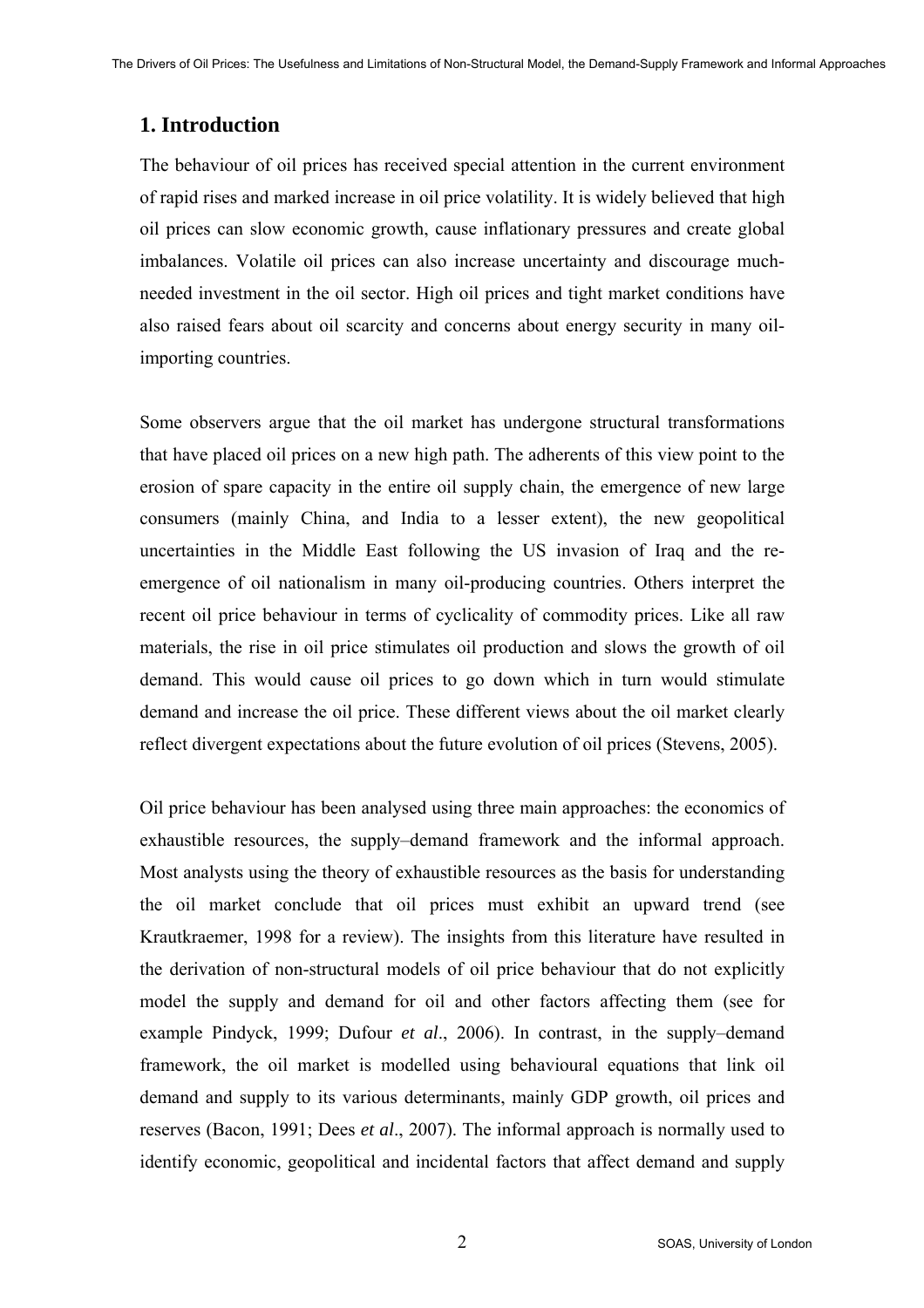and hence oil price movements within specific contexts and episodes of oil market history.

These different approaches are frequently used to make projections about oil prices and/or global demand and supply either for the short term or for the very long-term horizon, often over twenty years. Various players such as governments, central banks and international oil companies rely on these projections for planning energy policy, evaluating investment decisions and analysing the impact of various supply and demand shocks hitting the oil market. Although the above frameworks are useful in improving our understanding of how the different elements of the oil market function, any attempt to use these models to predict oil prices or project oil market conditions in years to come would certainly result in errors. It is not only that these models cannot adequately capture the various shocks that influence the oil market, but equally important, these long term projections and long run oil price forecasts are highly sensitive to the underlying assumptions of the model.

This paper is divided into five sections. In Section 2, we discuss oil price behaviour within the context of the economics of exhaustible resources. In Section 3, we discuss the main building blocks of the supply–demand framework and discuss the limitations of using this approach for making projections. In Section 4, we use the informal approach to discuss the main factors that may have affected oil prices in the current context and whether the influence of these factors is transitory or permanent. Rather than listing a wide catalogue of potential factors, we focus our analysis on four factors: the erosion of spare capacity, the role of OPEC, speculation and inventories. Section 5 concludes.

# **2. Exhaustibility of oil resources and non-structural models**

There is a very wide theoretical research that deals with oil price behaviour within the theory of non-renewable resources (Krautkraemer, 1998). An important characteristic of a non-renewable resource is that it is not replaceable or else replaced at a very slow rate such that once it is used or extracted, the resource is no longer available for use or extraction within a reasonable time horizon. Another important characteristic is that the supply of the non-renewable resource is limited relative to demand. Oil has both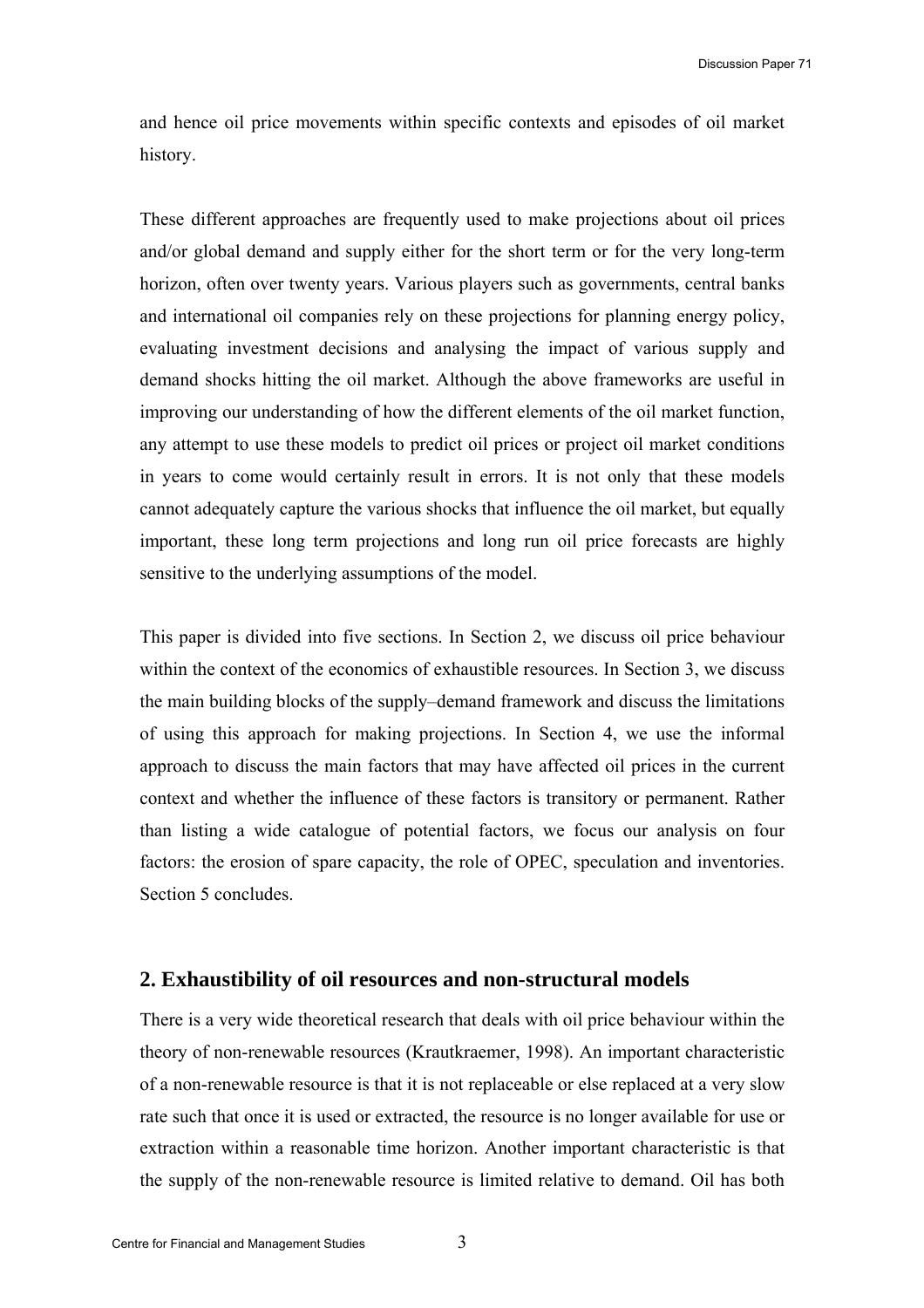these features and thus is treated in this literature as a classic example of a nonrenewable resource.

The essential implications of exhaustibility are twofold. First, oil production and consumption in one period affect production and consumption in future periods. Thus, the oil market should be analysed within a dynamic context. Second, oil as a nonrenewable resource should command a resource rent. Thus, unlike standard goods, the market price for non-renewable resource is not equalized with the marginal cost. This positive premium, also referred to as scarcity rent, is the reward that the resource holders obtain for having kept their stock up until today.

Hotelling's pioneering work (1931) which forms the basis of the literature on exhaustible resources is mainly concerned with the following question: given demand and the initial stock of the non-renewable resource, how much of the resource should be extracted every period so as to maximize the profit for the owner of the resource? Hotelling proposes a very intuitive and powerful theory to address this question. Assuming no extraction costs and given a market price per unit of resource and real risk free interest rate on investment in the economy *r*, Hotelling shows that in a competitive market, the optimum extraction path would be such that the price of nonrenewable resource will rise over time at the interest rate *r*. This result is highly intuitive. The owner of the resource has two options: either to extract the oil today or to keep it in the ground for future extraction. Any amount extracted today is not available for extraction in the future and any resource left in the ground can fetch a higher price in the future. If the owner extracts the resource today, he or she can use the proceeds and invest them at an interest rate *r*. If the price of oil is expected to rise faster than *r*, then the owner has the incentive to hold on to the resource. If all suppliers behave in a similar manner, the supply would go down causing the current market price to rise. Given this equilibrating mechanism, the optimum extraction trajectory is the one in which the oil price increases in line with the interest rate.<sup>[1](#page-3-0)</sup> This theory also has important implications on the exhaustibility of the resource. Specifically, as the price of the resource keeps rising, demand is slowly choked off

 $\overline{a}$ 

<span id="page-3-0"></span><sup>&</sup>lt;sup>1</sup> This result still holds in the presence of extraction costs. The main difference is that in the presence of extraction costs, the net price (which is the difference between per unit market price and the marginal extraction costs) would increase at the same rate as *r*.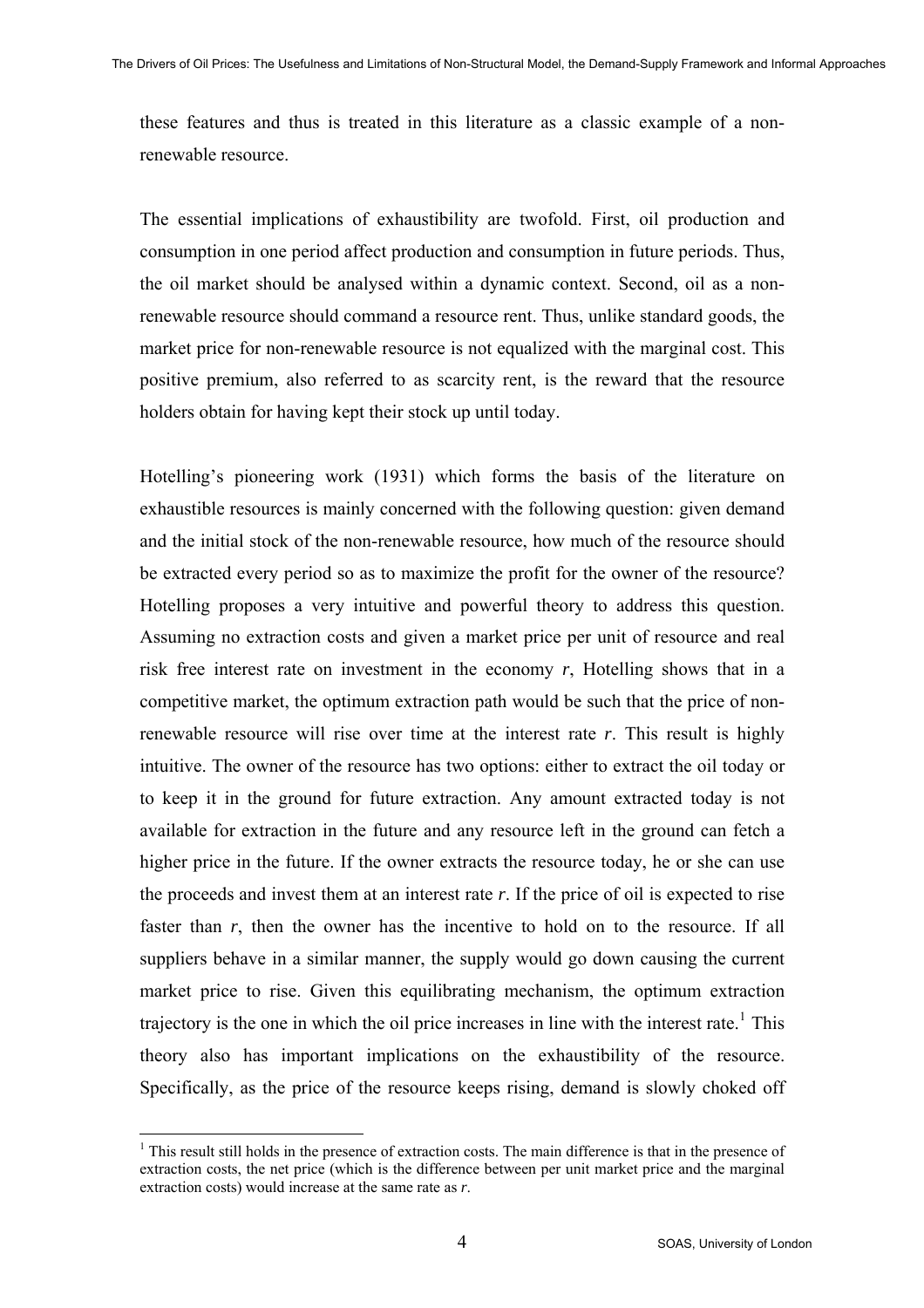and eventually when the price reaches very high levels, the demand for the resource would be eliminated. This point occurs when the exhaustion of the resource is complete. $2$ 

The theory of exhaustible resources has had an influence on many energy economists' view of oil price behaviour. Most analysts using this theory as the basis for understanding the oil market conclude that the oil price must rise over time. Empirically, this means that oil prices must exhibit an upward trend (Berck, 1995). This gradually rising price trend continued to dominate forecasting models even in the 1980s and 1990s, which witnessed many occasions of sharp oil price falls and despite the fact that most empirical studies have shown that mineral prices have been trendless over time (Krautkraemer, 1998). As argued by Lynch (2002)

"for many years, nearly every oil price forecast called for such a trend; as the forecasts proved erroneous, the trend was retained but applied to the new lower point…the combination of these theoretical arguments with the oil price shock of 1979 gave credence to these rising price forecasts, and it has proven difficult to convince casual observers that although prices might rise, it is neither inevitable nor preordained by either economic law or geology." (p. 374–375).

The paper by Pindyck (1999) is an interesting example on how the Hotelling model has been used to construct forecasting models of energy prices. He suggests that rather than use structural models that take into account a wide array of factors including supply and demand factors, OPEC and non-OPEC behaviour, technological advances and regulatory factors, it might be preferable to use simple non-structural models that examine the stochastic behaviour of oil prices. These models are quite flexible and allow oil prices to be modelled as geometric Brownian motion, or mean reverting process or related process with jumps. Pindyck (1999) considers a competitive model in which real oil prices revert to some long-term total marginal cost. Then, using a simple Hotelling model, he shows that oil price reverts to an unobservable trending long-term marginal cost with a fluctuating level and slope over time. Specifically, assuming constant marginal extraction costs *c*, an iso-elastic

 $\overline{a}$ 

<span id="page-4-0"></span> $2<sup>2</sup>$  It is important to note that by following the optimum extraction path, the owner of the resource maximizes the discounted flow of reserves over time.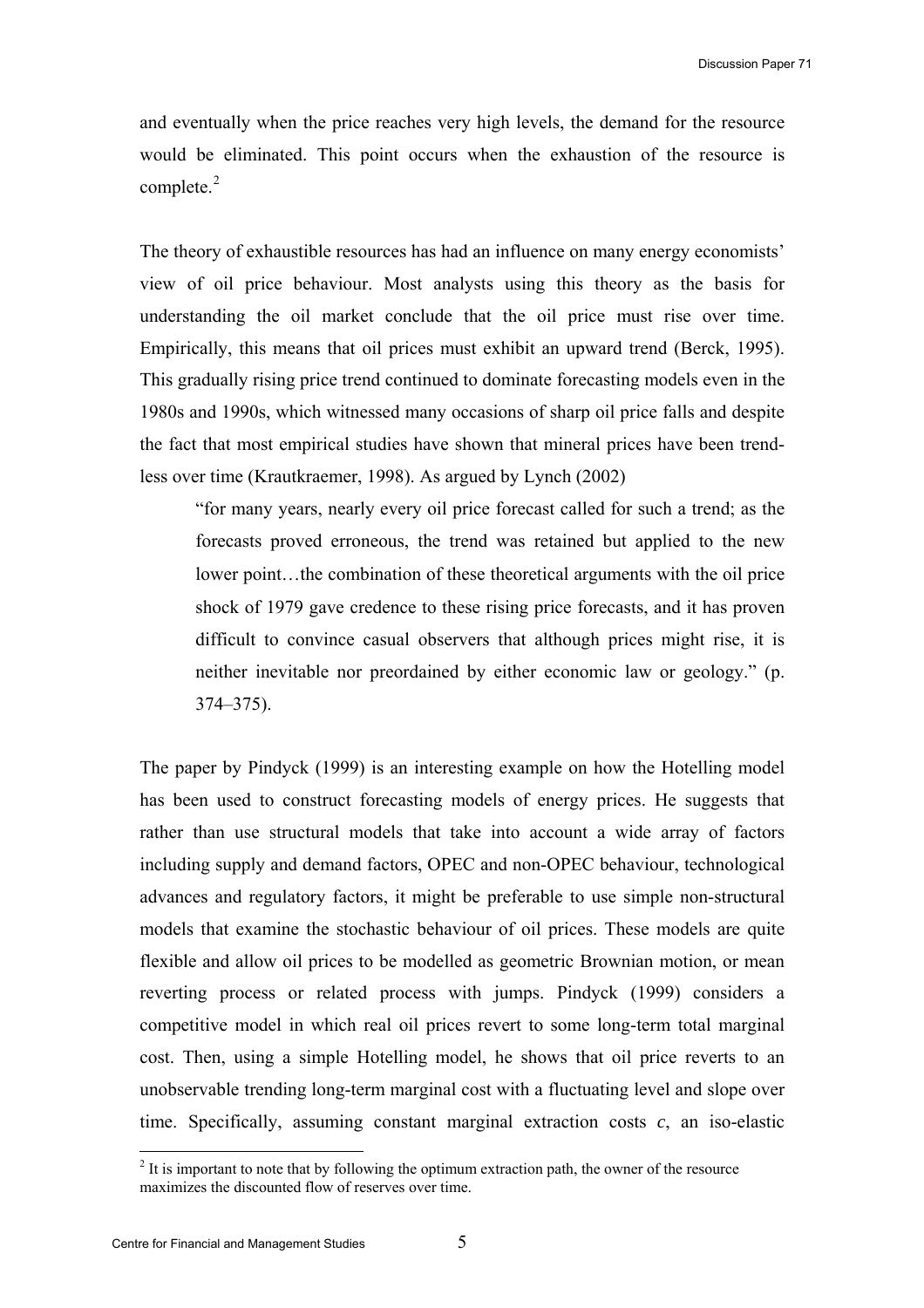demand curve function with unitary elasticity and initial level of reserves  $R_0$ , the price level at any time *t* is given by

$$
P_t = c + \frac{ce^{rt}}{e^{rcR_0/A} - 1}
$$

where *A* is a demand shifter and *r* is the real interest rate. The slope of the price trajectory can then be written as

$$
\frac{\mathrm{d}P_t}{\mathrm{d}t} = \frac{rce^{rt}}{(e^{rcR_0/A}-1)}
$$

From this equation, it can be seen that the slope is affected by demand factors, extraction costs and the level of reserves. Pindyck (1999) argues that since these factors are likely to fluctuate in an unpredictable manner, the price is also expected to revert to a trend line, which is itself fluctuating over time. He uses a generalized Ornstein-Uhlenbeck (OU) process to capture these features and proposes a discrete time model which forms the basis of his empirical work and forecasting exercise. The forecasting performance of the above model is highly mixed and especially poor for the period 1974–85 where there was wide variation in oil prices. But Pindyck (1999) argues that "putting aside the forecasting performance over the past two decades, the model captures in a non-structural framework what basic theory tells us should be driving price movements" (p. 22).

Since the pioneering work of Hotelling (1931), the theory of non-renewable resources has been developed and a number of simplifying assumptions have been relaxed to make models of non-renewable resources more realistic. More recent models allow for the extraction cost to be a function of cumulative production, introduce perfect substitutes for the non-renewable resource which is supplied at high cost but in vast quantities, permit for marginal extraction to vary over time and allow for varying demand and monopolistic market conditions. By relaxing some of the model's initial assumptions, these studies have shown that oil prices can be revised downward or can even follow a U-shaped path (Slade, 1982; Moazzami and Anderson, 1994). For instance, Khanna (2001) finds that the equilibrium price trajectory can be decreasing, increasing or increasing first and then decreasing, depending on whether the growth in demand is higher than the growth in marginal cost of extraction. Furthermore, although the Hotelling model predicts the net price will rise exponentially, it does not imply that the market price paid by the consumer (known as the user cost) has to rise.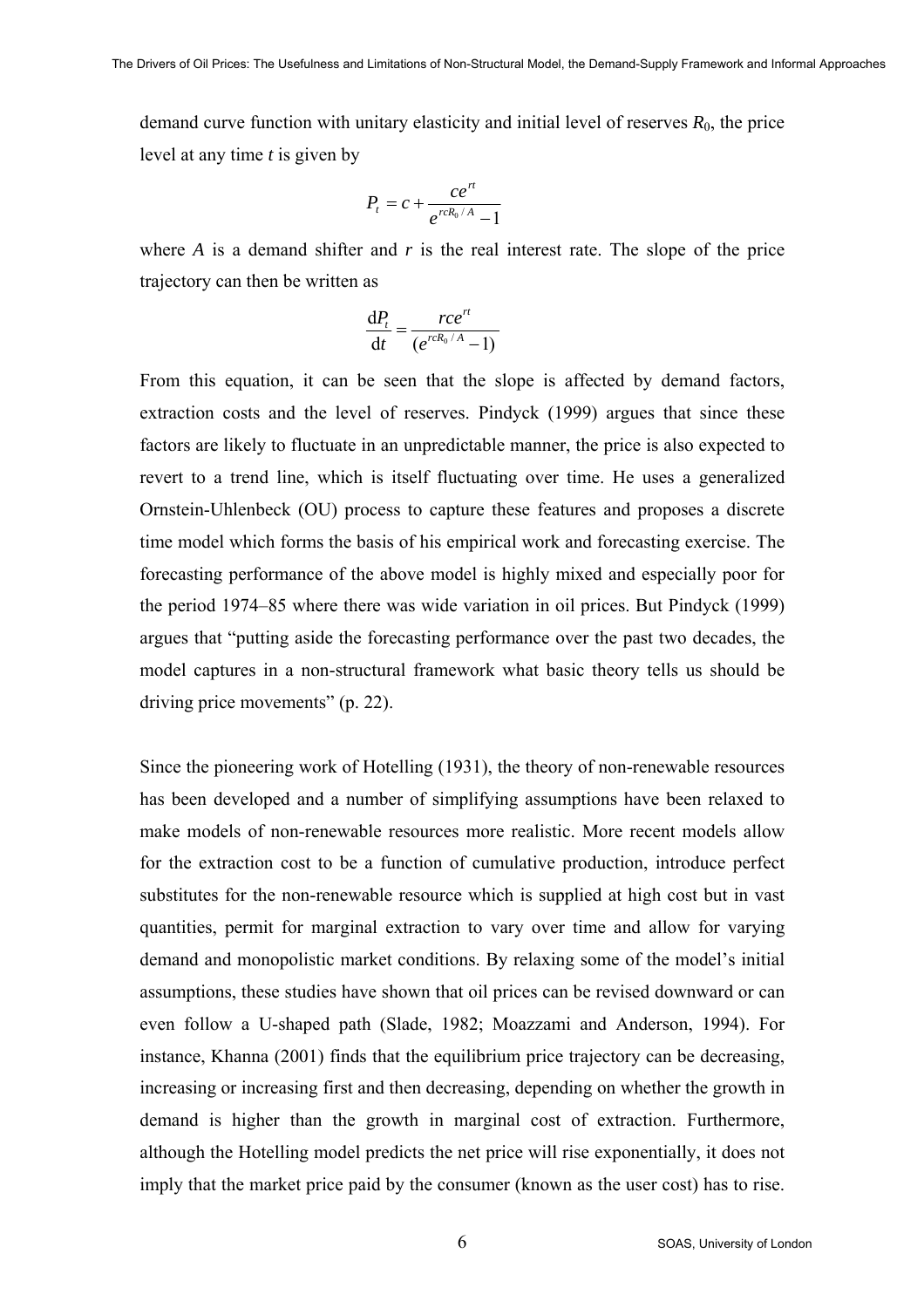The user cost is the sum of scarcity rent and the marginal extraction cost, and the price trajectory will depend on the interaction between these two variables. If extraction costs fall faster than the increase in scarcity rent, the user cost might decline over a period of time. However, as the resource is extracted, the scarcity rent rises rapidly and will eventually dominate the fall in the marginal extraction costs, causing the user cost to rise. Khanna (2001) considers six different scenarios in her simulation analysis. The oil price declines in only one scenario, but only for a short period of time. Khanna (2001) argues that this scenario fits well with the declining price trend during the period 1975–85.

Slade (1982) finds that the price of a non-renewable resource exhibits a U-shaped path. Technological change that lowers extraction cost generates a decreasing path but continuous resource depletion with diminishing return to technological innovation will cause the price to shift to an upward path. In his empirical exercise, Slade (1982) finds that the minimum point of the U-path occurs during the sample period (in 1978), indicating that oil prices should have followed an upward trend from the late 1970s onwards. However, oil prices did not trend upward after the 1970s. In fact, more recent empirical studies conclude that non-renewable resource prices have a stochastic trend and that the property of increasing prices for most non-renewables is not clear, reducing "the prediction of price increase from near certainty to maybe" (Berck and Roberts, 1996, p. 77). This, however, is not the last word on the issue. In more recent work, Lee *et al*. (2006) find support for characterizing natural resource prices as stationary around deterministic trends but with structural breaks.

Despite its main contributions, many economists consider that the literature on resource exhaustibility does not provide any insights into the oil price issue. The main criticism is directed towards the foundations of the Hotelling model: the concept of exhaustibility of resource and that of fixed stock (Adelman, 1990; Watkins, 1992, 2006). Rather than assuming a fixed stock of the resource, Adelman (1990) suggests that oil reserves should be treated similarly to inventories, which are continuously depleted through extraction but continuously augmented through exploration and development.<sup>[3](#page-6-0)</sup> Thus, according to this view, the issue is not one of exhaustibility but

<span id="page-6-0"></span><sup>&</sup>lt;sup>3</sup> The reserves issue will be discussed in more detail in Section 3.2.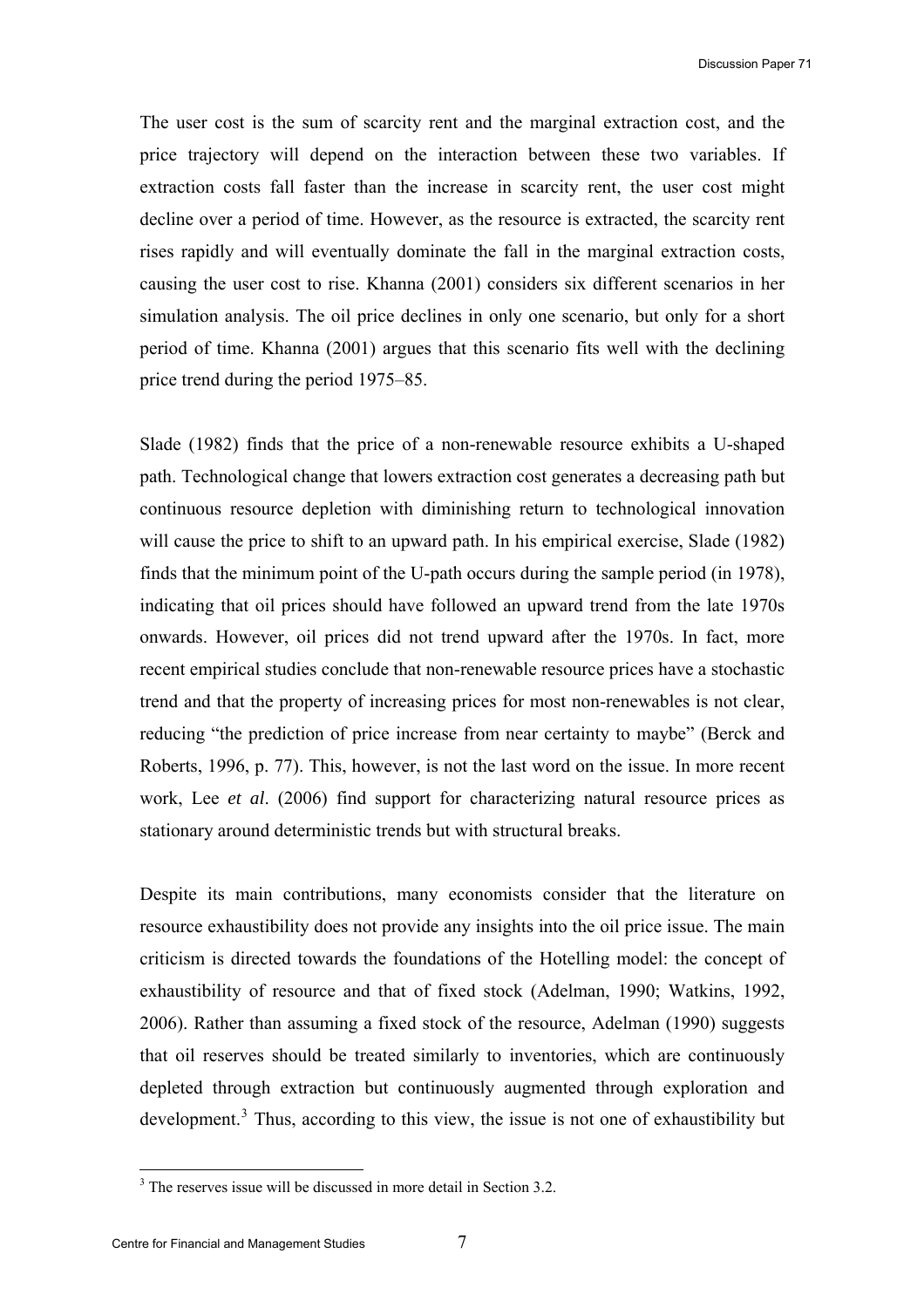of investment in accumulating inventories and the costs involved in finding new reserves. An important implication of this view is that there is no such thing as scarcity rent and that models based on such a concept do not provide an accurate description of prices in the real world.

Between these two extreme positions, Mabro (1991) argues that when oil is perceived to be plentiful Adelman's main argument holds. However, there have been few instances in history where oil has been perceived to be in limited supply in which case the Hotelling basic proposition that the price might be influenced by expectations of future price is useful. Mabro (1991) argues that the cycle of perceptions will fluctuate depending on oil price behaviour among other factors. Specifically, an increase in oil prices will stimulate exploration and development, which will shift perception towards abundance. This would cause prices to fall, which would then stimulate demand and eventually would lead to a shift in perception towards scarcity.

In my view, Hotelling's original model was not intended and did not provide a framework for predicting prices or analysing the time series properties of prices of an exhaustible resource, aspects that the recent literature tends to emphasize. Furthermore, the application of Hotelling's model to the entire oil industry reduces its usefulness, especially when there is no clear idea about the size of reserves and what should be included in the reserve base. As Watkins (2006) argues, the application of Hotelling's model to the oil industry "distorts Hotelling's insightful work, work directed more at the firm level where the focus is on a deposit of known, fixed quantity" (p.  $512$ ).

# **3. The demand and supply framework**

The most widely used framework for modelling the oil market is the supply–demand framework (Bacon, 1991; Dees *et al*., 2007). After all, it is the interaction between demand and supply for oil that ultimately determines the oil price in the long term. However, the special features of the oil market make the modelling exercise quite complex. There are various types of uncertainties when it comes to projecting future oil demand and supply. Some of these uncertainties are due to unknown future events such as geopolitical factors, supply disruptions, environmental disasters and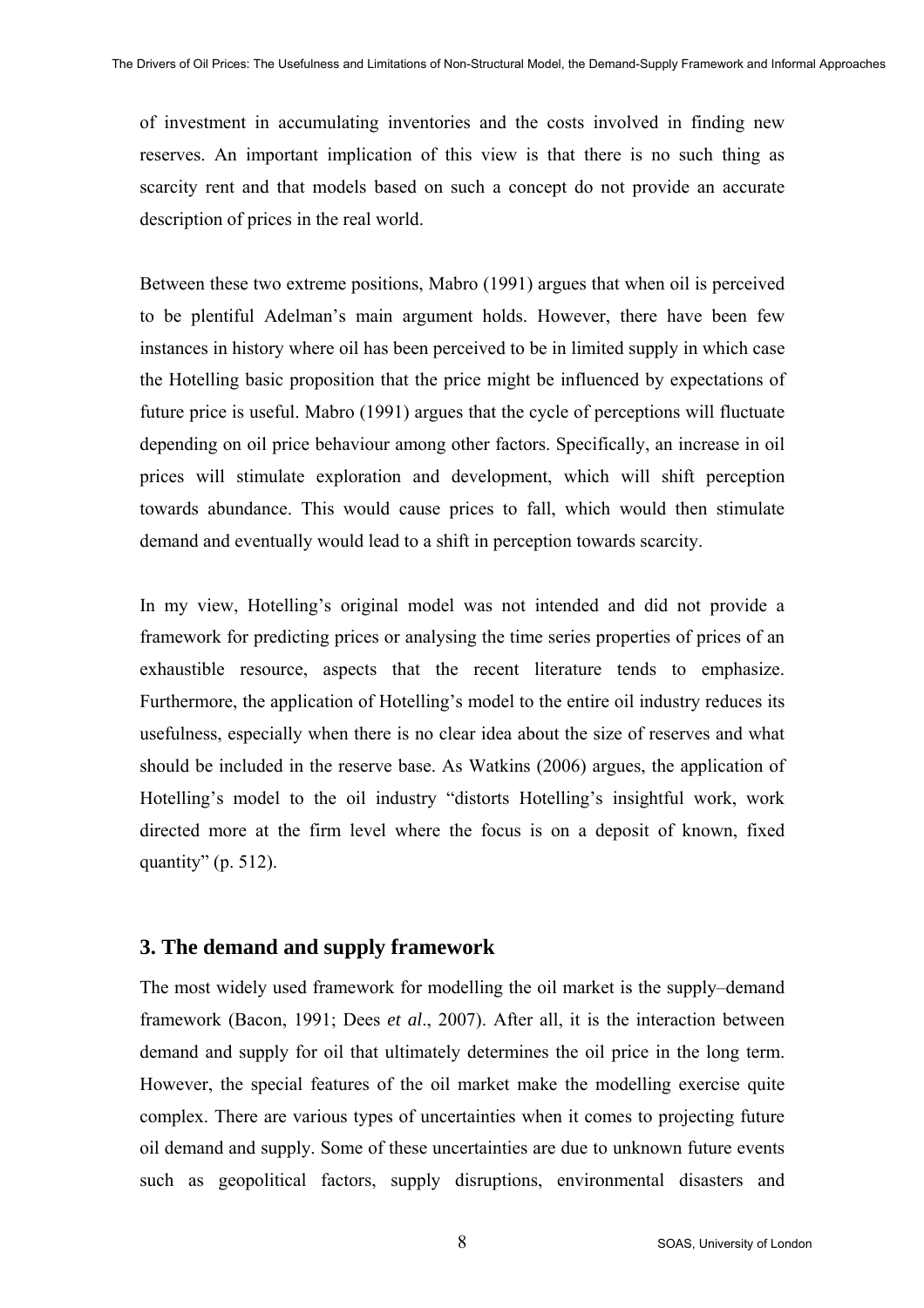technological breakthroughs. Even abstracting from these unknown events, uncertainty also arises due to the lack of knowledge about factors such as the long run price and income elasticity of demand, the response of non-OPEC supply and above all, OPEC behaviour. Although the demand function can be modelled in a simple manner as a function of price and income, the uncertainties about short and long run price and income elasticities can generate a wide range of demand curve shapes. On the supply side, the issues are much more complex as there are the role of reserves, technology, depletion effect, lags and leads and market structure.

#### **3.1 The Oil Demand**

The starting point of most structural models is the demand for oil equation, which is modelled as a function of world economic activity and oil prices. The hypotheses presented are straightforward: higher economic activity should be associated with higher oil demand while higher oil prices should be associated with lower demand for oil. The bulk of the empirical literature has focused on estimating the price elasticity and income elasticity of demand, both in the short and the long run and across a large number of countries.

#### *3.1.1 Price Elasticity of Crude Oil Demand*

The relationship between oil demand and price is usually examined within the context of price elasticity of demand, which measures the relationship between the change in quantity of oil demanded and the change in oil price. A few recent studies are enough to show the wide variation in estimated price elasticity. Table 1 below summarizes some of the studies conducted in the 1990s and 2000 for short and long run price elasticity. As can be seen from this table, the estimates range from 0 to  $-0.64$ . Despite this wide variation in estimates, it is possible to draw some general conclusions regarding the price elasticity of demand. First, changes in oil prices have a small (and usually insignificant) effect on demand for crude oil, especially in the short run. Second, the long run price elasticity of demand is higher than the short one due to substitution and energy conservation, but the elasticity is still quite low.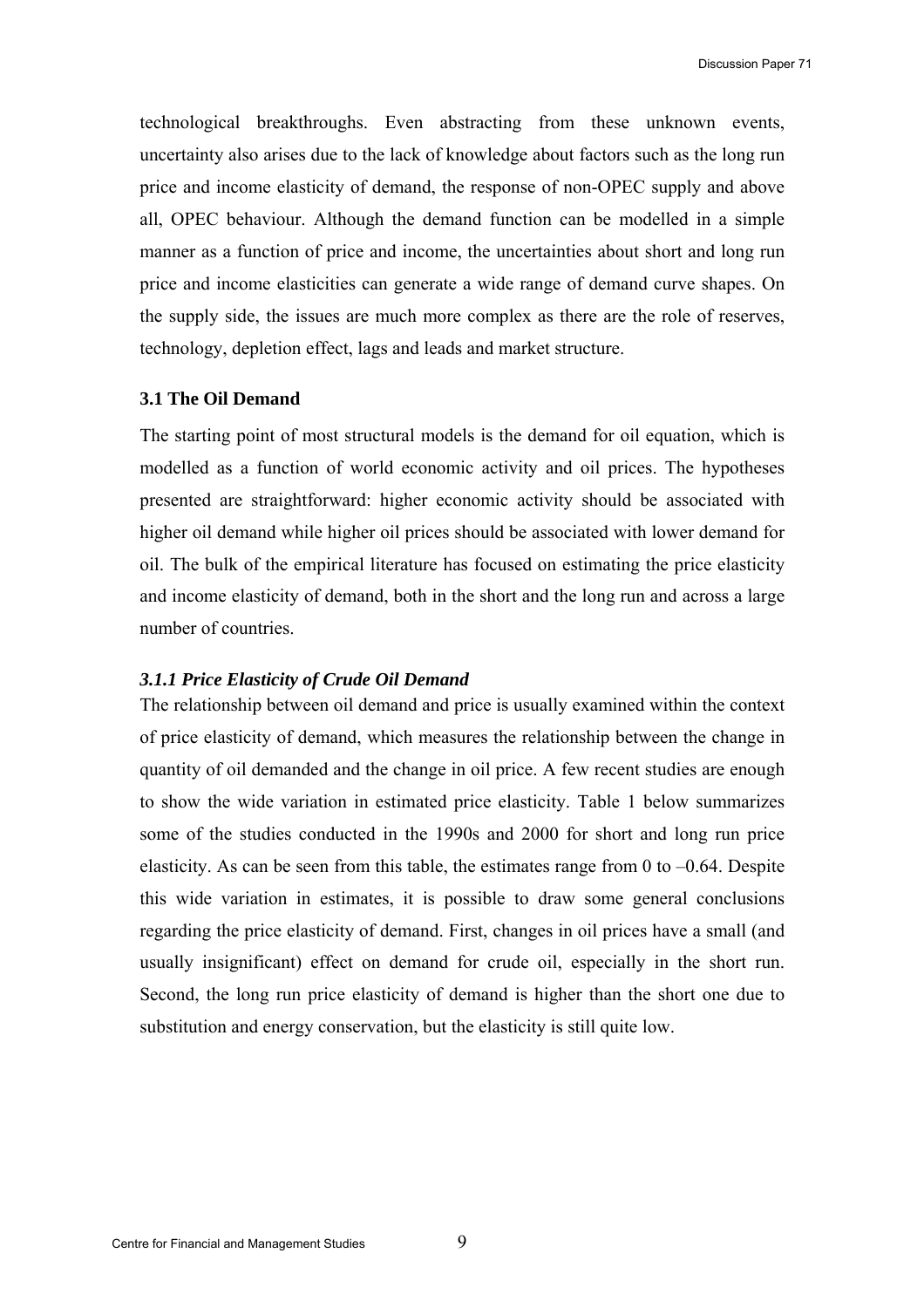| <b>Studies</b>                   | <b>Short run</b>   | Long run                | <b>Sample</b>            |
|----------------------------------|--------------------|-------------------------|--------------------------|
| Dahl, 1993                       | $-0.05$ to $-0.09$ | $-0.13$ to $-0.26$      | Developing<br>countries  |
| Pesaran <i>et al.</i> ,<br>1998  | $-0.03$            | $0.0 \text{ to } -0.48$ | Asian countries          |
| Gately and                       | $-0.05$            | $-0.64$                 | <b>OECD</b>              |
| Huntington,                      | $-0.03$            | $-0.18$                 | Non-OECD                 |
| 2002                             |                    | $-0.12$                 | Fast growing<br>non-OECD |
| Cooper, 2003                     | $0.001$ to $-0.11$ | $0.038$ to $-0.56$      | 23 countries             |
| Brook et al.,                    |                    | $-0.6$                  | <b>OECD</b>              |
| 2004                             |                    | $-0.2$                  | China                    |
|                                  |                    | $-0.2$                  | Rest of World            |
| Griffin and<br>Schulman,<br>2005 |                    | $-0.36$                 | <b>OECD</b>              |
| Krichene,<br>2006                | $-0.02$ to $-0.03$ | $-0.03$ to $-0.08$      | Various<br>countries     |

**Table 1: Price Elasticity of Oil Demand** 

Recently, there have been some attempts to introduce asymmetry into models of oil demand where it is hypothesized that demand for oil responds in an asymmetric fashion to oil price changes. Gately and Huntington (2002) argue that there is an imperfect price-reversibility mechanism in which the short run price elasticity is dependent upon whether there are price cuts or price increases. For instance, an increase in oil price would reduce demand for oil but it is not necessarily true that the decline in oil demand would be reversed by a decrease in oil price. The increase in price may induce investment and a shift towards a more efficient equipment which reduces the demand for oil and the decrease in price would not reverse these responses. Gately and Huntington also point out that the response of oil demand to an increase in the maximum historical price would not be the same as the increase due to price recovery. In order to test their hypothesis, the authors use the following price decomposition: price increases that lead to new historical prices, price increases returning to observed price levels and price decreases. Using this decomposition, the authors find that price elasticities are significantly different across price falls and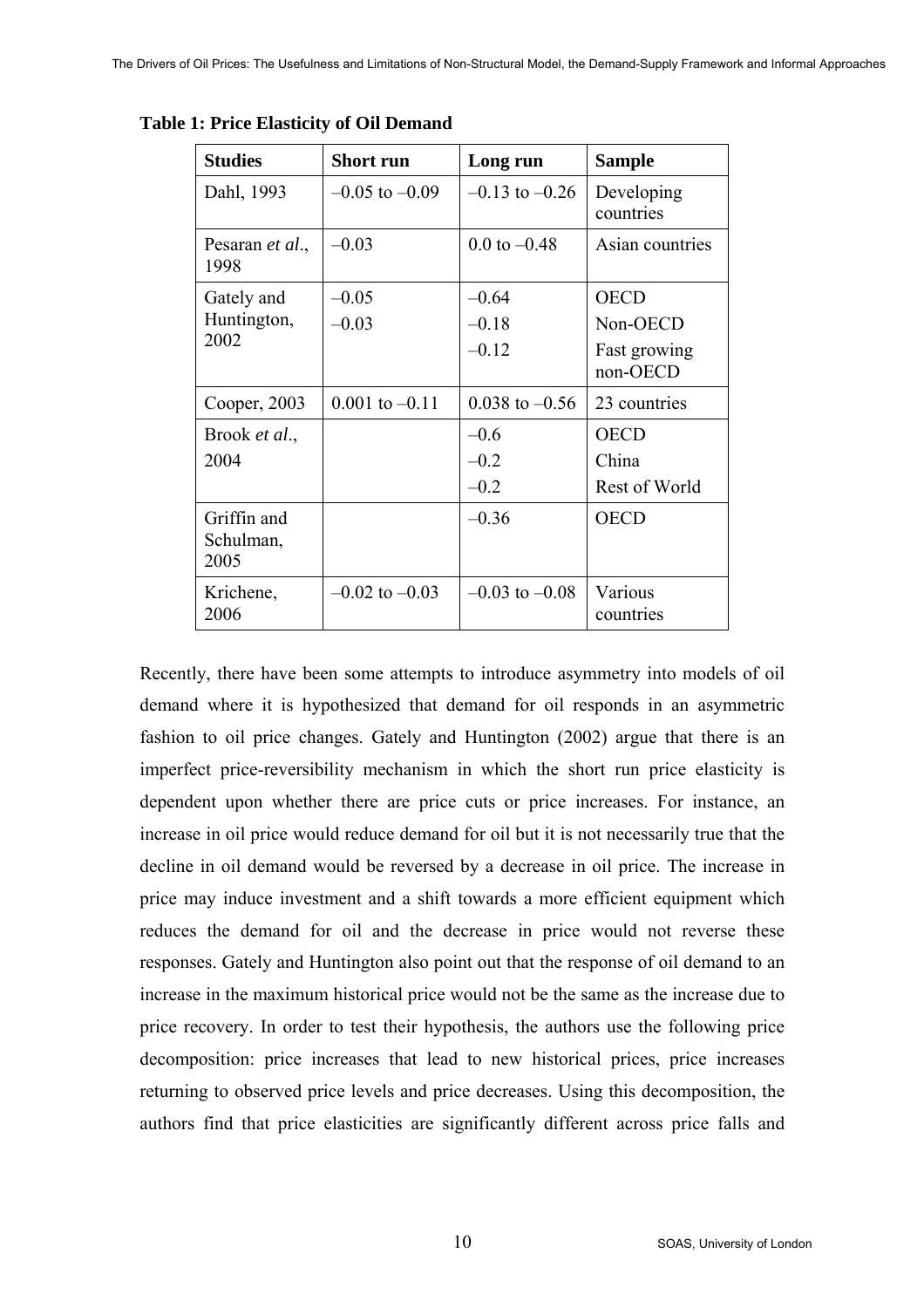prices increases and that the most elastic price response of oil demand is due to new price maxima.

Despite the attractiveness of this explanation, Griffin and Schulman (2005) argue quite convincingly that the asymmetric model has the unintended consequence of creating price volatility, which has the effect of shifting inward the intercept of the demand for oil equation. The authors note that this is observationally equivalent to a shift in the intercept due to an energy-saving technical change. Griffin and Schulman (2005) conjecture that rather than relating an asymmetric response of oil demand to oil price, Gately and Huntington's (2002) evidence of price asymmetry is acting as a proxy for energy-saving technical change. Thus, Griffin and Schulman (2005) opt for a fixed effects model of oil demand, which accounts explicitly for technical change through time dummies. Using a panel of OECD countries, the authors find that the hypothesis of price symmetry cannot be rejected after controlling for technical change. Also consistent with stylised facts about energy saving change, they find a decline in the implied estimates of the long run technical efficiency which strengthen their argument. $4$ 

#### *3.1.2 Income Elasticity of Crude Oil Demand*

The relationship between oil demand and GDP is usually examined within the context of income elasticity of demand, which measures the relationship between the change in quantity of oil demanded and the change in income. As in the case of price elasticity of demand, the estimates vary widely according to the method used, the period under study and whether it is applied to developing countries or OECD. Table 2 below summarizes some recent findings. As can be seen from this table, the variation is quite wide ranging from as low as  $0.2$  to  $> 1$  in some studies. Despite this wide variation, it is possible to draw the following general conclusions. First, oil demand is more responsive to income than prices. Second, the long run income elasticity for oil demand is higher than the short run income elasticity. Third, there is large heterogeneity in estimated income elasticity across countries and/or regions with

 $\overline{a}$ 

<span id="page-10-0"></span> ${}^{4}$ Griffin and Schulman (2005) also point to another limitation of using the price decomposition method. The estimates are highly influenced by the starting point of the data. Specifically, it is possible for a change in oil price to be part of either a price increase or change in price increases, leading to new historical prices depending on the period under examination and the starting date of the data.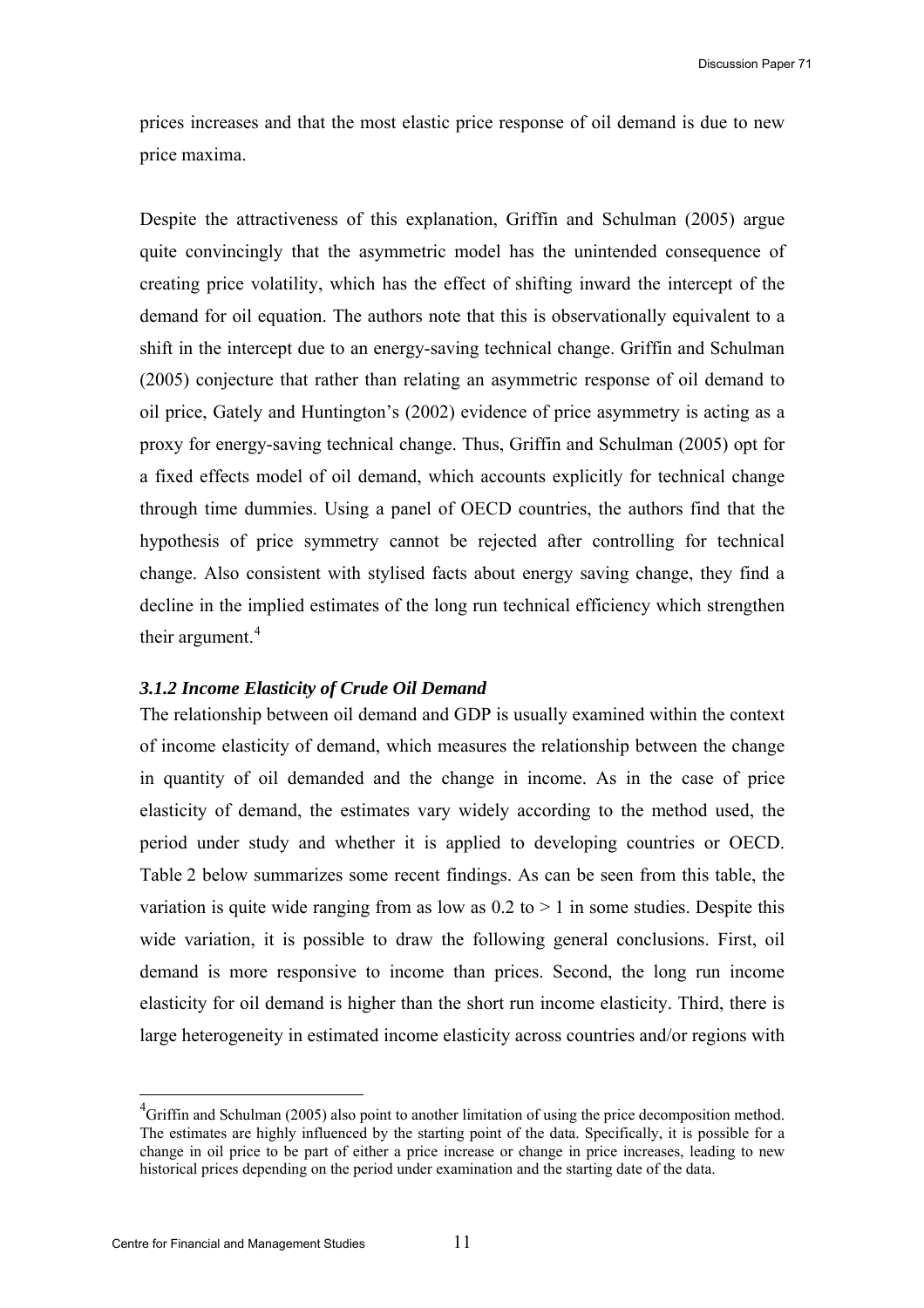developing countries exhibiting higher income elasticity than OECD. Finally, the responsiveness of oil demand to income has been declining over time in OECD.

| <b>Studies</b>                    | Long run<br>income<br>elasticity | <b>Sample</b>                                    |
|-----------------------------------|----------------------------------|--------------------------------------------------|
| Ibrahim and<br>Hurst, 1990        | > 1.0                            | Developing countries                             |
| Dahl, 1993                        | $0.79 \text{ to } 1.40$          | Developing countries                             |
| Pesaran <i>et al.</i> ,<br>1998   | $1.0 \text{ to } 1.2$            | Asian countries                                  |
| Gately and<br>Huntington,<br>2002 | 0.56<br>0.53<br>0.95             | <b>OECD</b><br>Non-OECD<br>Fast growing non-OECD |
| Brook et al.,<br>2004             | 0.4<br>0.7<br>0.6                | <b>OECD</b><br>China<br><b>Rest of World</b>     |
| Krichene, 2006                    | $0.54$ to $0.90$                 | Various countries                                |

**Table 2: Income Elasticity of Oil Demand** 

### *3.1.3 Elasticity of Gasoline Demand*

Rather than examining crude oil demand, many studies have modelled different groups of finished petroleum products. In this regard, many have been concerned with estimating the price and income elasticity of demand for gasoline (see Dahl and Sterner, 1991; Dahl and Duggan, 1996; Graham and Glaister, 2002 for surveys). Despite its retreat in most other sectors, crude oil and its by-products (gasoline and diesel oil) remain the dominant fuel in the transport sector. In order to take account of this, many studies have included a measure of vehicle ownership in the demand equation. For instance in a recent study, the IMF (2005) distinguished between different types of oil products: transport fuels (gasoline, jet fuel and gas/diesel oil), fuels for residential and industrial sector use (naphta, LPG and kerosene) and heavy fuel oil. While demand for residential and fuel oil is modelled as a function of GDP, transport demand is linked to the number of vehicles which in turn depends on the level of income as proxied by GDP per capita.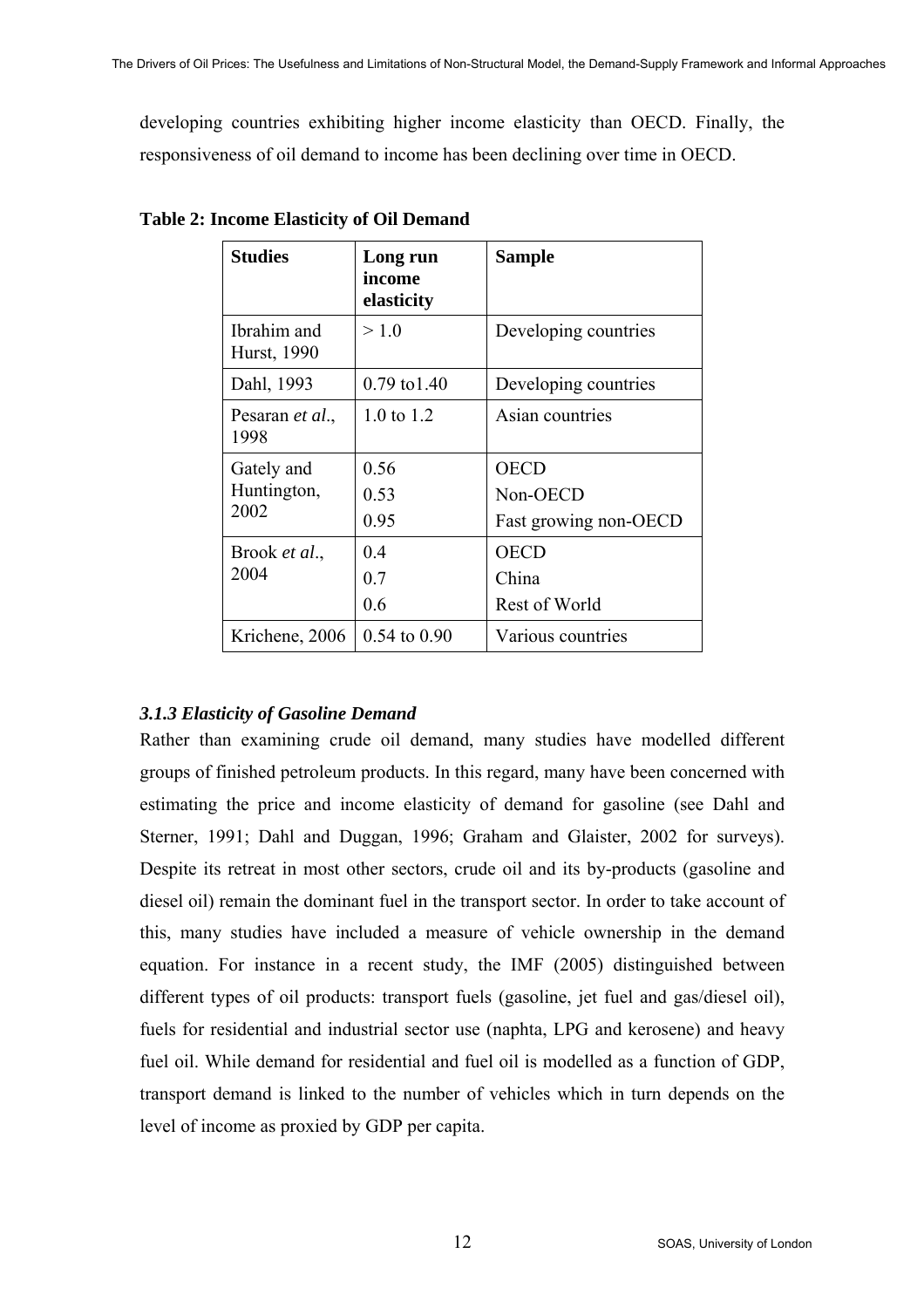It is not possible to review this very wide literature, but fortunately the study by Espey (1998), which performs an international meta-analysis of elasticities covering a wide array of studies published between 1966 and 1997, can provide us with some useful insights.

First, regarding the magnitudes, empirical studies suggest that short run price elasticity estimates for gasoline demand range from 0 to  $-1.36$  with a mean of  $-0.26$ while long term price elasticity estimates range from 0 to  $-2.72$  with a mean of  $-0.58$ . Regarding income elasticity, short run income elasticity ranges from 0 to 2.91 with an average of 0.47 while long run income elasticity ranges from 0.05 to 2.73 with a mean of 0.88.

Second, as expected, the author finds that the estimated elasticities are highly sensitive to the behavioural model underling demand. In this respect, his results indicate that the exclusion of vehicle ownership would bias upwards estimates of short run and long run income elasticity.

Third, he finds that estimates using US data are very different from those using other data sets including OECD and European countries. This is to be expected, as in the US a sparse population and a lesser reliance on public transport render car dependence higher than in other countries. However, the price elasticity of gasoline demand outside of OECD is still very low. This is in large part due to high taxes that most OECD governments impose on oil products, weakening the links between international oil prices and gasoline demand. Since taxes represent a large percentage of the price paid by the consumer for gasoline, a rise in international crude oil prices would increase gasoline prices by only a fraction of the increase.

#### *3.1.4 Projections*

The relationship between oil demand, prices and income has been used extensively to project global or regional oil demand growth. Table 3 below summarizes some of the widely used projections. As can be seen from Table 3, the differences are widespread. First, the projections are highly sensitive to the assumptions made about economic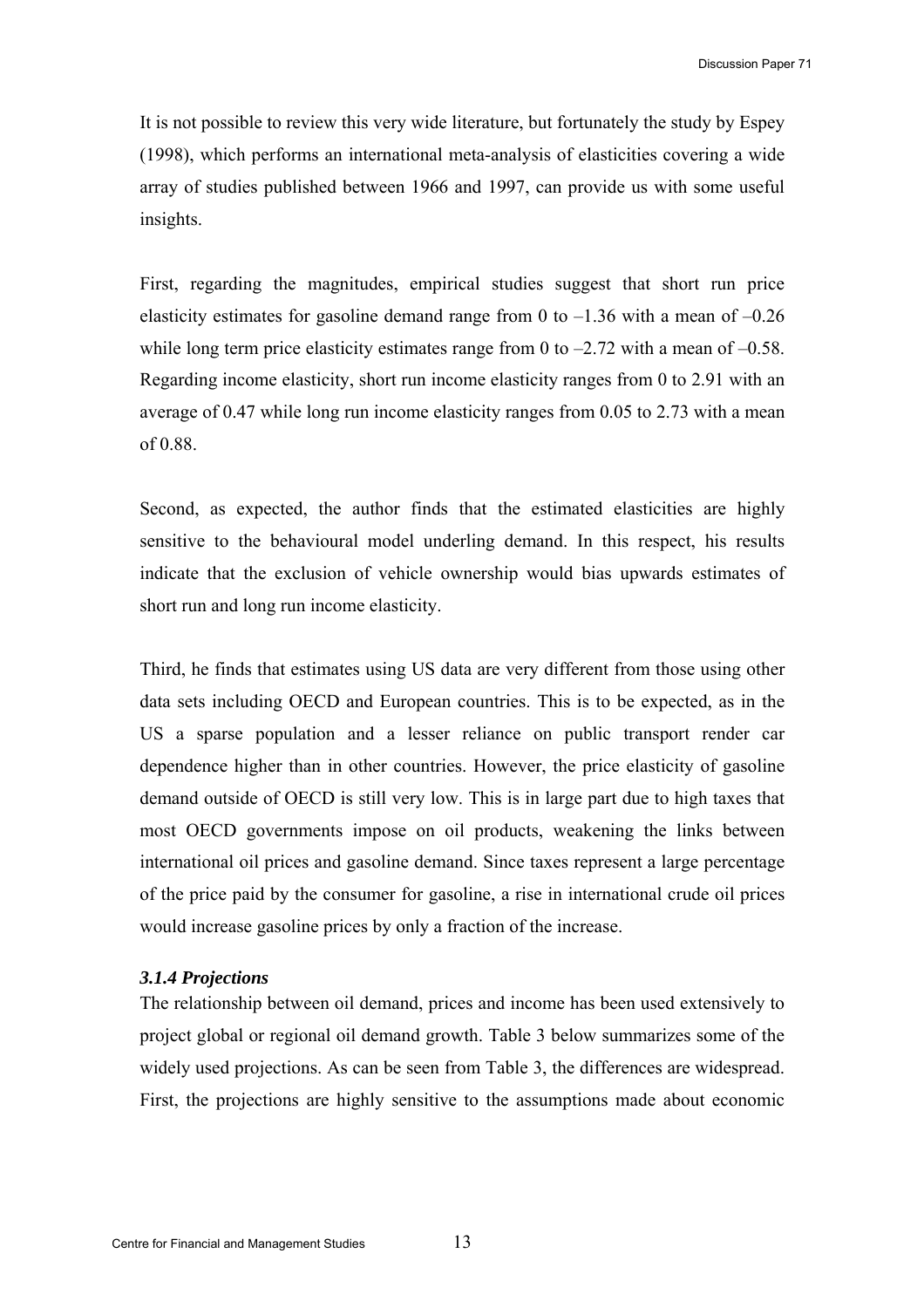growth. Second, they are highly sensitive to the income and price elasticity used. Third, the projections are sensitive to the oil price path chosen.<sup>[5](#page-13-0)</sup>

|                  | 2003<br>(Actual) | 2010 | 2015   | 2020  | 2025  | 2030  |
|------------------|------------------|------|--------|-------|-------|-------|
| <b>IMF, 2005</b> | 79.8             | 92   | 102.42 | 113.5 | 125.5 | 138.5 |
| EIA, 2006        | 80               | 92   | 98     | 104   | 111   | 118   |
| <b>IEA, 2006</b> | 82.5<br>(2004)   | 91.3 | 99.3   |       |       | 116.3 |

**Table 3: Projected Oil Demand (Millions of Barrels per Day)** 

**Source: IMF (2005), World Economic Outlook, April 2005, Table 4.5; Energy Information Administration (EIA), International Energy Outlook 2006, Figure 26. International Energy Agency, World Energy Outlook 2006, Table 3.1.** 

To appreciate the sensitivity of the results to some of these assumptions, Figure 1 below plots the IMF (2005) projections under different growth and price assumptions. The graph on the left shows that lowering growth by 0.5% annually would cause the global oil demand to decline by 5.2 million barrels per day (mbd) from the baseline demand projection. The graph on the right shows that an oil price shock at the beginning of the projection period can cause oil demand to decline by almost 8.5 mbd from the baseline scenario. Fourth, there is the issue of endogeneity of prices and income. Most studies implicitly assume that the price is exogenous, probably set by OPEC, but as argued later this is not a realistic assumption. Finally, most empirical studies ignore the potential relationship between oil price shocks and growth. A wide literature on oil price shocks and growth suggests a feedback mechanism in which oil prices can have a large and significant impact on growth (see for example Jones *et al*., 2004; Barsky and Kilian, 2004 for a review of this literature). However, the insights and results from this literature have not been so far integrated into the empirical studies on income and price elasticity and these two trends have grown independently from each other.

 $\overline{a}$ 

<span id="page-13-0"></span> $<sup>5</sup>$  In the case of IMF (2005), the baseline price path used is that forecast by the World Economic</sup> Outlook, from the simple average of WTI, Brent and Dubai prices. In the case of EIA, the high and low oil prices are based on different assumptions about supply of reserves and the cost of producing them.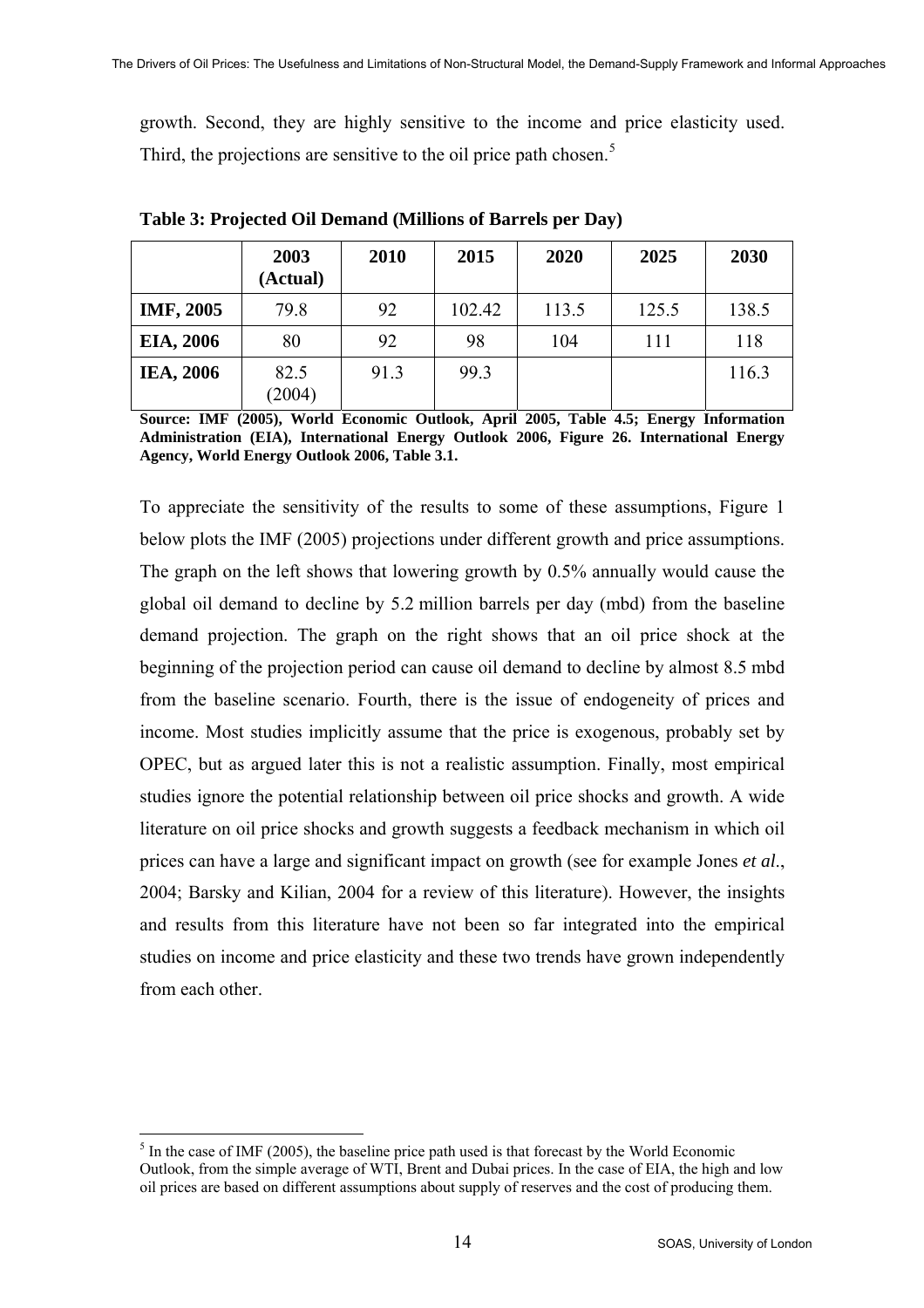

#### **Figure 1: Sensitivity to GDP Growth and Oil Price Increase assumptions**

#### **3.2 The Oil Supply: Non-OPEC Supply, Reserves, OPEC Behaviour**

Modelling oil supply is much more complex because of the issue of reserves and the behaviour of various suppliers. Concerning the latter, it is useful to distinguish between OPEC and non-OPEC. While it is widely assumed that non-OPEC behaves competitively, OPEC behaviour is much more complex and there are many diverse theories in the literature about its behaviour (see Gately, 1984; Crémer and Salehi-Isfahani, 1991 for reviews). There are many different and diverse suppliers outside OPEC ranging from national oil companies, the large international oil companies and the smaller independents. However, empirical studies do not make the distinction between these various players and usually tend to aggregate oil production outside OPEC or aggregate production in individual countries.

#### *3.2.1 Non-OPEC Supply: The Hubbert Approach*

There are two main general approaches to modelling oil supply: the geophysical and economic-based models. The geophysical approach, which is mainly based on the work of Hubbert (1956), stresses geophysical factors in determining non-OPEC oil supply. According to this approach, production is governed by historical cumulative production and the size of ultimately recoverable reserves (URR). Since reserves govern oil production, the eventual depletion of reserves would cause a decline in oil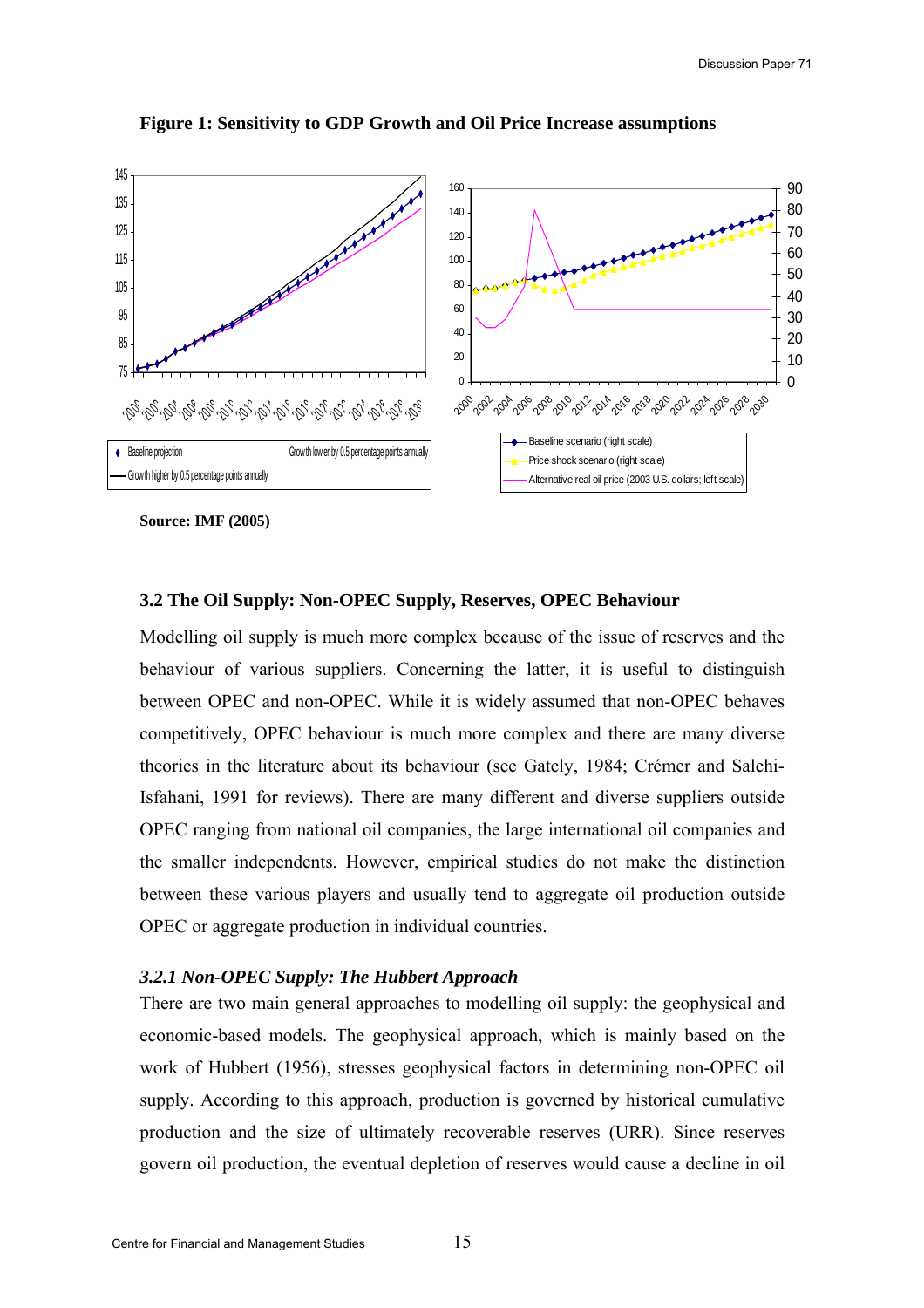production. According to Hubbert, the production profile of an oil region follows three phases: continual production increase ('pre-peak'), production becomes stagnant ('at peak' or 'plateau') and continual declining production ('decline'). Specifically, based on a particular logistic curve that defines the time path of cumulative production, it is possible to fit symmetrical bell-shaped curves for the annual rate of production. These curves are known as production curves and can be used to generate long-term forecasts of oil production. For constructing these bell-shaped curves, one only needs to estimate ultimate cumulative oil production and the remaining volume to be produced as a percentage of cumulative production.

Hubbert's approach to modelling the oil supply received wide popularity in the 1970s (mainly because of its success in forecasting the annual production of the lower 48 US states) but has recently been widely criticized (see for example Lynch, 2002; Watkins, 2006). A major criticism is Hubbert's treatment of URR as a static variable, while in reality URR is dynamic and has expanded over time due to economic and technological advances. Another weakness is the tendency of the Hubbert model to overestimate the depletion effect. Lynch (2002) reviewed various predictions and found that most of these forecasts have overstated the depletion effect. Thus, far from being symmetrical the Hubbert curves are skewed to the right, indicating other factors such as new investments, the discovery of new fields or a combination of both help offset the decline in production.

#### *3.2.2. Oil Reserves*

As can be implied from the above discussion, assumptions made about reserves are central to modelling oil production. The issue of reserves, however, is highly contentious where there is a wide disagreement on the size of global reserves. The estimates vary considerably, ranging from very low estimates of less than 2 trillion barrels of oil equivalent (TBOE) (Campbell, 1989; Campbell and Laherrère, 1998) to moderate estimates of reserves between 2–4 TBOE (USGS, 2000) and high estimates of reserves of excess of 4 TBOE (Odell and Rosing, 1983; Shell  $2001$ <sup>[6](#page-15-0)</sup>. These widely varying estimates arise due to a number of factors including the different methodologies used, the vested interests, whether studies take into account conventional and unconventional oil and the adoption of different definitions.

<span id="page-15-0"></span> 6 This classification is based on Ahlbrandt (2006).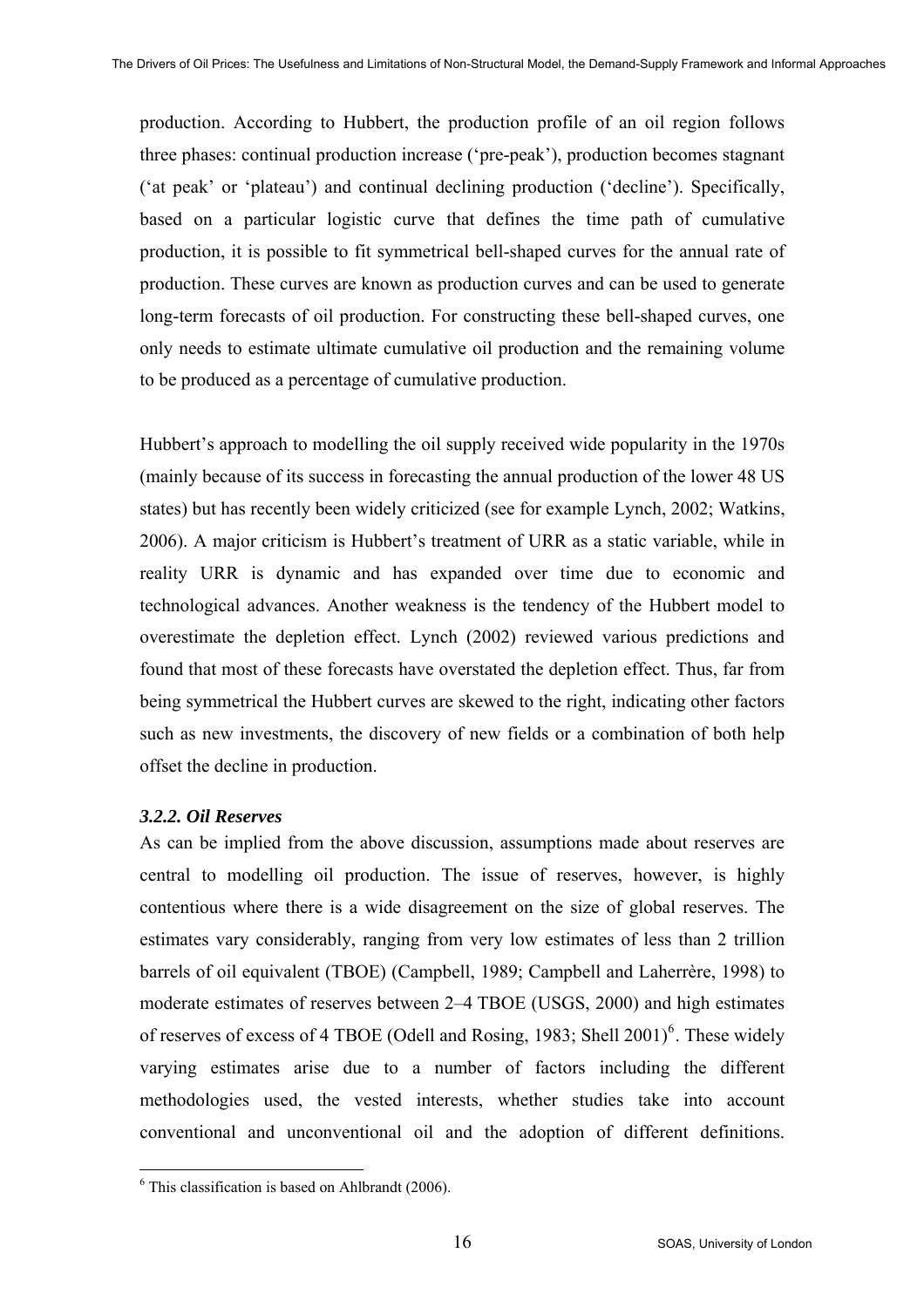Discussion Paper 71

Regarding the latter, the World Petroleum Congress (WPS) and the Society of Petroleum Engineering adopted new definitions for reserves which build on the SEC definition. The new approach introduces elements of probability allowing it to distinguish between proved and unproved reserves. Proved reserves are quantities of petroleum that can be commercially recoverable from known reservoirs given current economic and regulatory conditions, with a 90% probability that the quantities recovered will be equal to or greater than the estimate based on the analysis of geological and engineering data. The definition of unproved reserves is also based on similar geological and engineering data of proved reserves, but there might be contractual, economical, regulatory or technical factors that prevent such reserves from being treated as proved. Unproved reserves can be divided into probable reserves (unproved reserves where there is 50% probability that quantities of petroleum actually recovered will equal or exceed the estimate) and possible reserves (unproved reserves where there is 10% probability that quantities of petroleum actually recovered will equal or exceed the estimate) (Ahlbrandt, 2006; Seba, 1998).

Identifying the underlying assumption about the size of reserves is important because it forms the basis of various projections of future oil supply. Some pessimists predicted that oil would peak in the 1990s (Campbell, 1989). The inaccuracy of such predictions led to a series of revisions and to model modification (for instance, introducing the retardation effect which has the effect of generating a multimodal rather than a unimodal production curve). Other studies based on the USGS data predict the peak in non-OPEC to occur between 2015 and 2020 (Cavallo, 2002). Studies with high estimates of reserves suggest peaks further into the future. For instance, Odell (1998) estimates 3 trillion barrels of conventional oil and 3 trillion barrels of unconventional oil and suggests a peak in 2020 for the former and a peak in around 2060 for the latter (see Ahlbrandt, 2006).

It is important to stress that despite regular discussions of looming oil shortage, the proved reserves to production ratio has increased over the last thirty years indicating strong growth in reserve volumes. Table 4 below shows that although total production has increased from 59 mbd in 1973 to 77 mbd in 2003, reserve additions over these thirty years have risen by more than 500 billion barrels. Thus, not only have reserve additions replaced total production during this 30-year period, but they have become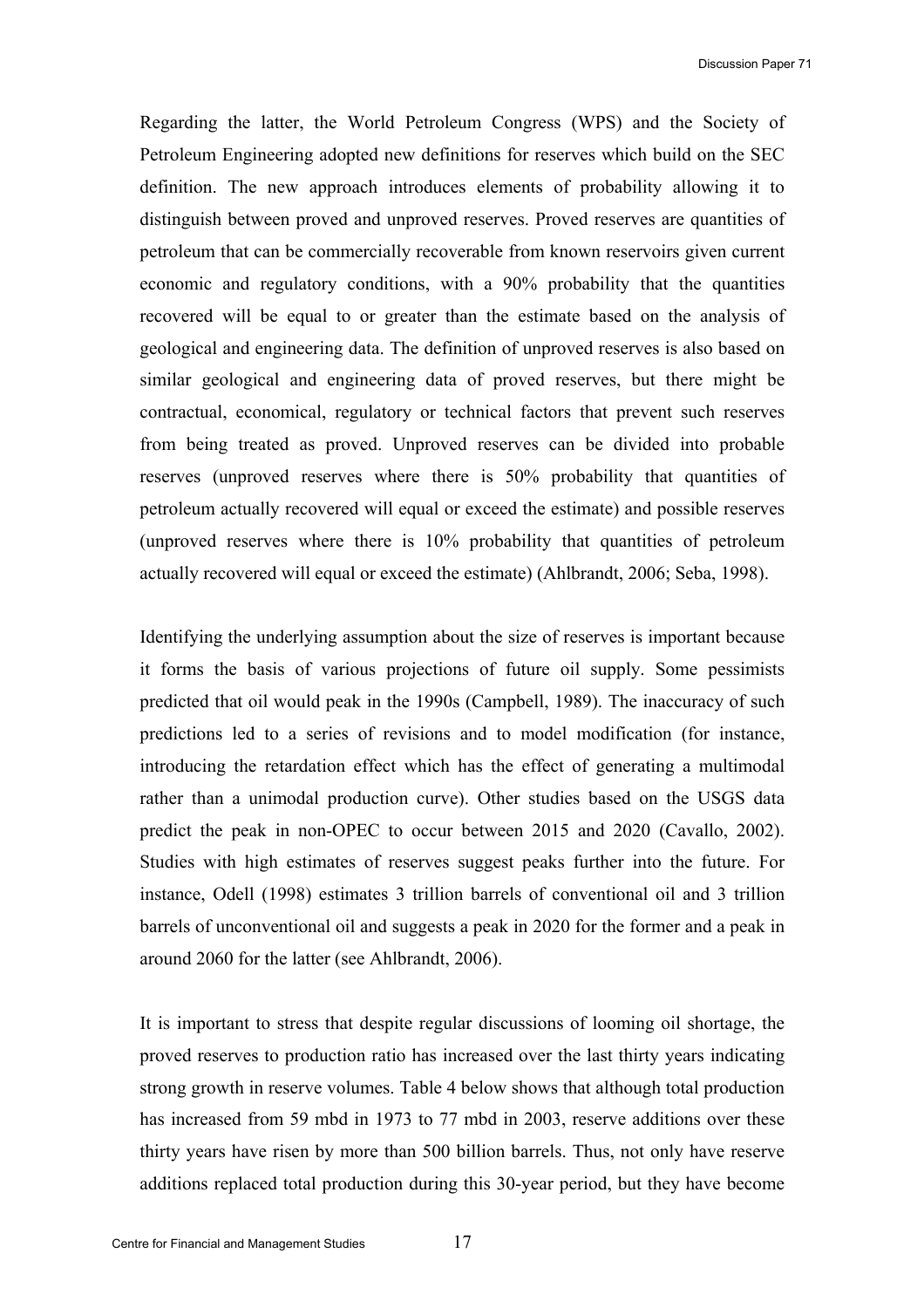more plentiful compared to 30 years ago (see Watkins, 2006 for a more detailed discussion). The bulk of this growth is not due to new discoveries but mainly due to reserve (or field) growth.<sup>[7](#page-17-0)</sup> For instance, Ahlbrandt (2006) reports that in the last fifteen years reserve growth has added 85% to reserves in the US. The reserve growth can be explained by initial conservative estimates and the application of new technology to exploration and development activity and the new drilling technologies. Regarding the latter, Verma (2000) emphasizes the importance of enhanced oil recovery where new technologies such as water flooding and more complex techniques such as injecting gas has lead to dramatic improvements in recovery rates with some fields achieving 50% or more of original oil in place. Studies of world reserve growth also show that the contribution of reserve growth from adding reserves to existing fields has been more important than the discovery of new fields.

|                                  | 1973 | 1983 | 1993 | 2003 |
|----------------------------------|------|------|------|------|
| World Reserves (billion barrels) | 635  | 723  | 1024 | 1148 |
| World Output (mbd)               | 59   | 57   | 66   | 77   |
| World R/P ratio (years)          | 30   | 35   | 42   | 4    |

**Table 4: Oil Reserves and Production Data** 

**Source: Watkins (2006), Table 1.** 

#### *3.2.3 Economic-Based Models*

 $\overline{a}$ 

Many have argued that since the Hubbert approach is based on the wrong concept of ultimate recoverable reserves, it should not be used for modelling oil supply functions. Hubbert's model has also been criticized for its neglect of the role of economic factors and technology. Economic-based supply models have emphasized that economic factors such as real oil prices and costs, regulatory factors such as the fiscal system and the concession terms and technology play an important role in determining investment and hence oil supply. In this respect, various studies have attempted to estimate price elasticity for non-OPEC oil supply. These studies have shown that the response of non-OPEC production to oil prices, especially in the short run, is very low. On the one hand, producers do not necessarily increase production in the face of a price rise. On the other hand, a reduction in oil prices does not induce

<span id="page-17-0"></span><sup>&</sup>lt;sup>7</sup> Reserve growth is defined as an increase in estimated sizes of field over time as these are developed and produced.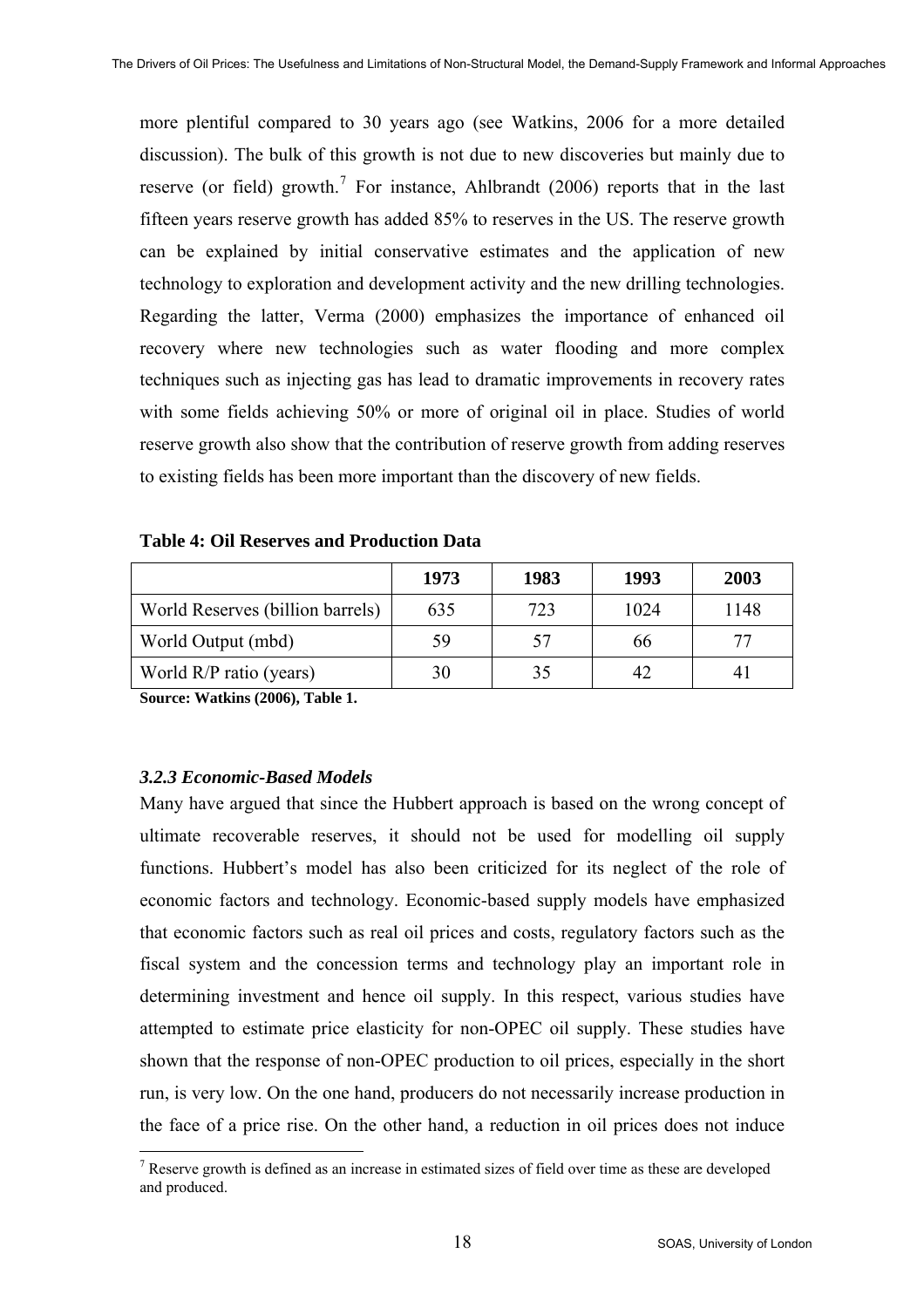producers to reduce production. For instance, during the 1970s prices soared and production did not rise as fast. But in the 1980s, prices fell dramatically but production continued to increase. This suggests negative price elasticity of non-OPEC supply during this period.

Although the long run price elasticity is found to be positive, the estimates are quite low but not necessarily in all studies. Krichene (2006) reports a very low long run price elasticity of 0.08 for non-OPEC supply. Alhajji and Huettner (2000) report a long run price elasticity of non-OPEC supply of 0.29. Gately (2004) reports a wide band of price elasticity varying from 0.15 to 0.58 by 2020 while Dahl and Duggan (1996) report a price elasticity of 0.5[8](#page-18-0). $8$ 

Other more elaborate attempts to estimate supply functions have also been made. Watkins and Streifel (1998) estimate a model in which reserve additions are regressed on some inferred price of discovered but undeveloped reserves, and a time variable which is expected to capture a range of factors including net impact of changes in prospectivity, depletion effects, cost efficiency and technology. The main purpose of their exercise was to test whether the supply function has been moving outward (i.e. expanding) in response to new discoveries and cost saving technologies or moving inward (i.e. contracting) due to depletion effects. Their results indicate that outside North America, non-OPEC supply has been expanding while in North America it has been contracting. The authors warn that the latter result does not indicate that reserves will not be added in North America, but that the diminishing returns on exploration have not been offset by technological or efficiency advancements. It is clear that in such economic-based models, ultimate recoverable reserves play no role in determining the oil supply and are treated as "irrelevant non-binding constraint" (Adelman, 1990).

 $\overline{a}$ 

<span id="page-18-0"></span><sup>&</sup>lt;sup>8</sup> In this respect, it is worth noting that the way price enters into the equation depends on whether oil is treated as an exhaustible resource. If oil is treated as an exhaustible resource, then supply is determined by inter-temporal optimization. Thus, the amount supplied will not only depend on current prices, but also on future prices. In this case, whether production will respond to current higher oil prices depends on whether the increase in the expected future price is larger or smaller than the increase in current price. If the former effect is higher, producers would have the incentive not to produce today. If the price increase is expected to be temporary, then the supply curve would have the usual upward sloping curve (Crémer and Salehi-Isfahani, 1991).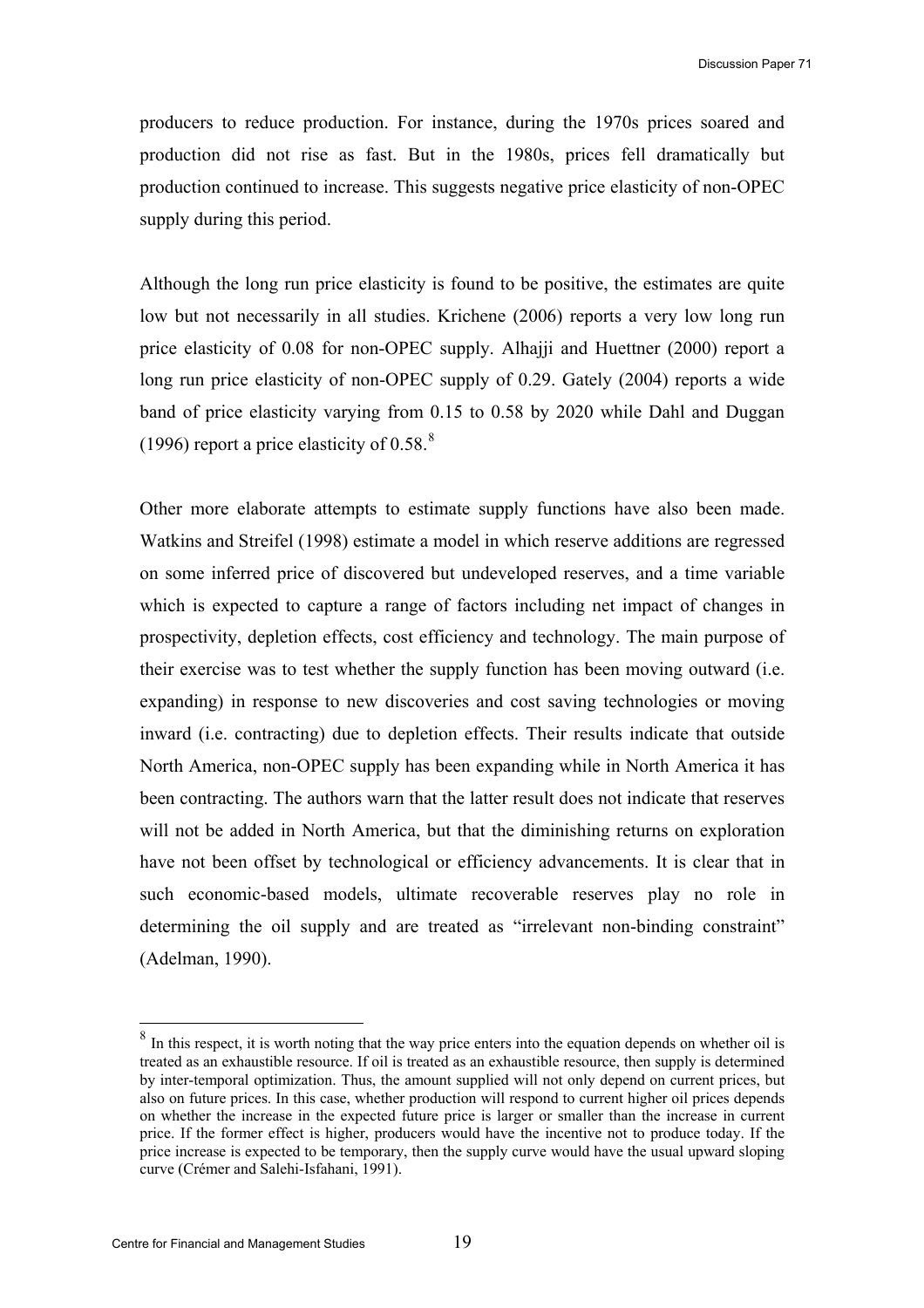#### *3.2.4. Hybrid Models*

In general, economic models of oil supply that focus on price elasticity did not prove very successful not only when applied to OPEC production but also when applied to non-OPEC production, where it is assumed that producers are competitive and take prices as given. This is mainly due to complex interaction between geological factors (reserves, depletion and discovery), economic factors (oil prices and technical change), regulatory factors (the fiscal system) and political factors (sanctions and political turmoil). There have been a number of attempts to construct models which combine geophysical with economic factors, referred to as hybrid models (Kaufmann, 1995; Moroney and Berg, 1999; Kaufmann and Cleveland, 2001). An early attempt was made by Kaufmann (1991), who calculated the difference between the actual and the predicted production curve based on Hubbert's model. The difference was then regressed on a number of economic and regulatory variables. In a more recent empirical study, Moroney and Berg (1999) use an integrated model which includes both economic and geophysical factors. Specifically, they model oil supply as a function of the stock of reserves, the real price of oil and dummy variables to account for regulatory factors. They use a partial adjustment model to account for the fact that producers react gradually to changes in the environment. For the US, Moroney and Berg (1999) find a wide band of price elasticity estimates ranging from 0.057 to 0.19, depending on the model used. Their results also indicate a unitary long run elasticity of production with respect to lagged reserves.

#### *3.2.5 Projections of Non-OPEC Supply*

Given the different models and the wide range of elasticity estimates, it is no surprise that non-OPEC supply projections differ considerably across studies and over time. Table 5 below reports the EIA and IEA projections of non-OPEC supply. As can be seen from this table, while the EIA expects a relatively high non-OPEC supply growth, the IEA is more conservative about the potential contribution of non-OPEC. The large difference in the projections is mainly due to differences in the estimates of the responsiveness of non-OPEC supply and unconventional liquids to oil prices and whether non-OPEC oil supply reaches a peak during the projection period. In fact, the large EIA revision in 2006 is partly due to the more optimistic view about the potential of unconventional liquids, which would become highly economical at the projected high oil prices. The IEA (2006) predicts that unconventional supplies will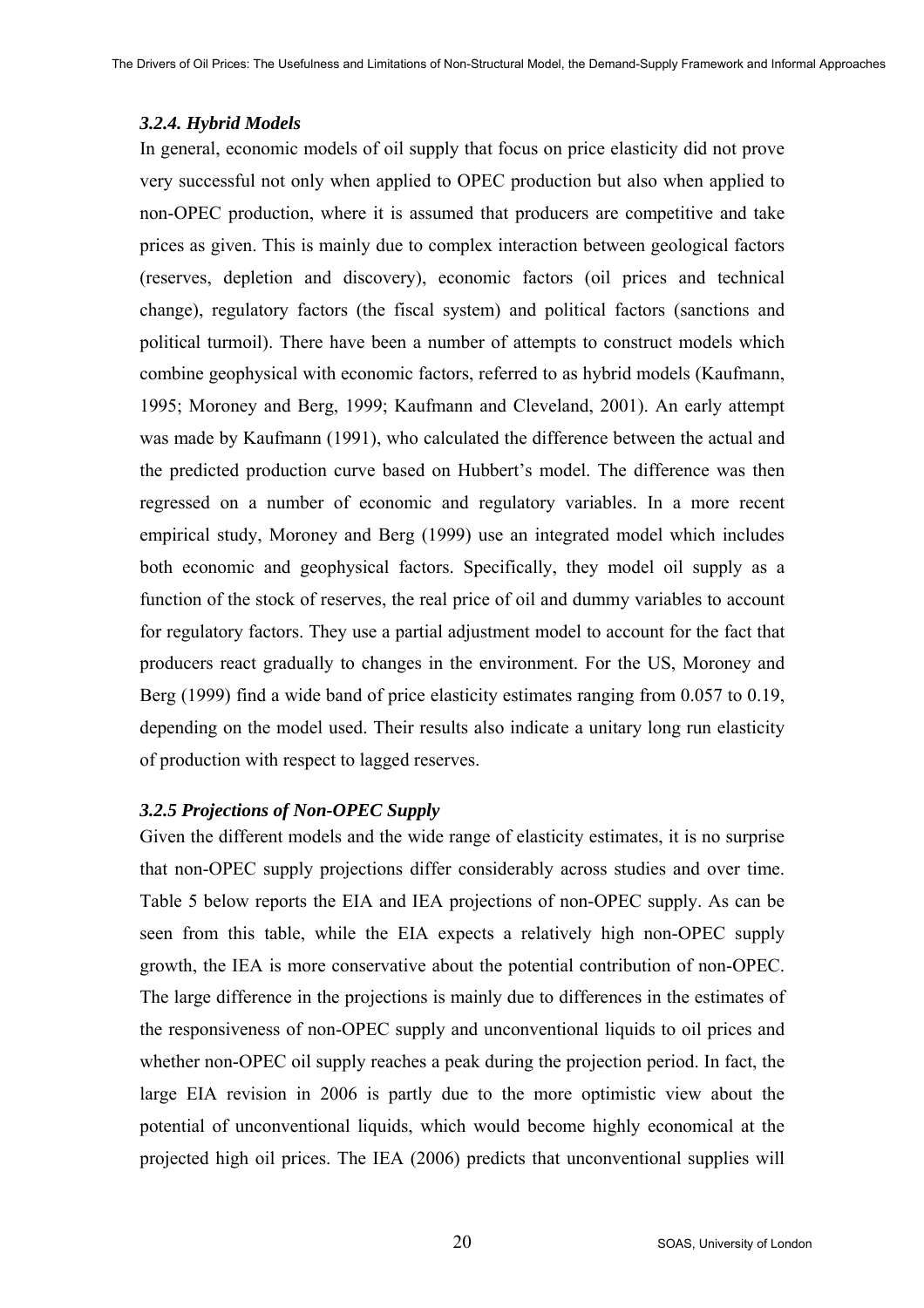reach 9.7 mbd in 2025 and 11.5 mbd in 2030. This is a substantial upward revision from its 2005 Annual Energy Outlook where unconventional supplies were estimated to reach 5.7 mbd in 2025.

|           | 2010 | 2015 | 2030 |
|-----------|------|------|------|
| EIA, 2006 | 54.4 | 58.6 | 72.6 |
| EIA, 2005 | 56.6 | 61.7 | 66.2 |
| IEA, 2006 | 53.4 | 55.0 | 57.6 |

**Table 5: Non-OPEC Oil Production Projections** 

#### **3.3 OPEC Supply**

Studying OPEC supply behaviour is crucial for understanding the oil market and long run oil prices. However, OPEC behaviour is very complex to model (see Fattouh, 2007a for a recent review). Many conflicting theoretical and empirical interpretations about the nature of OPEC and its influence on world oil markets have been proposed. The debate is not centred on whether OPEC restricts output, but the reasons behind these restrictions. Some studies emphasize that OPEC production decisions are made in reference to budgetary needs, which in turn depend on the absorptive capacity of the members' domestic economies (Teece, 1982). Others explain production cuts in the 1970s in terms of the transfer of property rights from international oil companies to governments, which tend to have lower discount rates (Johany, 1980; Mead, 1979). Others explain output restrictions in terms of coordinated actions of OPEC members. Within this literature, OPEC behaviour ranges from classic text book cartel, to twoblock cartel (Hnyilicza and Pindyck, 1976), to clumsy cartel (Adelman, 1980), to dominant firm (Salant, 1976; Mabro, 1991), to loosely co-operating oligopoly, to residual firm monopolist (Adelman, 1982) and most recently to bureaucratic cartel (Smith, 2005). Others suggest that OPEC oscillates between various positions but always acts as a vacillating federation of producers (see for instance Adelman, 1982; Smith, 2005). The existing empirical evidence has not helped narrow these different views.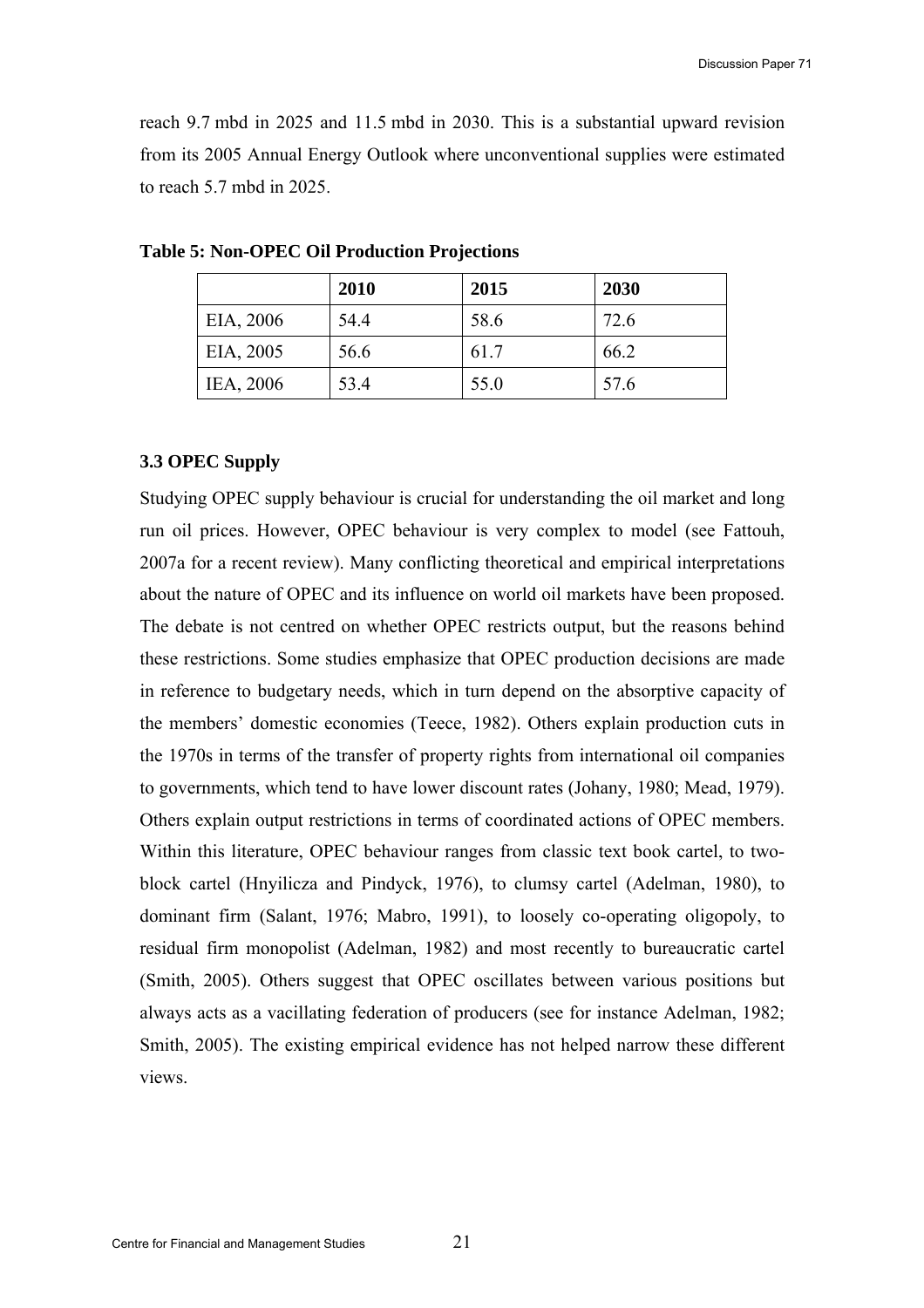There has been an extensive debate on the usefulness and limits of the various models. This debate is beyond the scope of this paper. What is important to emphasize, however, is that each of these theories implies a different OPEC behaviour and hence supply decisions and pricing rule. We use two theories to clarify this point. In models that consider OPEC as a monopoly owner of an exhaustible resource, the organization's behaviour is highly predictable: it would choose prices or quantities such that the marginal revenue minus marginal extraction cost increases at the rate of interest (Pindyck, 1978). The target revenue theory hypothesizes that OPEC responds to rising oil price by cutting production, and to a fall in oil prices by expanding output i.e. a negative price elasticity of supply. The underlying intuition behind this theory is simple. Supply decisions are determined by a country's national budget requirements: a function of the economy's ability to absorb productive investment. This is defined as the ability of the country to attract investments within a period of time at a certain rate of a return. Thus, rises in oil prices entail holding production constant or reducing production in order to meet the target revenue. If many countries follow the target revenue rule, then simultaneous cuts in production could increase oil prices even without any coordination from OPEC members (Teece, 1982).

Modelling OPEC supply creates a serious challenge for the supply–demand framework. Simply put, it is not possible to describe OPEC as a cartel or oligopoly while at the same time use a competitive supply–demand framework for analysing the long run behaviour of the oil market. In a recent study by Dees *et al*. (2007), the model is closed by considering OPEC to act as a swing producer, equilibrating demand and supply with optimal prices/quantity levels. To consider the implication of this assumption, consider the impact of a permanent increase in the price of oil. Based on their simulation model, this would cause oil demand to fall, non-OPEC production to increase (although the response is quite inelastic) and OPEC to cut its production to balance supply and demand.

A more standard way to close the model has been to treat OPEC supply decision as a residual, often referred to as the 'call on OPEC', which is the hypothetical amount that OPEC needs to produce to close the gap between oil demand and non-OPEC supply. In other words, projections about OPEC supply are not based on behavioural analysis but derived from a simple accounting formula that balances world demand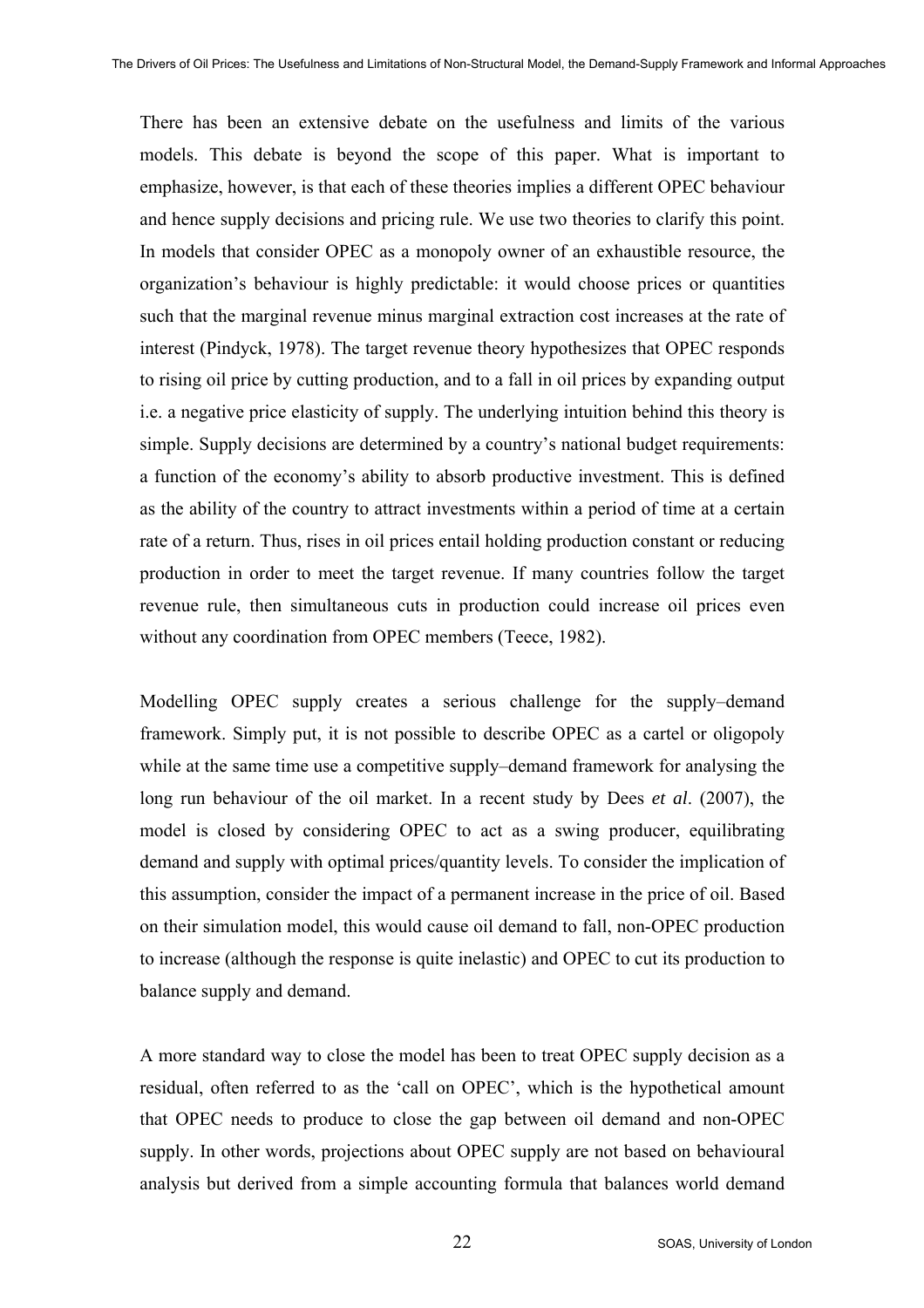after taking into account various factors. This approach has been widely used to project OPEC supply.<sup>[9](#page-22-0)</sup> Table 6 below presents various projections on the call on OPEC. As can be seen from the table, the projections vary widely, with the difference between the lowest and highest estimate in 2030 reaching 29.1 mbd. Also notice the wide divergence between the upper and lower bounds, which in some instances can reach more than 20 mbd.

|                               | <b>2010</b> | 2020                                                    | 2025 | <b>2030</b>   |
|-------------------------------|-------------|---------------------------------------------------------|------|---------------|
| EIA, 2006                     |             | $32.9 - 37.9$   29.3-43.3   29.8-46.9                   |      | $30.9 - 51.0$ |
| (Upper bound–Lower bound)     |             |                                                         |      |               |
| IMF, 2005                     |             | $30.6 - 32.7$   43.5 - 49.2   51.6 - 61.0   61.3 - 74.4 |      |               |
| (Upper bound–Lower bound)     |             |                                                         |      |               |
| IEA, 2006 (Baseline scenario) | 35.9        |                                                         |      | 56.3          |

#### **Table 6: Projections of OPEC Call**

Although calculating OPEC supply as a residual overcomes the problem of modelling OPEC's complex behaviour, this approach suffers from two major limitations: it assumes that OPEC has the incentive to expand output and that the necessary investment to increase capacity would materialize.

The above projections implicitly assume that OPEC has the incentive to increase market share without any regard to oil prices. Rather than calculating the OPEC supply as a mere residual, Gately (2004) calculates OPEC's net present value (NPV) of profits for different choices of OPEC's market share. His main finding is that the NPV of the discounted profits are relatively insensitive to higher output growth. In fact, aggressive plans to expand output can yield lower payoff than if OPEC decides to maintain its market share. This result is quite intuitive. Given certain assumptions about the model parameters, the increase in discounted expected profit from higher

 $\overline{a}$ 

<span id="page-22-0"></span><sup>&</sup>lt;sup>9</sup> In addition to long-term projections, the demand and supply framework has been used to study the impact of various shocks on oil prices. For instance, Dees *et al*. (2004) consider a model which incorporates a pricing rule generating various types of shocks. These shocks include demand, supply, stocks and OPEC output decisions. For instance, in their model a 10% increase in OPEC quota decreases the price of oil, causing the demand to increase. After a series of oscillations in which demand and oil price react to each other, the price of oil goes down by 10%. Using a similar oil market model, Brook *et al*. (2004) examine the impact of a serious supply disruption on oil prices. In the bad case scenario, they find that a 7% oil supply shock would raise the oil price by around \$20 in the first year and prices would fall back to the baseline relatively quickly. These types of exercises are very useful, but they are highly sensitive to the various parameters and the way the model is closed.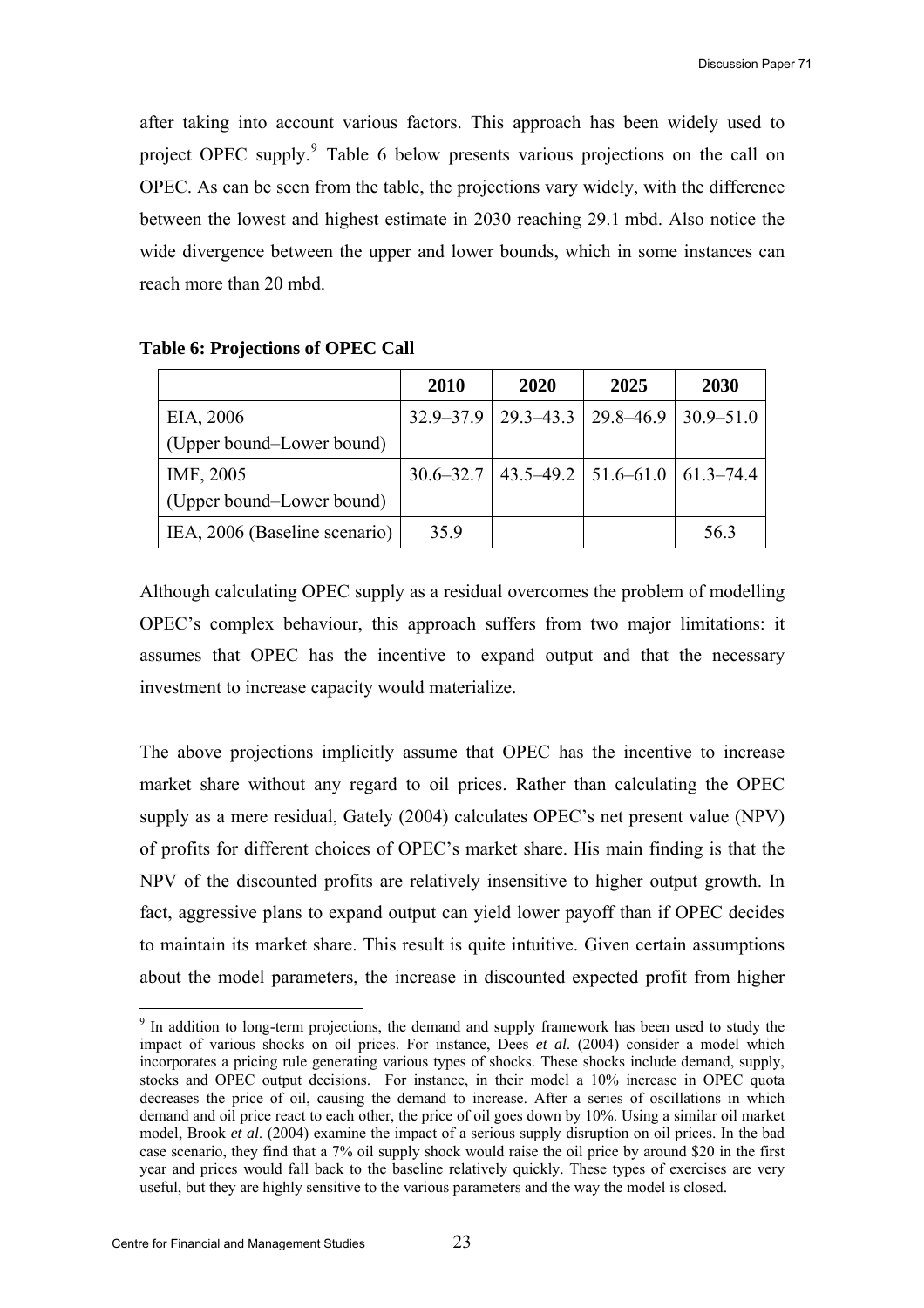output would be more than offset by lower prices as a result of a rapid output expansion. Gately (2004) thus concludes that the projections made by EIA and IEA of rapid increases in OPEC output and rapid increase in market share for its current level are implausible and "are likely to be contrary to OPEC's own best interests" (p. 88). He notes that the incentive to increase capacity at a rapid pace might exist only under the assumptions of high price elasticity of world oil demand and if non-OPEC supply is more responsive to high oil prices. $10$ 



**Figure 2: Profitability of Various OPEC Market Strategies** 

**Notes: NPVA corresponds to the NPV of discounted profits in the baseline scenario with the IEA non-OPEC supply path. NPVB corresponds to the NPV of discounted profits in the baseline scenario with US DOE non-OPEC supply path. Source: IMF (2005).** 

Figure 2 above shows that the optimal strategy for OPEC is to maintain a market share between 41 to 46%. This is well below the shares projected by IEA, EIA or the IMF. For instance, in the IMF baseline scenario, the call on OPEC is predicted at 61.3–74.4 mbd. Given oil demand at 138.5 mbd, this implies a market share of 54% in 2030. This is much higher than anticipated if OPEC capacity expansion is analysed within the profit maximization framework.

Furthermore, even if OPEC has the incentive to increase market share, the investment needed to attain those shares is quite substantial. This investment, however, may not

 $\overline{a}$ 

<span id="page-23-0"></span> $10$  In a separate paper, Gately (2001) reaches the same conclusion regarding Persian Gulf oil producers.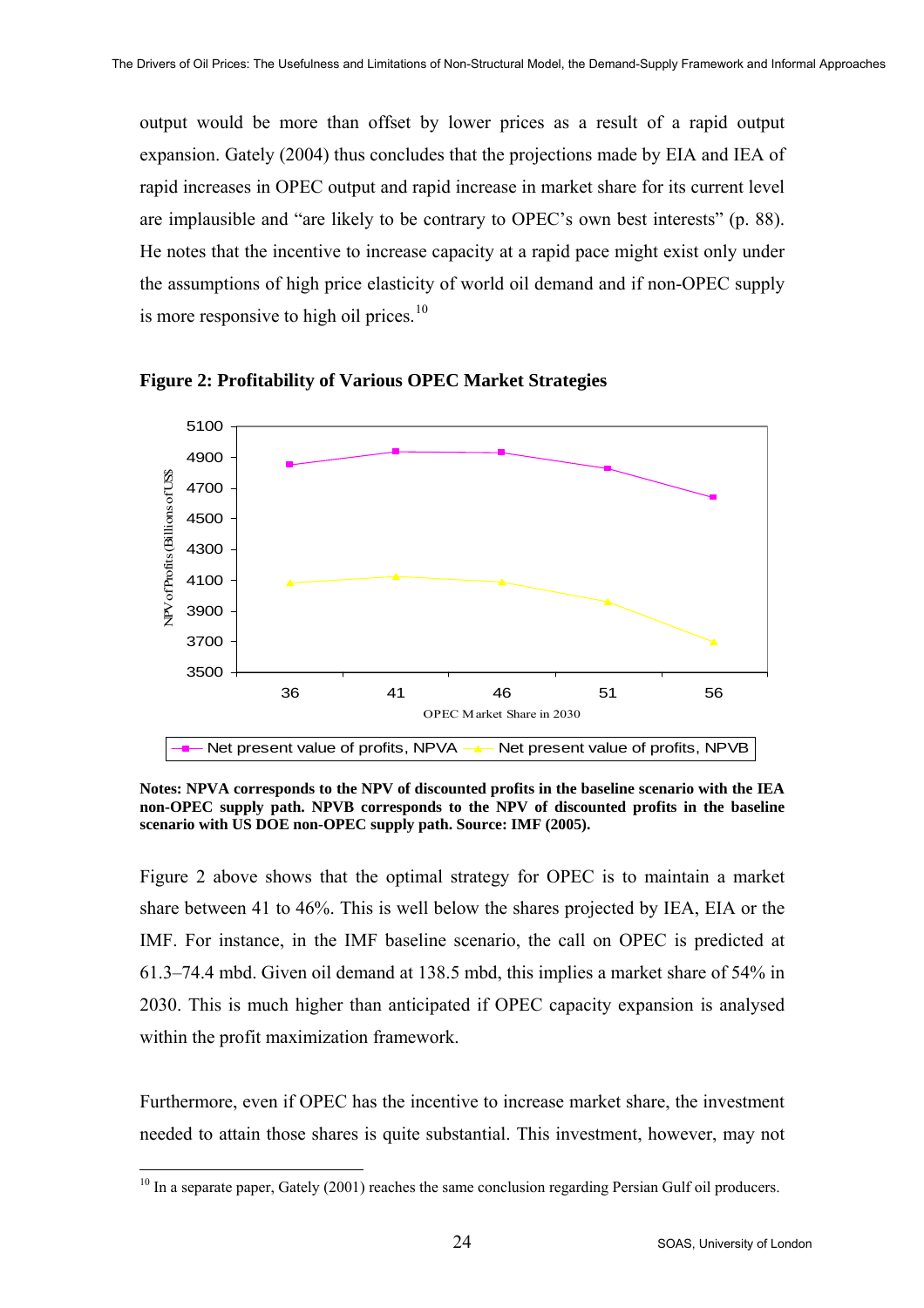materialize for a number of reasons such as uncertainty, unfavourable geopolitical factors and sanctions, the relationship between the government and the national oil company and the relationship between the governments and/or national oil companies and the international oil companies (see Fattouh and Mabro, 2006 for a detailed analysis of the causes of under-investment in the oil sector).

#### **3.4 Conclusion**

The supply–demand framework explains oil market behaviour in terms of factors that determine demand (income and price) and supply (price, reserves and OPEC behaviour). Although this approach is useful for gaining better understanding of the oil market, using this framework to project oil prices is likely to result in mistakes for a number of reasons. First, they are highly sensitive to the assumptions made about income and price elasticity of demand, the price elasticity of supply, the role of reserves and OPEC behaviour, which is essential to close structural models. Second, the above framework cannot capture the impact of unexpected shocks. These shocks are central to understanding the behaviour of oil prices, since evidence suggests that shocks can be persistent (Cashin *et al*., 1999). One important implication of shock persistency is that "it is incorrect to view shocks to commodity prices as generally being a temporary phenomenon that largely reflect short-lived variability in supply interacting with relatively unchanging demand". Instead, these shocks are long lived and have enduring effects and in some instances may shift oil price to a new path. Third, the above framework does not take into account the general geopolitical context and market conditions in which oil prices are determined. It is true that demand and supply determine the oil price in the long term, but they do so in a specific context. Unfortunately, the supply–demand framework analyses oil prices and makes projections in a 'neutral context'.

# **4. Drivers of Oil Prices in the Current Context: An Informal Approach**

The rise in oil prices and the increase in oil price volatility experienced in the last three years led many analysts to argue that factors other than changes in elasticities or reserves can also influence oil market developments, at least in the short run. In analysing the recent rise in oil prices, researchers have resorted to a wide list of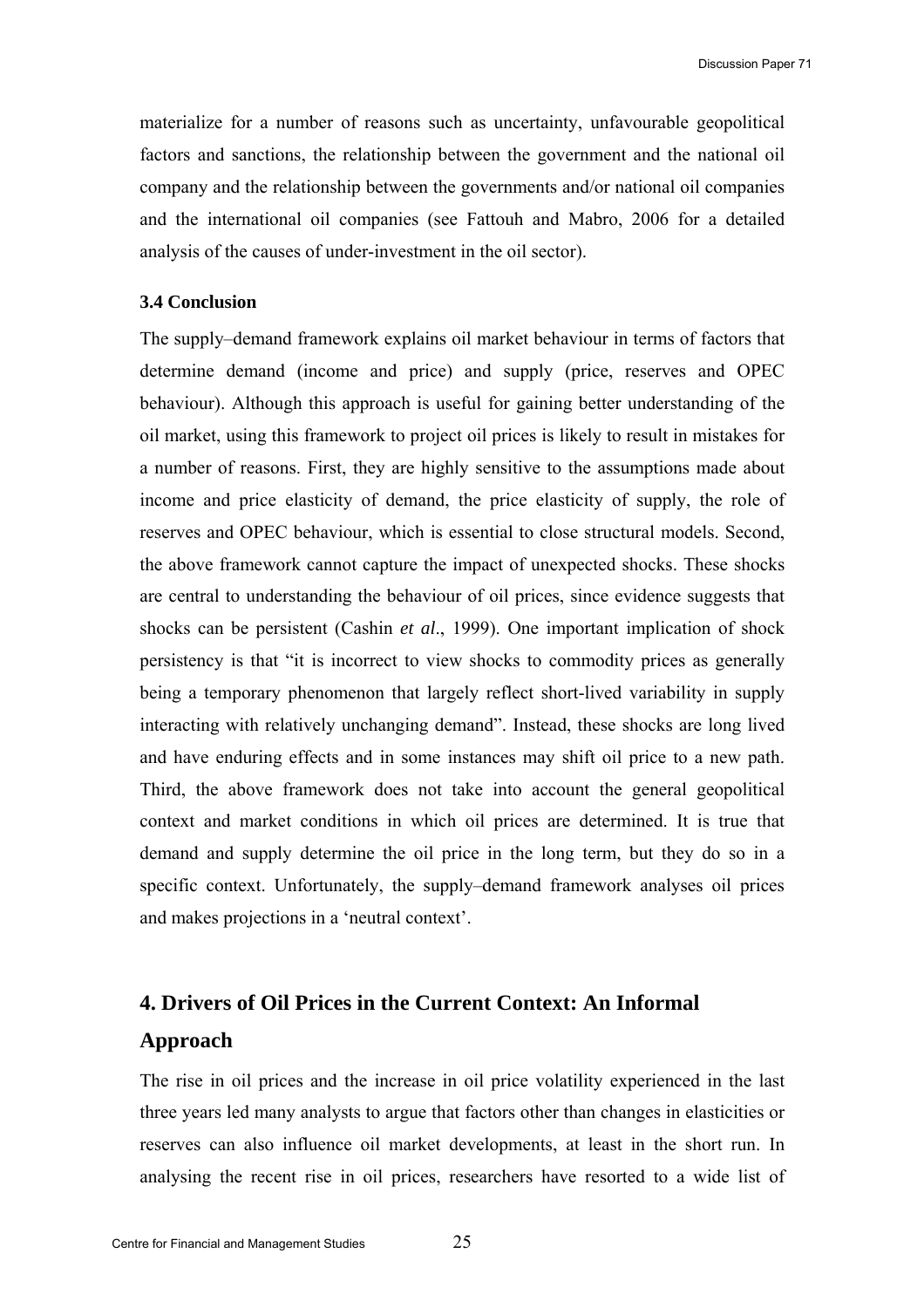drivers including strong demand (mainly from outside OECD), lack of spare capacity in upstream oil, distributional bottlenecks, OPEC supply response, geopolitical and weather shocks and the increasing role of speculators and traders in price formation. In this section, we discuss some of the factors that can explain the recent behaviour in oil prices and whether the influence of these factors on the oil market is temporary or permanent. We focus on the role of OPEC, the erosion of spare capacity, the role of speculation and inventories. The analysis in this section falls within the informal approach which analyses oil price behaviour within a specific economic and political context. Although this approach is essential to understanding current and past developments in the oil market, it can only provide a cursory view about how the oil market and oil prices might develop in the future, and hence is of limited use to making projections.

#### **4.1 OPEC and Oil Prices**

As in any other issue related to OPEC, there are divergent views regarding OPEC pricing power. There seem to be switches in perception, shifting from one extreme where OPEC is perceived to play no role or a very limited role in pricing to the other where OPEC is perceived to be a price setter. These switches in perception became very apparent in the events that surrounded the oil price collapse in 1998 and the oil price hike in 2004. In 1998, when the Dubai price approached the \$10 per barrel, many observers claimed that OPEC had lost its ability to defend oil prices with many of them predicting its demise. This view of ineffective OPEC, however, was reversed only a few months later, with many observers in the media considering the events of 1997 as inducing great cooperation among OPEC members and ushering in a new era for OPEC.<sup>[11](#page-25-0)</sup> In the high oil price environment of 2004, there was another switch in perception where doubts re-emerged about the pricing power of OPEC.

In 1986 OPEC abandoned fixing the reference price in favour of a system in which OPEC sets production quotas. By altering production quotas, OPEC is bound to have an influence on oil prices. OPEC sets production quotas based on its assessment of the market's call on OPEC supply, and oil prices fluctuate partly according to how well OPEC does this calculus and how the market responds to OPEC signals.

<span id="page-25-0"></span> $\overline{a}$ <sup>11</sup> See for instance, Stanley Reed, "Cheap Oil? Forget It", Business Week, 3/8/2004, Issue 3873 and Weston and Christiansen (2003).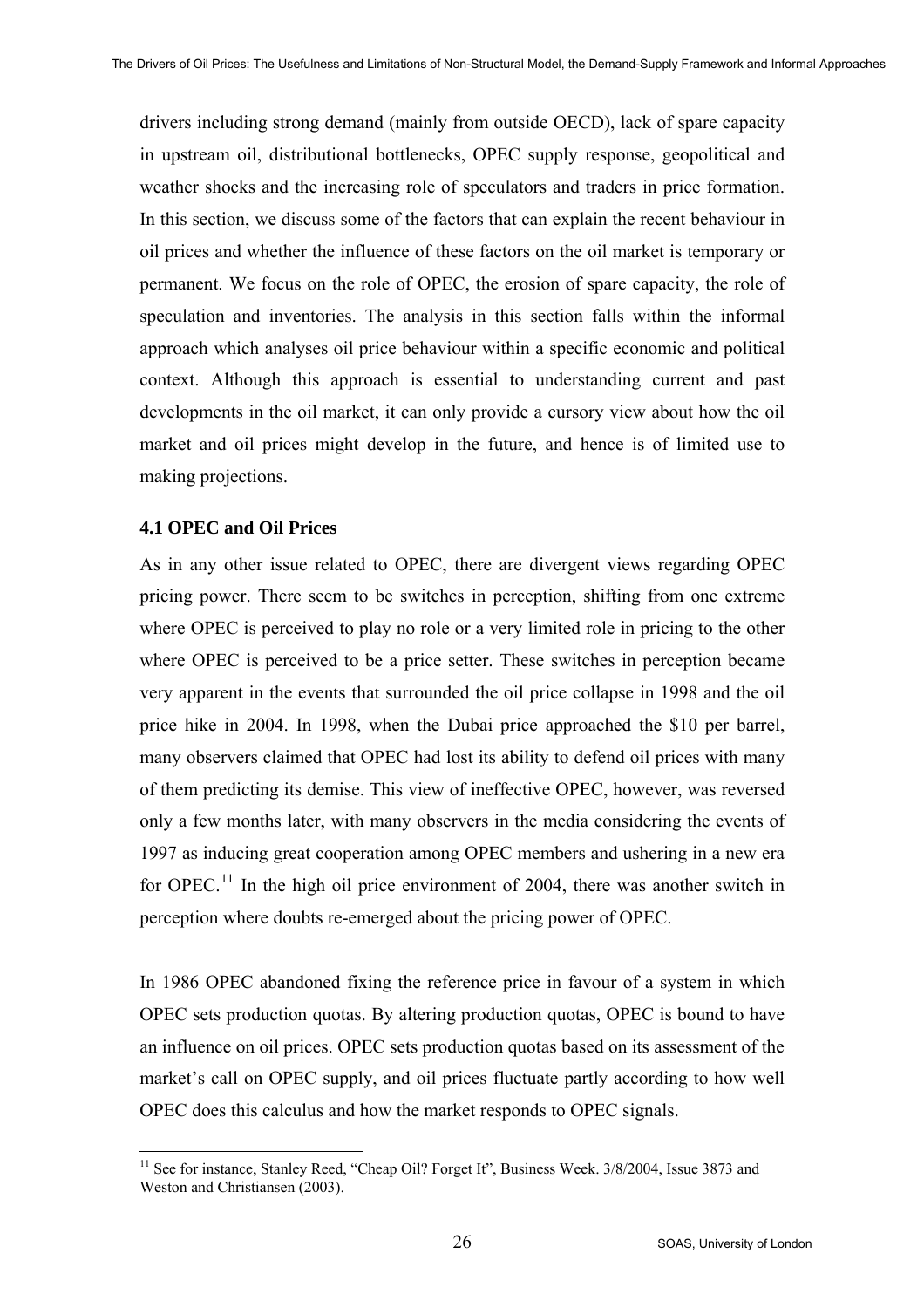Discussion Paper 71

Although OPEC has on many occasions succeeded in defending the oil price, adjusting output downward has sometimes proved to be unsuccessful. Because of the different features, needs, bargaining power and divergent interests of member countries, OPEC cannot usually reach an agreement on the allocation of production cuts (e.g. Kohl, 2002; Libecap and Smith, 2004). These problems become more acute when the required cuts are significant. In these circumstances, market participants would doubt the credibility of OPEC's decision to cut production and may decide to ignore the signal. Adjusting output in the face of growing global oil demand can also be problematic, but for different reasons. Although agreements to increase quotas are easier to reach and implement when global demand is rising, OPEC may not respond fast enough to this upward trend in an environment of imperfect information and uncertainty about future demand. The rise in global demand for oil can have an impact on OPEC pricing power through another channel: the erosion of spare capacity. This became very evident in 2004 when doubts about the ability of the dominant producer, Saudi Arabia, to supply the market with additional supplies of the required quality of crude rendered any OPEC announcements of production increases ineffective.

The pricing power of OPEC is therefore not straightforward. First, its pricing power varies over time. Second, the change in pricing power is induced by market conditions and can occur both in weak and tight market conditions. Third, pursuing output polices has become more complicated with the growing importance of the futures market in the process of oil price discovery (Fattouh, 2007b).

#### **4.2 Erosion of Spare Capacity and Oil Price Dynamics**

The oil price hikes in 2004 and 2005 revealed an oil market that had lost a great deal of its flexibility and capacity to deal with supply shocks or large unexpected (or even expected) increases in global oil demand. For most of the 1980s and 1990s, OPEC's spare capacity (chiefly that of Saudi Arabia) helped offset large demand and supply shocks. Spare capacity, however, has witnessed a gradual decline since the early 1990s. Many observers argue that the conditions responsible for the emergence of a large spare capacity cushion in the mid 1980s, mainly the surge in non-OPEC supply accompanied by a decline in global demand, cannot be repeated therefore spare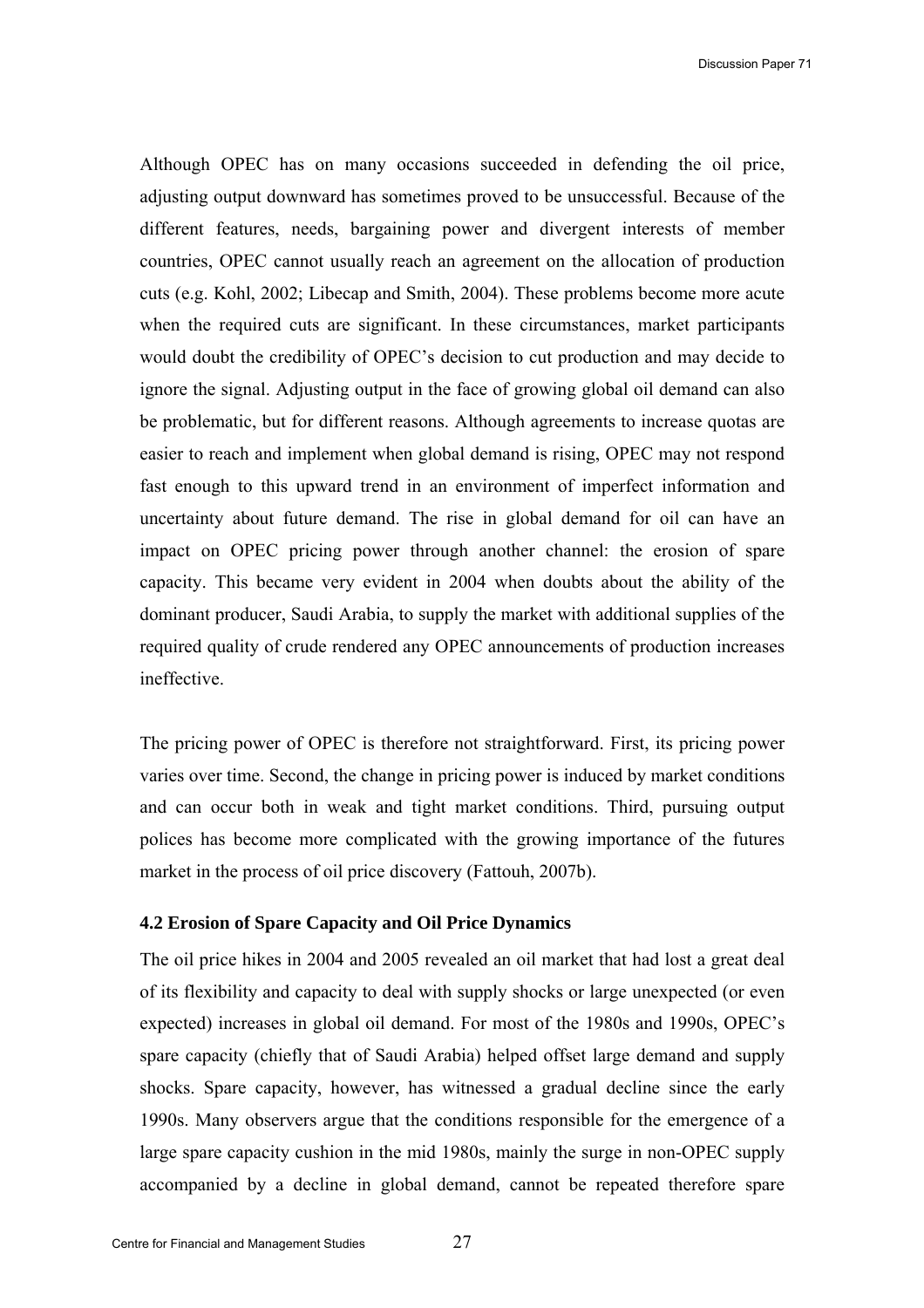capacity is a thing of the past. For advocates of peak oil, spare capacity is a myth. International institutions such as the IMF and IEA argue that the erosion of spare capacity has been the result of worldwide under-investment in the oil sector and hence they call for removing barriers to investment in order to restore spare capacity in all parts of the supply chain. Others such as Goldman Sachs (2005) are more pessimistic about the realization of investments, arguing that "demand destruction will be needed to recreate a spare capacity cushion in order to return to a period of lower energy prices". Saudi Arabia's declared policy of maintaining a volume of spare capacity of around 2 mbd could be achieved, but this spare capacity is too little compared to global demand. It is interesting to note that although these views are fundamentally different, they all seem to agree on one thing: we have entered a 'new era' in which the oil market's ability to rely on spare capacity to absorb shocks has greatly diminished.

This situation, if it turns to be correct, would have strong implications both on price levels and the dynamic behaviour of crude oil prices. Given that the crude oil market is characterized by low price elasticity of supply, any increase in demand cannot be met by an increase in oil supply, especially in the short run. Thus, in the absence of spare capacity, demand shocks would require large changes in prices to clear the market. In particular, when capacity constraints become the driving force in the market, the following price dynamics are likely to emerge: an accelerated rise in the average level of oil prices, more frequent spikes in crude oil prices and an increase in the volatility of oil prices. The behaviour of oil prices in the last three years is consistent with these price dynamics where we witnessed an accelerated rise in oil prices and many frequent oil price hikes. Volatility has also increased and reached high levels in the last two years. We use a GARCH  $(1,1)$  model to compute conditional volatility for weekly oil price (spot WTI) returns from January 1995 to November 2006. Figure 3 plots the estimated conditional variance. As can be seen from this graph, volatility rose markedly, especially in 2004, and remained high until the end of our sample, especially when compared to the mid and late 1990s.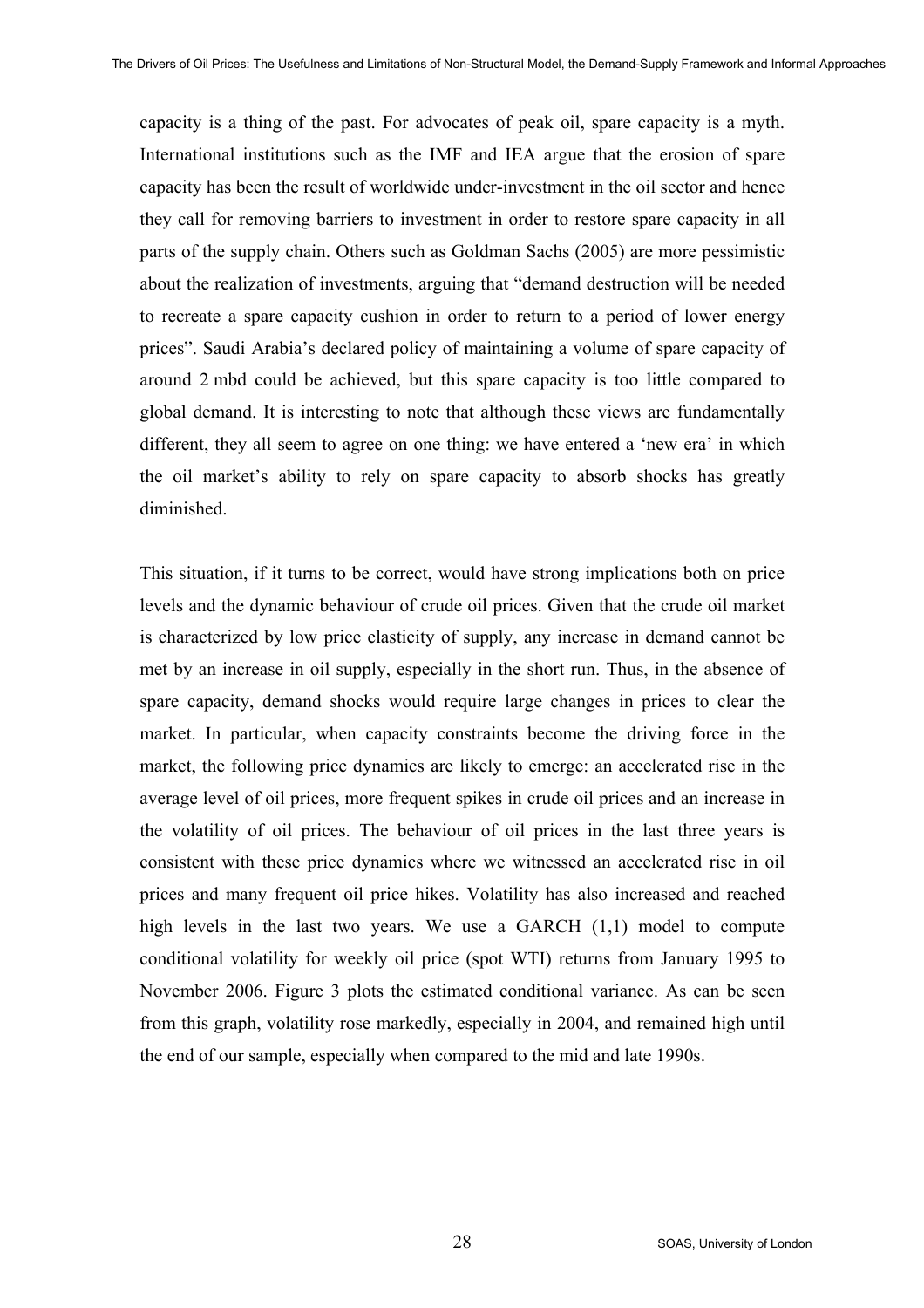Discussion Paper 71



**Figure 3: Crude Oil Price (SPOT WTI) Conditional Volatility** 

#### **4.3 Speculation and Oil Prices**

In a number of articles in energy publications and international policy reports, many observers have raised concerns about the possible impact of speculators on the recent rises in oil prices.<sup>[12](#page-28-0)</sup> It is often argued that in recent years, a large number of speculators have entered the oil market, lured by high returns. The BIS Quarterly Review (2004) notes that "the rapid increase in oil prices in recent months has focused attention on the role of speculators in the oil market. With prices in most major equity, bond and credit markets moving sideways or even declining, investors in search of higher returns have reportedly turned to commodity markets, oil in particular" (p. 6). In a similar vein, Greenspan has noted that "when in the last couple of years it became apparent that the world's industry was not investing enough to expand crude oil production capacity quickly enough to meet rising demand, increasing numbers of hedge funds and other institutional investors began bidding for  $\text{oil}$ <sup>", [13](#page-28-1)</sup> Tight market conditions, geopolitical uncertainties and a thin spare capacity have made laying a wager on potential supply shocks extremely attractive. For

 $\overline{a}$ 

<span id="page-28-0"></span><sup>&</sup>lt;sup>12</sup> See for instance the recent Staff Report prepared by the US Senate: "The Role of Market Speculation in Rising Oil and Gas Prices: A Need to Put the Cop Back on the Beat", June 2006.

<span id="page-28-1"></span><sup>&</sup>lt;sup>13</sup> Statement of Alan Greenspan before the Committee on Foreign Relations United States Senate, June 7, 2006,<http://foreign.senate.gov/testimony/2006/GreenspanTestimony060607.pdf>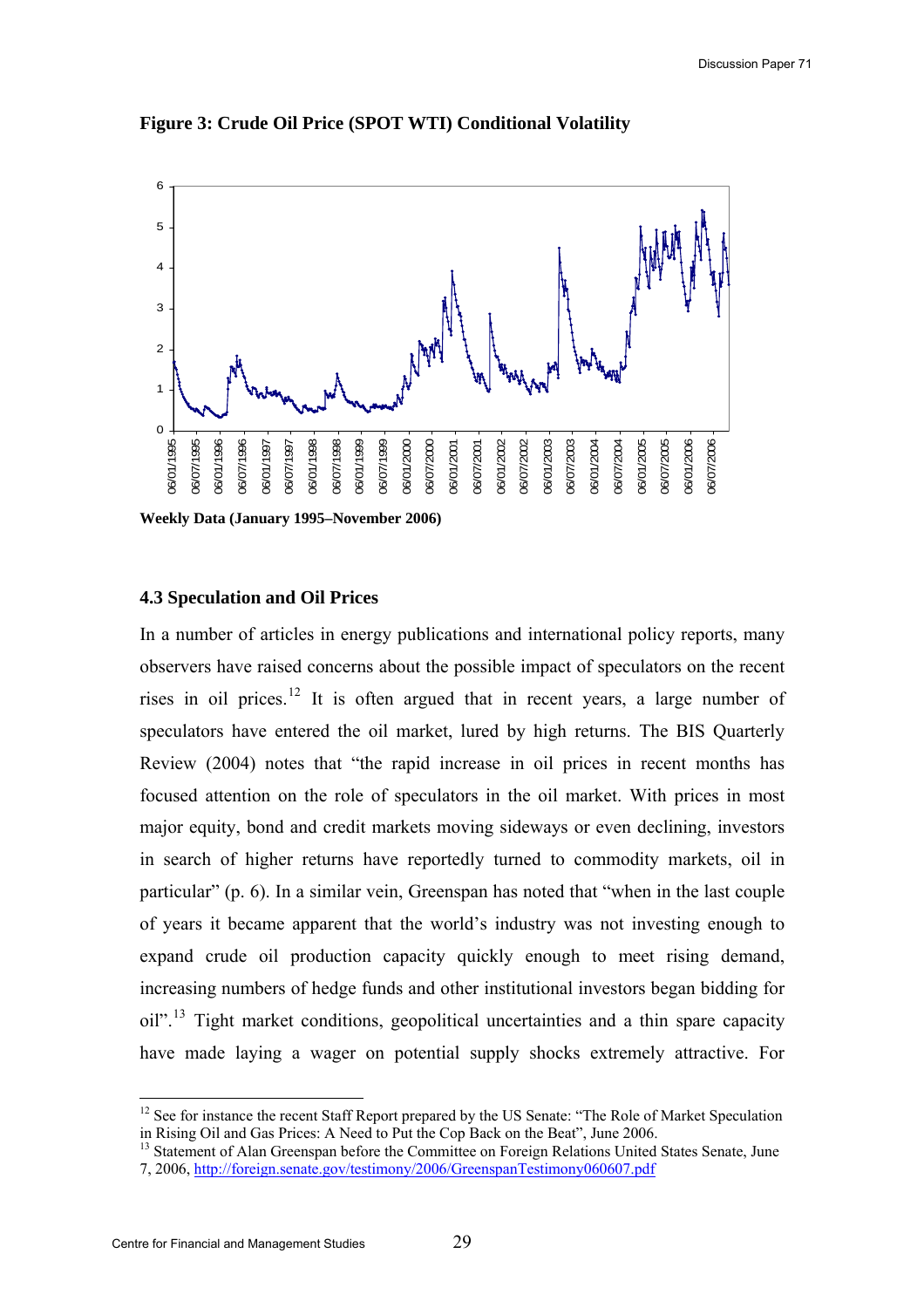instance, although the probability of a supply shock might not have changed compared to previous years or might have increased slightly, the upside potential in the event of such a shock can be extremely high in the absence of large spare capacity. Although inventories have risen, investors believe that in the case of such a supply shock, the current level of inventories would not be enough to absorb the price rise.

Many observers hold the view that the new players trade on noise and sentiment rather than on fundamentals, with adverse effects on the functioning of oil markets. Black (1986) defines noise traders as agents who sell and buy assets on the basis of irrelevant information rather than on market fundamentals or the arrival of new information. These are usually contrasted with arbitrageurs, rational speculators or 'smart money' that trade on the basis of information and thus tend to push prices towards fundamentals. Although noise traders may be active in financial markets, the traditional view has been that speculators trading on noise can be ignored in models of price formation because they will continuously lose money and will eventually exit the market. This argument was forcefully made by Friedman (1953) who states that "people who argue that speculation is generally destabilizing seldom realize that this is equivalent to saying that speculators lose money since speculation can be destabilizing in general only if speculators on average sell low and buy high" (p. 175).

This traditional view has recently been challenged. Shleifer and Summers (1990), for instance, argue that on average noise traders may be more aggressive than arbitrageurs, either because they are more optimistic or overconfident, and thus are likely to bear more risk. If higher risk is rewarded in the market, then noise traders can earn higher expected returns on average and hence as a group they need not disappear from the market. Kogan *et al*. (2003) find that irrational traders can affect prices even if trading decreases their wealth overtime, implying that the price impact of irrational traders does not rely on their long run survival.

However, even if we assume that noise traders can survive the market, the question is whether changes in demand due to noise trading are big enough to affect prices and destabilize the market. Many have argued that herding behaviour can lead to such a situation. Herding results from an investor's decision to follow the trading strategies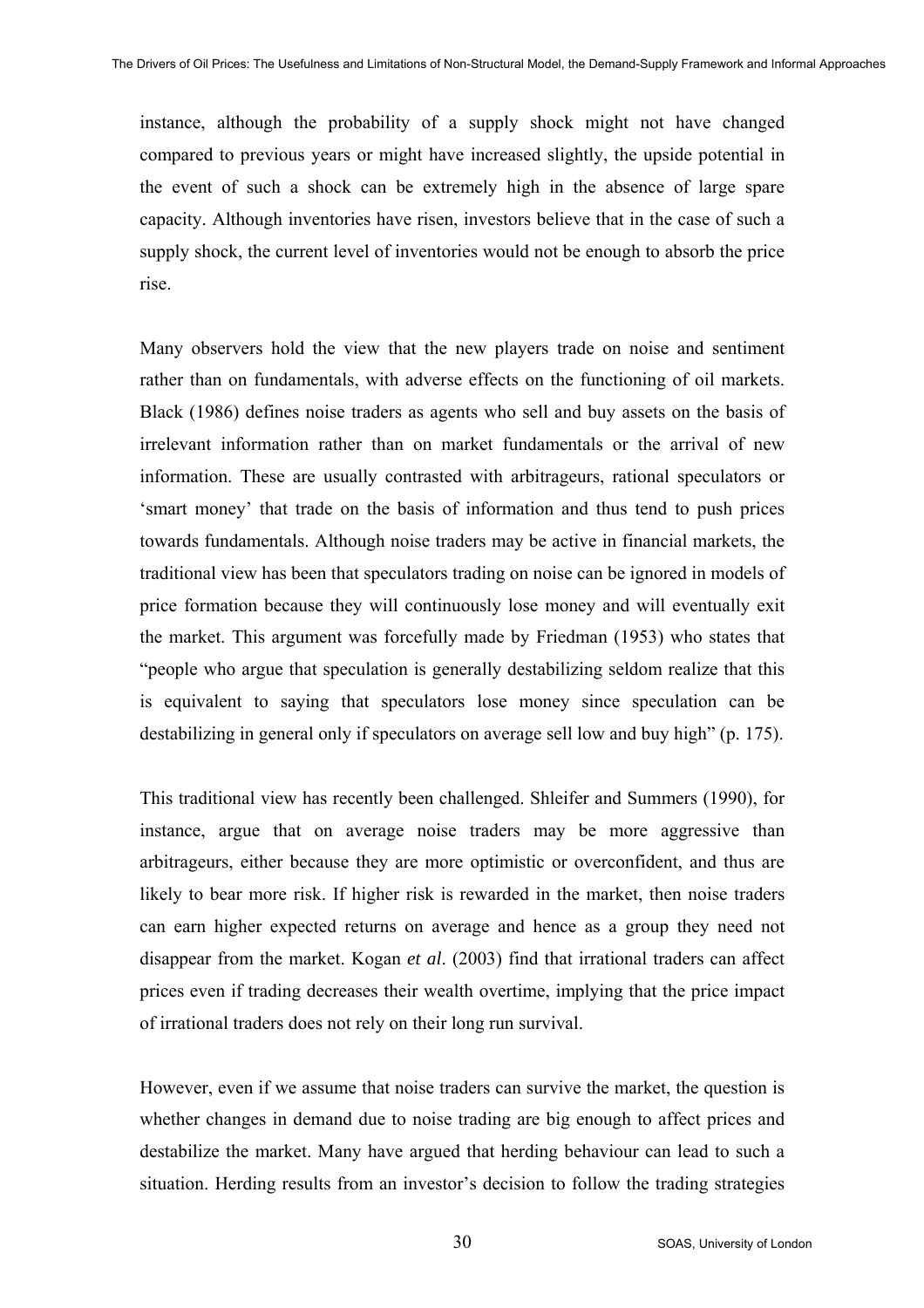of others. If the shifts in demand are correlated with noise traders and do not cancel each other out then noise trading is capable of influencing market prices. Furthermore, the potential for herding behaviour implies that arbitrage is not without risk and hence it is not necessarily the case that arbitrageurs will always be able to arbitrage away the noise trade. In fact, the arbitrageurs may not have the incentive to counter shifts in demand by noise traders and may instead decide to ride the wave in the hope that they can dispose of the assets near the top before the noise traders. In an interesting study, Brunnermeier and Nagel (2004) show that rational traders may have the incentive to trade in the same direction as irrational traders in the short run (i.e. herd themselves) if convergence is expected to be slow.

Empirical studies applied to the oil market have mainly focused on the changes in the net long position of non-commercial traders and have noted that these have tended to coincide with changes in the oil price. Figure 4 below plots the net long-term positions of non-commercial traders and the spot price. From this graph, it is possible to make three broad generalizations. First, prices appear to be less volatile than speculative positions. Second, there is no common trend between prices and speculation. In other words, there is no persistent pickup in net long non-commercial positions coinciding with oil prices trending upward. Finally, changes in noncommercial traders' net long positions may coincide with changes in oil prices. But this observation does not establish that speculators necessarily influence oil prices. Evidence that changes in the net long position of non-commercial traders have tended to coincide with changes in the oil price could be the result of change in fundamentals that affect both oil prices and the futures position of speculators. That is why the BIS when commenting on the role of speculators in the oil market has been careful in noting that "it is also possible that shifts in activity in the futures market were driven by changing perceptions of fundamental imbalances in the supply of and demand for oil, including the changing perceptions of commercial traders" (p. 6). In the case of speculators reacting and changing their position on the basis of the arrival of new information, speculation is not necessarily destabilizing. In fact, if speculators have superior information that enable them to respond fast to the arrival of new information, then they may even improve the functioning of the market by speeding the price adjustment process. Consistent with this, Fleming and Ostdiek (1998) find an inverse relationship between an open interest in crude oil futures and spot market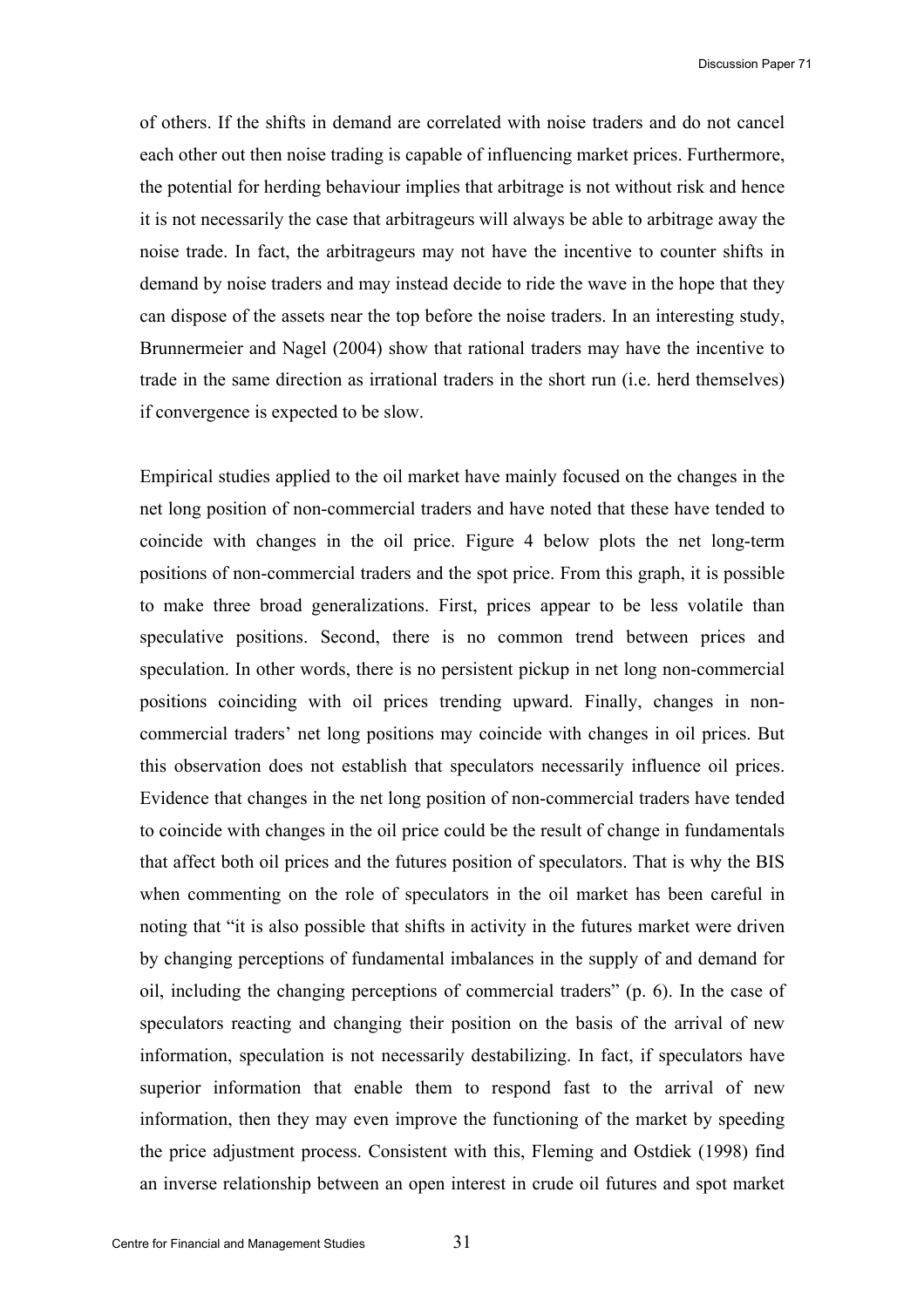volatility. They interpret these findings as evidence that trading improves the depth and liquidity of the underlying market.





**Notes: Spot Price in Log Scale (left scale); Net long-term positions in millions of contracts (right scale). Source: IMF, World Economic Outlook, 2006** 

In a more recent study, Haigh *et al*. (2005) use a unique dataset from the Commodity Futures Trading Commission (CFTC) to examine the role of hedgers and speculators in the crude oil market. The disaggregated data allow the authors to examine the role of hedge funds, considered by many to be responsible for the recent heightened speculative activity. Interestingly, the authors find that these speculators are proving liquidity to hedgers and not the other way around. They also provide evidence that these large speculators have little influence on oil prices. Finally, they find that the evidence of herding is very weak and even if it exists, herding is not destabilizing in the sense that traders do not buy when prices are low and sell when prices are high and hence do not cause the overshooting of oil prices.

#### **4.4 Oil Price Term Structure, Inventories and Oil Prices**

The last three years have witnessed the high build-up of inventories in the US and other OECD countries. By the end of 2006, crude oil inventories in the US stood at 321 million barrels representing 25.2 million barrels over the 5-year average. Total commercial inventories in the US amounted to around 1022 million barrels representing almost 47 million barrels over the five-year average. This rapid rise in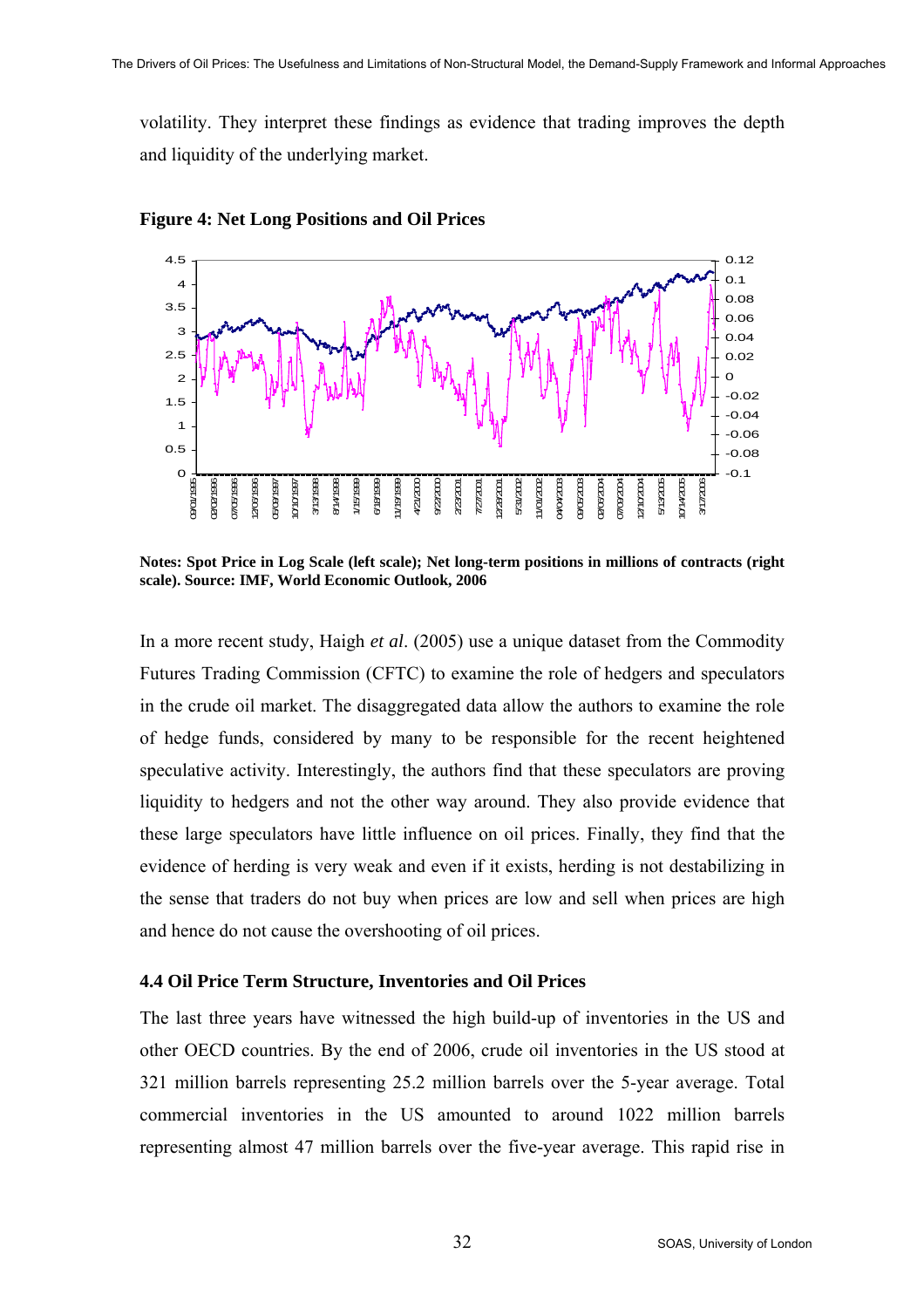inventories raises a number of questions: Why have inventories risen so fast in recent years? What has the impact been on oil prices?

Some have argued that the current build-up of inventories is a sign of oversupply in the crude oil market. When supply exceeds (effective) demand at any point in time, the difference would be added to stock levels. However, this explanation suffers from a major drawback: why would customers want to lift more crude oil than what they would effectively demand? Unless there is an incentive for them to hold inventories, customers are under no obligation to absorb the oversupply from the oil producers. Supply does not create its own demand!

Others have argued that the current build-up is driven by the demand for precautionary inventories in the face of tightness throughout the oil supply chain. For instance, *Petroleum Argus* (19 June 2006) argues that the market is signalling that "just-in-time inventories are no longer appropriate as OPEC has lost the spare capacity that enabled it to act as a buffer, shifting stock risk management down the crude supply chain to refiners". This explanation implies that private oil companies would keep inventories even when it is costly for them to do so. It also implies a fundamental shift in the behaviour of oil companies and refineries towards a new inventory policy. Under pressure to maximize shareholder value, international oil companies have undergone major cost-cutting exercises including cutting inventories to their lowest possible level and shifting to a 'just-in-time inventories' policy. In this new era, oil companies have relied on OPEC's large holdings, consuming countries' strategic petroleum reserves (SPR) and on a developed spot market for immediate deliveries. Thus, the shift back towards a new policy of holding precautionary inventories would imply a structural break in the oil market structure. There is nothing to suggest that this has happened. The shift in inventory policy would also imply a fundamental change in the behaviour of international oil companies. Given that international oil companies are under pressure to maximize shareholder value, the proponents of structural shift in inventory policy must show how holding precautionary inventories would maximize shareholder value even when it is not commercially profitable to hold inventories.

33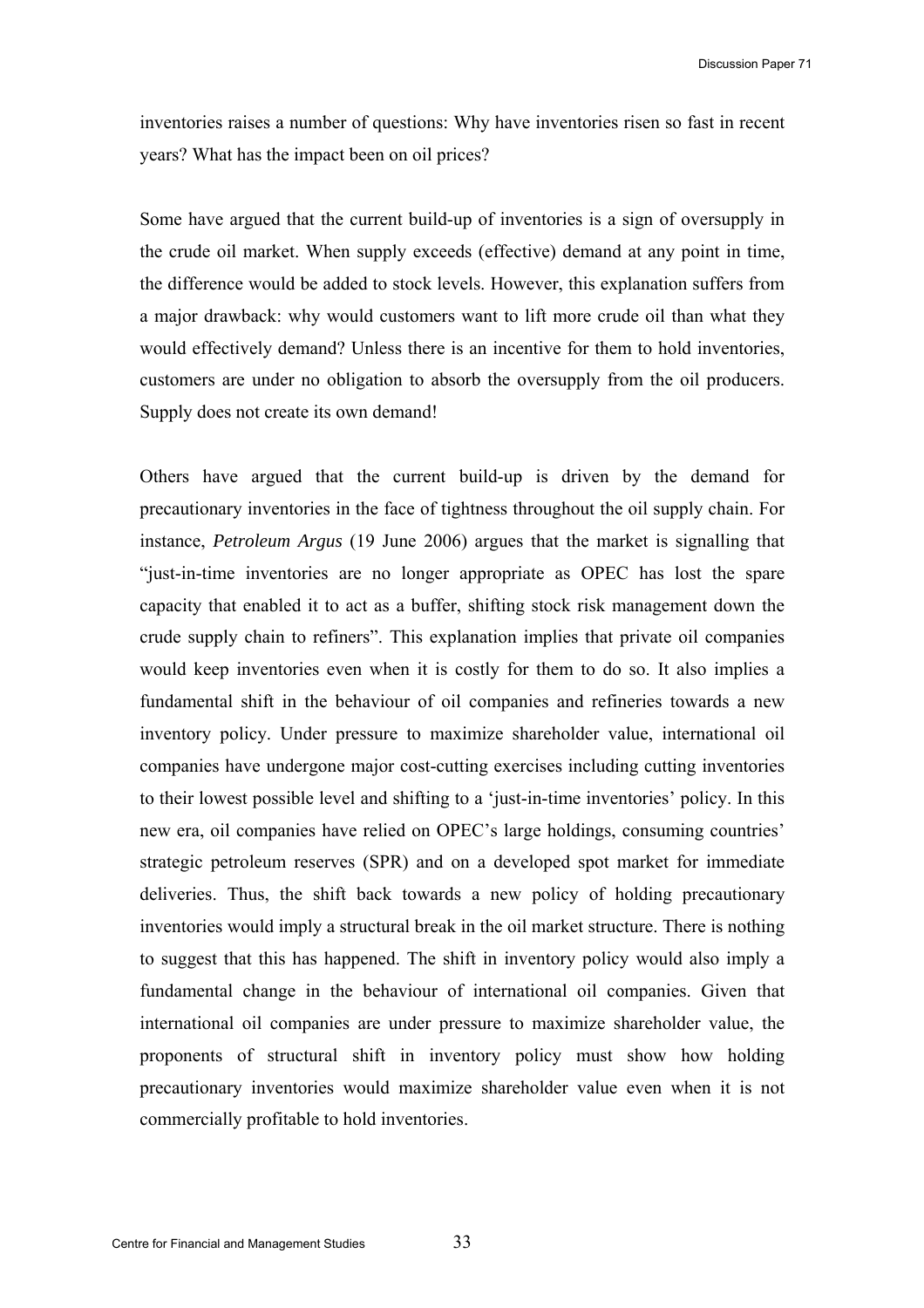A more plausible explanation is that the recent build-up of inventories is due to the price term structure of WTI or Brent. In an influential article, Litzenberger and Rabinowitz (1995) noted that 80−90% of the time the oil forward curve is in backwardation, i.e. futures prices are often observed to be below the spot prices. However, one striking feature in the current market has been the prolonged contango in the WTI forward curve. Figure 5 below shows that during the last 20 months or so, the nearby (delivery) futures contracts have been trading at a discount to the second month futures contract. Figure 6, which plots the WTI forward price curve, shows a very steep slope with the nearby contract trading at a discount of almost \$7 to the August 2008 contract.



**Figure 5: First Month Futures Contract–Second Month Futures for WTI** 

**Source: EIA Website**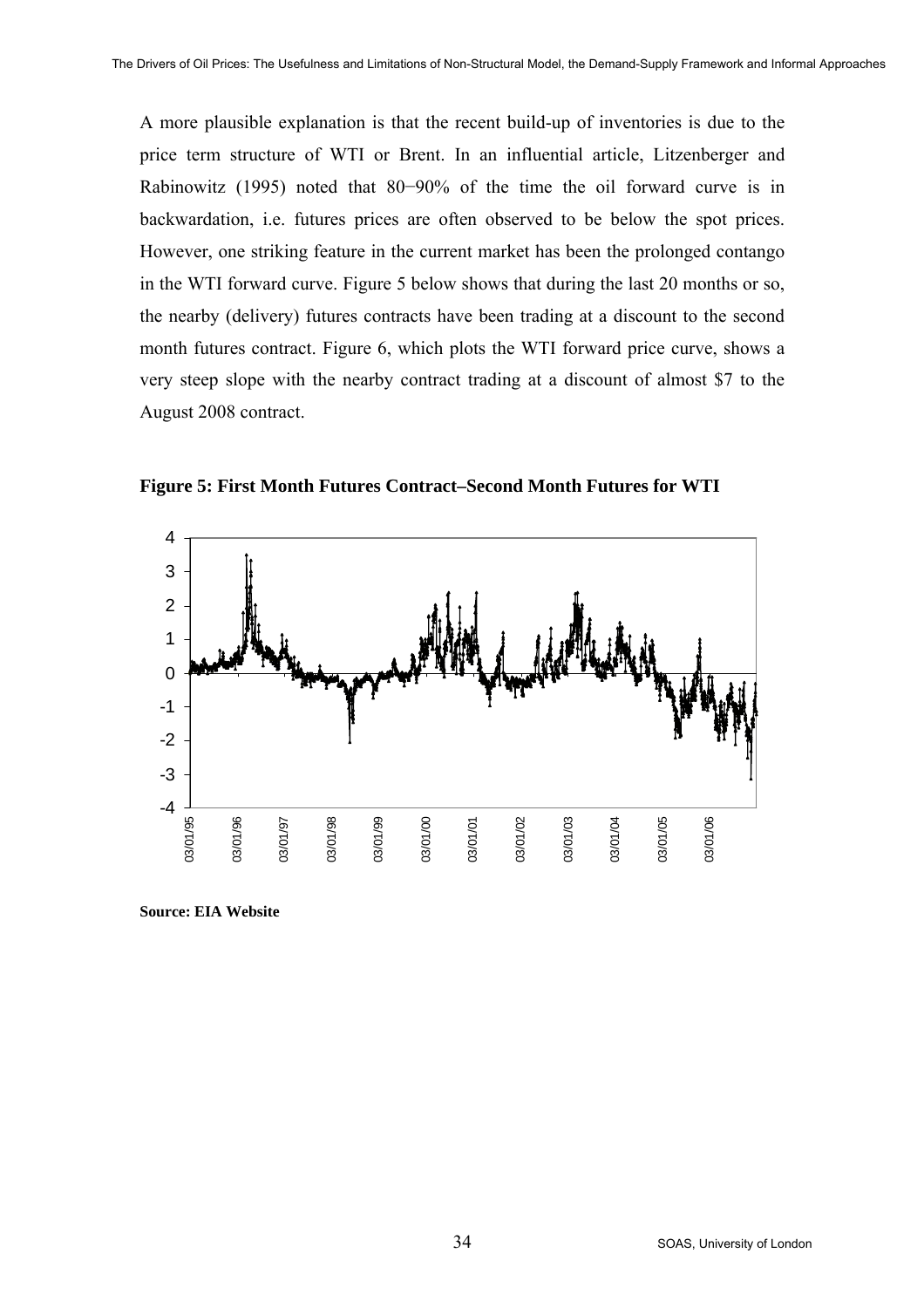Discussion Paper 71



**Figure 6: WTI Forward Price Curve (as of January 3, 2007)** 

**Source: Nymex Website** 

Given this oil price term structure, it is no surprise that commercial inventories have been rising fast. If the price of oil for future delivery is trading at a large premium over the price of oil for immediate delivery, this would cover the costs of carrying inventories prompting market participants with storage facilities to accumulate inventories, stock up their tanks and lock a profit by selling contracts in the futures market. Finding a buyer to take the other side of the bet is not a problem in the current environment where there are expectations of tighter crude oil market conditions in the future and where geopolitical uncertainties and a thin spare capacity have made financial bets on potential supply shocks extremely attractive.

As Figure 5 shows, the last time the crude oil market entered into prolonged contango (which lasted more than 12 months) was in 1998. What is interesting to note is that contrary to the current contango which, until recently, has been associated with an upward trend in oil prices, the 1998 contango was associated with a declining trend in oil prices. The 1998 episode is an interesting one because it shows how the market can fall in reinforcing contango. Contango will encourage those with physical facilities to accumulate inventories. If rising inventories are interpreted by market participants as an increase in crude oil supply relative to demand, the price of oil for immediate delivery would go down. This would increase the difference between the oil price for future delivery and prompt price, increasing the size of the contango. This in turn will induce traders with physical capacity to augment their stock further, which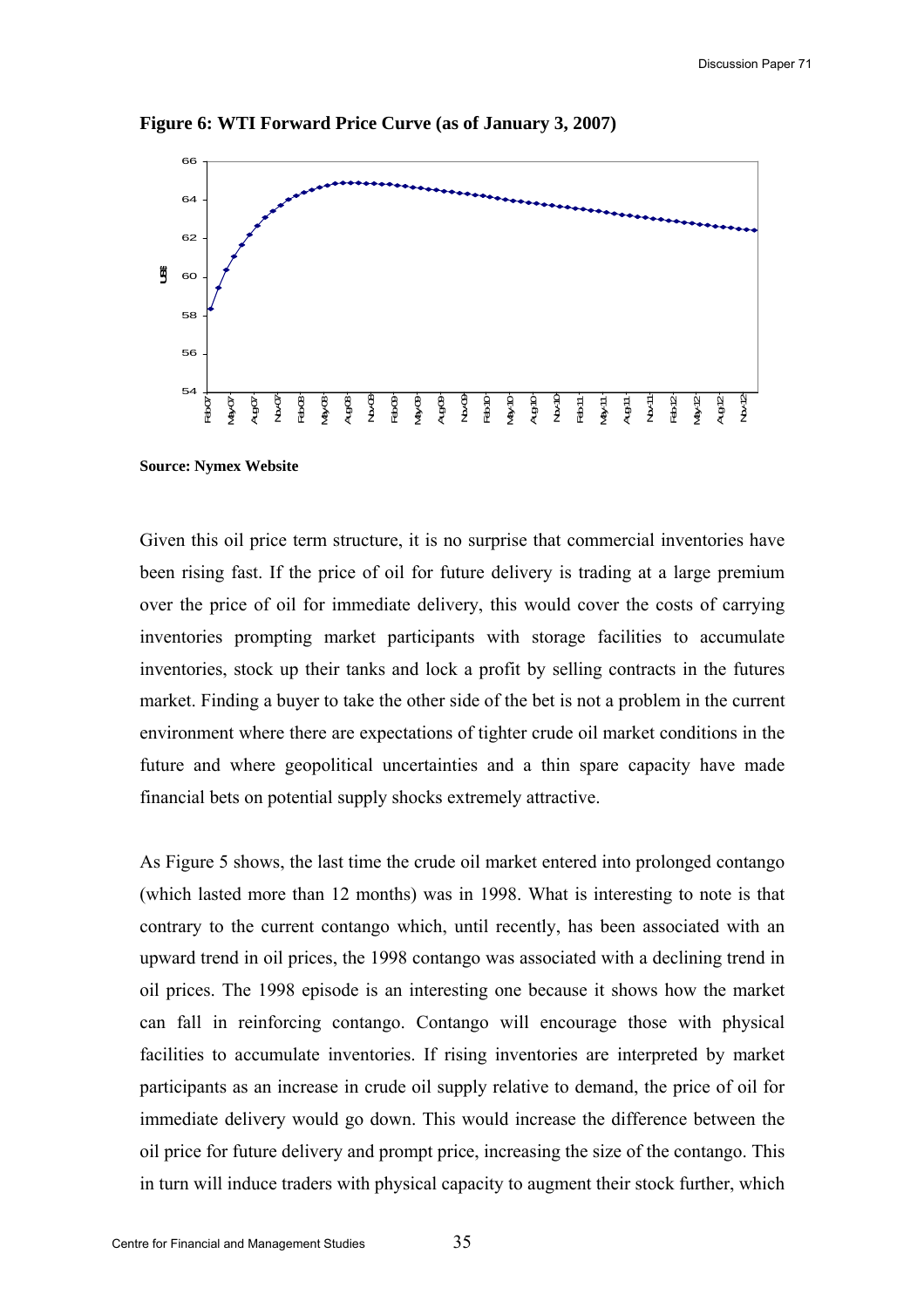will cause further decline in prompt prices and widen the contango. This reinforcing contango can continue for a period of time, causing sharp falls in prompt crude oil prices. In such a situation, contango is associated with falling oil prices and large accumulation of inventories.

This time round the situation is quite different: until very recently, the contango and the associated rise in inventories were occurring together with an upward trend in oil prices. The conventional wisdom is that building up inventories would depress oil prices. In a recent conference paper, Morse (2006) argued that this conventional wisdom may no longer be valid. High levels of inventories are no longer seen as a necessary sign of oversupply and hence do not exert downward pressure on prices.<sup>[14](#page-35-0)</sup> It is argued that the main reason behind this transformation is that in the absence of spare capacity, the market's perception of what constitutes a high level of inventories has changed. With the decline of OPEC's spare capacity, the current levels of stock (although high by historical standards) do not imply that markets are oversupplied.

A more plausible explanation is that the relationship between inventories and oil prices has not changed. Higher than expected levels of inventories still cause oil prices for prompt delivery to decline. However, there are other factors that are pushing prompt prices in the opposite direction, shadowing the impact of inventories on oil prices. In other words, the decline in oil price caused by rising inventories is continuously being dominated by other factors causing oil prices to rise. Until the impact of other factors is isolated, it is not possible to conclude whether the relationship between inventories and oil prices has changed.

#### **4.5 Have There Been Structural Changes in the Oil Market?**

 $\overline{a}$ 

Are the above drivers cyclical or structural in nature? By using the informal approach, it is not possible to provide a quantitative assessment of changes in the oil market such as changes in price and income elasticity or the inventory–price relationship (Stevens, 2005). That being said, the informal approach adopted here allows us to provide a qualitative assessment of whether the market has witnessed structural

<span id="page-35-0"></span><sup>&</sup>lt;sup>14</sup> Morse (2006) argues that "key truisms of the old market are that prices fall in a contango and that stock builds will undermine any price rise". However, in a structurally tight market, these "truisms may not be valid". Morse, E. The Global Oil Market Outlook: Ten Lessons About the Petroleum Sector. Presentation given at the 2006 Summer Fuels Outlook Conference Washington, D.C., April 11, 2006.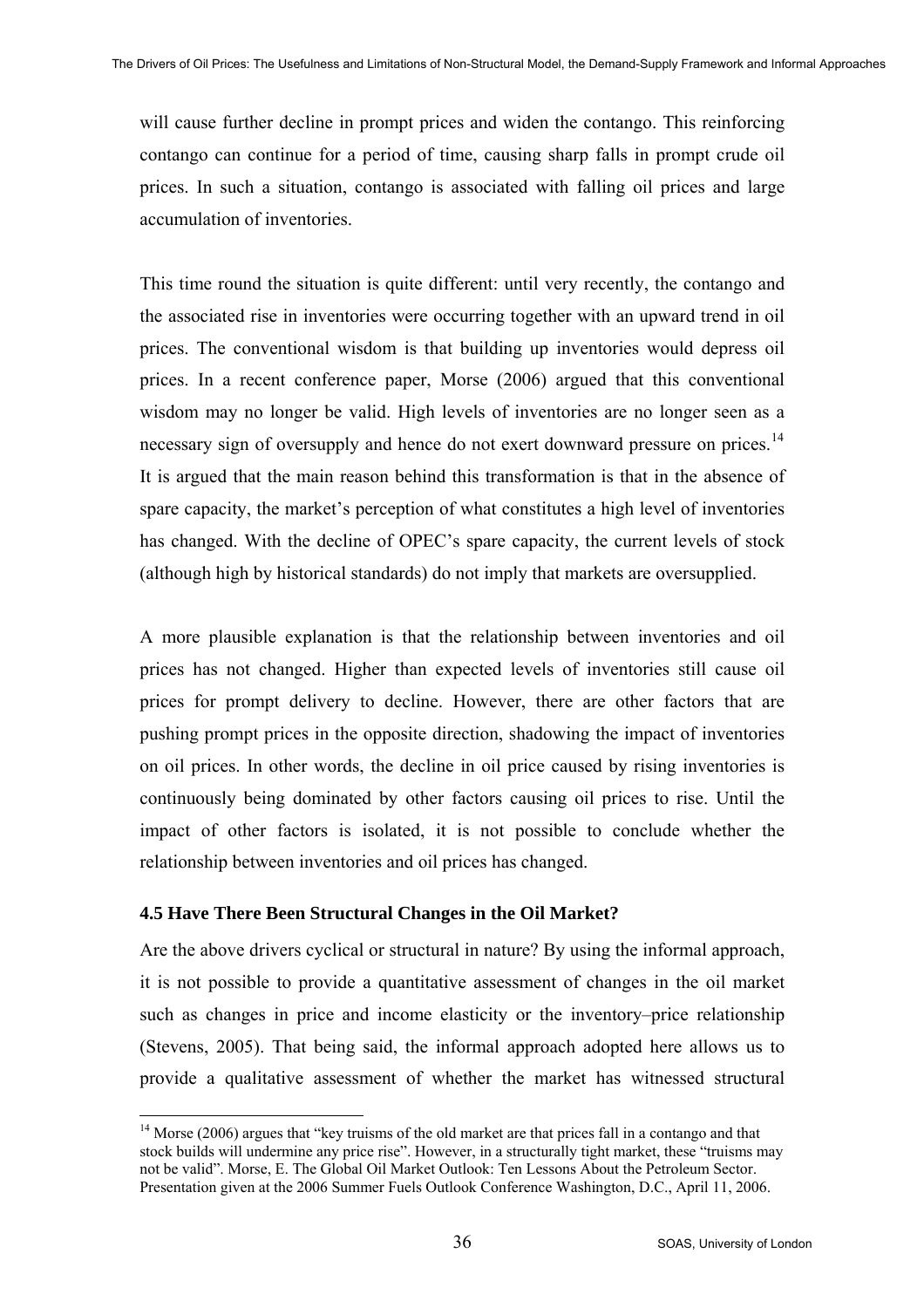changes with a lasting impact on oil price behaviour or whether the recent strength in the oil prices has been mainly caused by temporary drivers. In what follows, we focus on two aspects: spare capacity and the greater reliance on the futures market for price discovery.

The most obvious change has been the gradual decline of spare capacity to very low levels, especially when compared to mid 1980s and early 1990s. As discussed above, low spare capacity implies that in case of shocks, prices will bear the bulk of the adjustment. This raises an important question: will the spare capacity in the upstream oil be re-established to its previous high levels? To answer this question, it is important to stress that the spare capacity that has provided a large cushion against oil market shocks has not been the outcome of a rational investment decision. Instead, it has emerged as a result of specific market developments in the mid 1980s and early 1990s which left OPEC member countries with a large spare capacity. Most observers suggest that these market conditions cannot be repeated and hence increased spare capacity would not materialize unless new investments are made. This, however, raises the question: who should bear the costs of investment in spare capacity? The international oil companies are not willing to bear these costs since investment in spare capacity does not conform to the principle of shareholder value maximization as it implies the company is holding idle assets. On the other hand, most national oil companies, due to many financial and political constraints, may not be able to invest in new capacity, probably with the exception of Saudi Arabia whose declared policy is to maintain a spare capacity of 2–3 mbd, which is quite low representing only around 2% of global production. The obstacles facing investment in the oil sector and the failure to address the complicated issue of who should bear the costs of investment in spare capacity simply mean that the required investment is not likely to materialize. It seems that the 'international oil order' where non-OPEC supplies much of the incremental global oil demand and OPEC provides the capacity cushion has been shaken in recent years, with potential implications on oil markets.

A less obvious transformation has been the shift from the spot to the futures market for price determination (see Fattouh, 2006). This has increased the role of financial investors and traders in oil price movements. This development may have lasting effects on short-term movements in oil prices and volatility, but not on the long run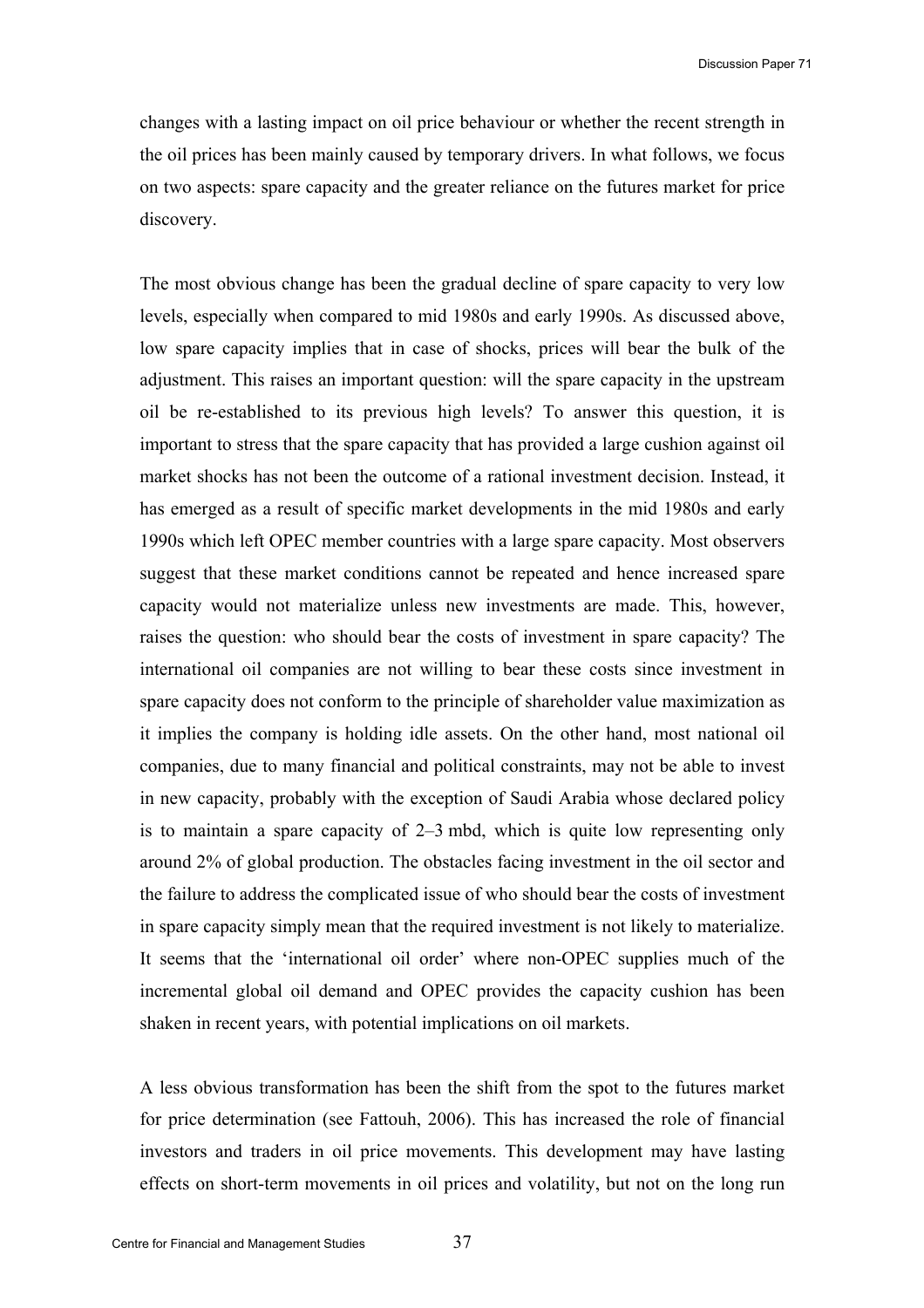behaviour of oil prices. Any long-term trends in oil prices will be dictated by market fundamentals rather than by the sentiment of investors.

The shift to the futures market may also affect the market through its impact on OPEC behaviour. An important consequence of the recent shift to the futures market for oil price determination is the wide range of factors that OPEC needs to consider in making its output decisions, such as the level of inventories, the forward curve's shape, the size of speculative positions in the futures market and the bearish or bullish sentiments of traders. This greatly complicates the decision-making process for the simple reason that OPEC has only one policy tool at its disposal (implementing production cut) with which it would like to achieve a wide range of objectives.<sup>[15](#page-37-0)</sup> This may have undesired consequences on oil price fluctuations, inducing volatility and causing sharp rises or falls in oil prices in some instances.

# **5. Conclusions**

In this paper, we have discussed three main approaches for analysing oil prices: the exhaustible resources, the supply–demand framework and the informal approach. Each of these approaches suggests a certain set of drivers of oil prices. However, we have emphasized that all of the above approaches suffer from major limitations, especially when used to make predictions. This is not to say that current frameworks for analysing oil prices should be avoided. They usually provide useful insights on the functioning of the world oil market and how it might evolve in the future. However, attempts to draw accurate predictions about oil market conditions based on these models will certainly result in errors. Various players in the oil market such as international organizations, oil companies and governments should keep this in mind when making their investment decisions or policy recommendations. Pushing hard for strategies based on the projections of these models defeat their purpose, and may result in misguided, even dangerous, policies.

<span id="page-37-0"></span> $\overline{a}$ <sup>15</sup> See Fattouh (2007b) for a discussion on OPEC's dilemma in the current market situation.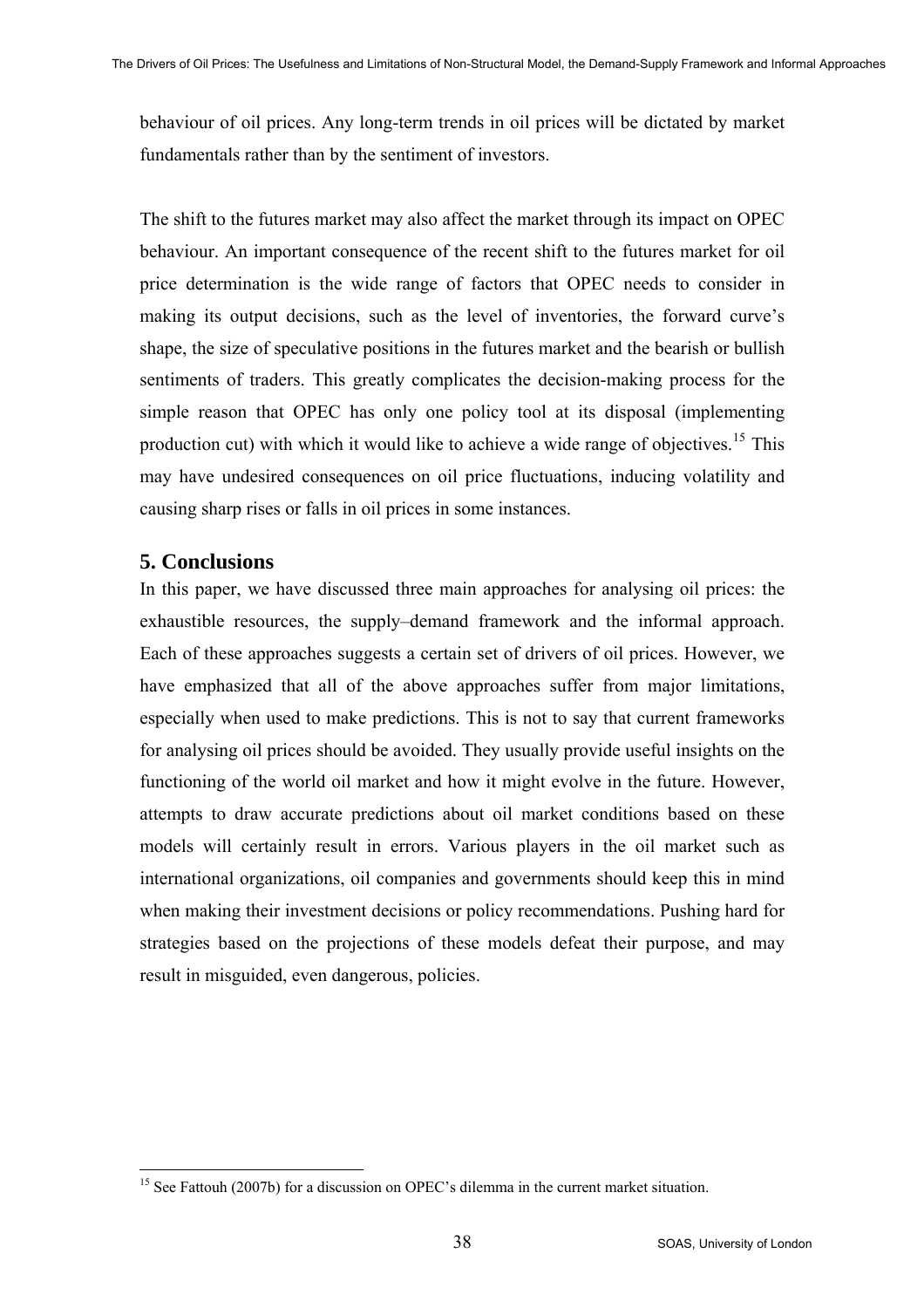#### **References**

- Adelman, M.A. 1980. The clumsy cartel. *The Energy Journal*, **1**(1), pp. 43–53.
- Adelman, M.A. 1982. OPEC as a cartel. In Griffin, J. and D. Teece (eds.), *OPEC Behavior and World Oil Prices.* Allen and Unwin, London, UK.
- Adelman, M.A. 1990. Mineral depletion, with special reference to petroleum. *Review of Economics and Statistics,* **72**(1), pp. 1–10.
- Ahlbrandt, T.S. 2006. Global petroleum reserves, resources and forecasts. In Mabro, R. (ed.), *Oil in the twenty-first century: Issues, challenges, and opportunities*. Oxford University Press, Oxford, UK.
- Alhajji, A. and Huettner, D. 2000. The target revenue model and the world oil market: Empirical evidence from 1971 to 1994. *The Energy Journal*, **21**(2), pp. 121– 144.
- Bacon, R. 1991. Modelling the price of oil. *Oxford Review of Economic Policy*, **7**, pp. 17–34.
- Bank for International Settlement. 2004. International Banking and Financial Market Developments. *BIS Quarterly Review*, September.
- Barsky, R.B. and Kilian, L. 2004. Oil and the Macroeconomy since the 1970s. *Journal of Economic Perspectives*, **18**(4), pp. 115–134.
- Berck, P. 1995. Empirical consequences of the Hotelling principle. In Bromley, D.W. (ed.), *Handbook of Environmental Economics*. Blackwell Publishing, Oxford, UK.
- Berck, P. and Roberts, M. 1996. Natural resource prices: Will they ever turn up? *Journal of Environmental Economics and Management,* **31**(1), pp. 65–78.
- Black, F. 1986. Noise. *Journal of Finance*, **41**, pp. 529–543.
- Brook, A., Price, R., Sutherland, D., Westerlund, N. and Andre, C. 2004. Oil price developments: drivers, economic consequences and policy responses. OECD Economic Outlook No. 76.
- Brunnermeier, M.K. and Nagel, S. 2004. Hedge funds and the technology bubble. *Journal of Finance*, **59**, pp. 2013–40.
- Campbell, C.J. 1989. Oil price leap in the nineties. *Noroil,* **12***,* pp. 35–38.
- Campbell, C.J. and Laherrère, J.H. 1998. The end of cheap oil. *Scientific American*. March 1998, pp. 78-83
- Cashin, P., Liang, H. and McDermott, J. 1999. *How persistent are shocks to world commodity prices?* IMF Working Paper No. 80.
- Cavallo, A.J. 2002. Predicting the peak in world oil production. *Natural Resources Research*, **11**, pp. 187–195.
- Cooper, J.C.B. 2003. Price elasticity of demand for crude oil: Estimates for 23 countries. *OPEC Review*, **27**, pp. 1–8.
- Crémer, J. and Salehi-lsfahani, D. 1991. *Models of the oil market.* Harwood Academic Publishers, New York, USA.
- Dahl, C. 1993. A survey of oil demand elasticities for developing countries. *OPEC Review*, **17**(4), pp. 399–419.
- Dahl, C. and Sterner, T. 1991. Analyzing gasoline demand elasticities: A survey. *Energy Economics*, **3**(13), pp. 203–210.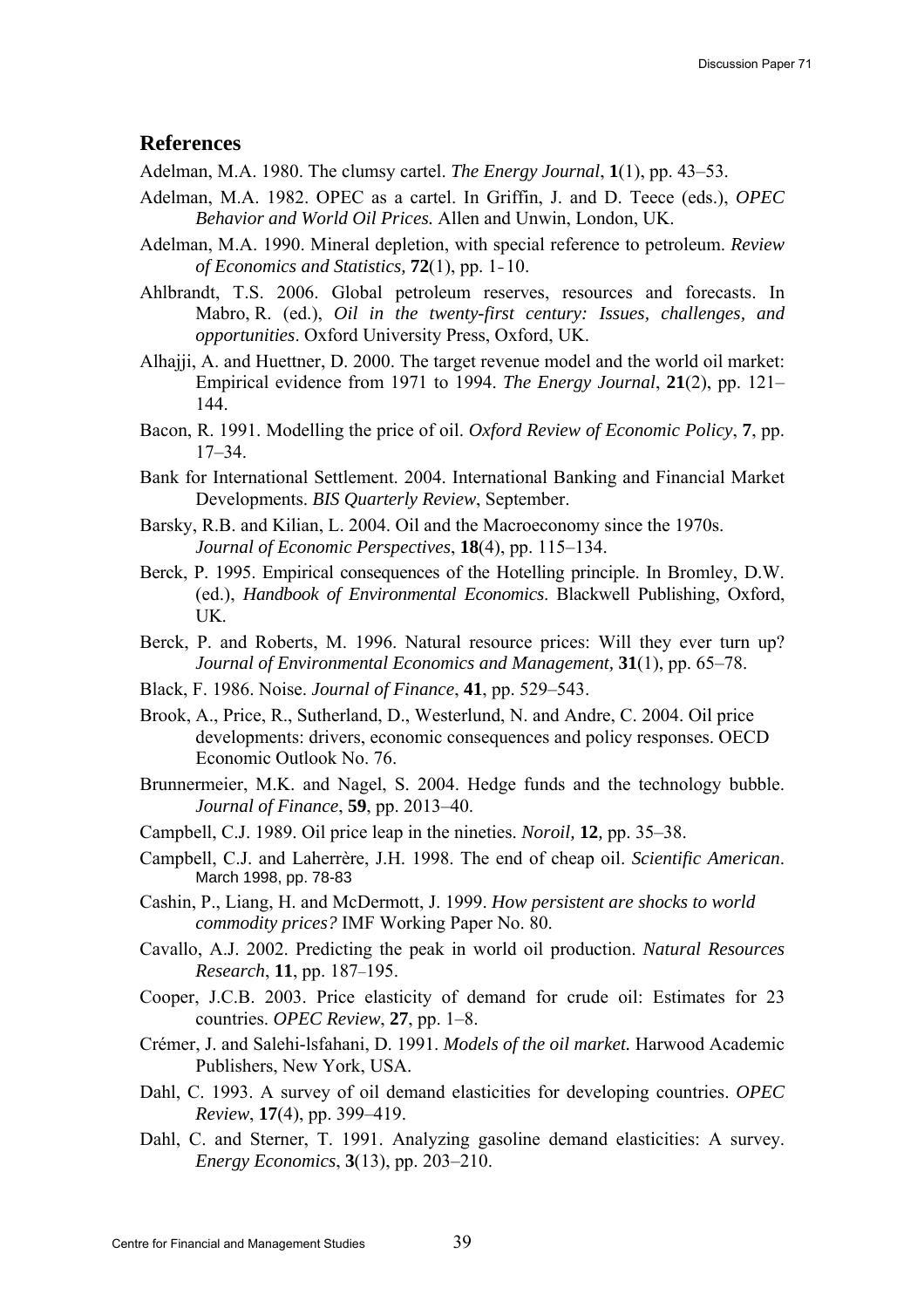- Dahl, C. and Duggan, T. 1996. U.S. energy product supply elasticities: A survey and application to the U.S. oil market. *Resource and Energy Economics*, **18**(3), pp. 243–63.
- Dees, S., Karadeloglou, P., Kaufmann, R.K. and Sanchez, M. 2007. Modelling the world oil market: Assessment of a quarterly econometric model. *Energy Policy,* **35**(1), pp. 178–191.
- Dufour, J.M., Bernard, J.T., Khalaf, L. and Kichian, M. 2006. Structural change and the dynamics of energy prices: Identification-robust test for time-varying parameters. Université de Montréal CIRANO and CIREQ Discussion Paper.
- Energy Information Administration. 2005. *International Energy Outlook 2005*, EIA, Washington, D.C., USA.
- Energy Information Administration. 2006. *International Energy Outlook 2006*, EIA, Washington, D.C., USA.
- Espey, M. 1998. Gasoline demand revisited: An international meta-analysis of elasticities. *Energy Economics*, **20**, pp. 273–295.
- Fattouh, B. 2006. The origins and evolution of the current international oil pricing system: A critical assessment. In Mabro, R. (ed.), *Oil in the twenty-first century: Issues, challenges, and opportunities*. Oxford University Press, Oxford, UK.
- Fattouh, B. 2007a. OPEC pricing power: The need for a new perspective. In Helm, D. (ed.), *The new energy paradigm*. Oxford University Press, Oxford, UK. Forthcoming.
- Fattouh, B. 2007b. OPEC's dilemma. *Oxford Energy Forum*. February.
- Fattouh, B. and Mabro, R. 2006. The investment challenge. In Mabro, R. (ed.), *Oil in the twenty-first century: Issues, challenges, and opportunities*, Oxford University Press, Oxford, UK.
- Fleming, J. and Ostdiek, B. 1998. The impact of energy derivatives on the crude oil market. *Energy Economics*, **21**, pp. 135−67.
- Friedman, M. 1953. *The case for flexible exchange rates: Essays in positive economics*. Chicago University Press, Chicago, USA.
- Gately, D. 1984. A ten-year retrospective: OPEC and the world oil market. *Journal of Economic Literature*, **22**(3), pp. 1100–1114.
- Gately, D. 2001. How plausible is the consensus projection of oil below \$25 and Persian Gulf oil capacity and output doubling by 2020? *The Energy Journal*, **22**(4), pp. 1–27.
- Gately, D. 2004. OPEC's incentives for faster output growth. *The Energy Journal*, **25**(2), pp. 75–96.
- Gately, D. and Huntington, H. 2002. The asymmetric effects of changes in price and income on energy and oil demand. *The Energy Journal,* **23**(1), pp. 19–58.
- Goldman Sachs. 2005. Super Spike Period May Be Upon Us: Sector Attractive. <http://www.oilcast.com/pdfs/superspike.pdf>
- Graham, D. and Glaister, S. 2002. The demand for automobile fuel: A survey of elasticities. *Journal of Transport Economics and Policy*, **36**, pp. 1–26.
- Griffin, J.M. and Schulman, G.T. 2005. Price asymmetry in energy demand models: A proxy for energy-saving technical change. *The Energy Journal*, **26**(2), pp.  $1-21$ .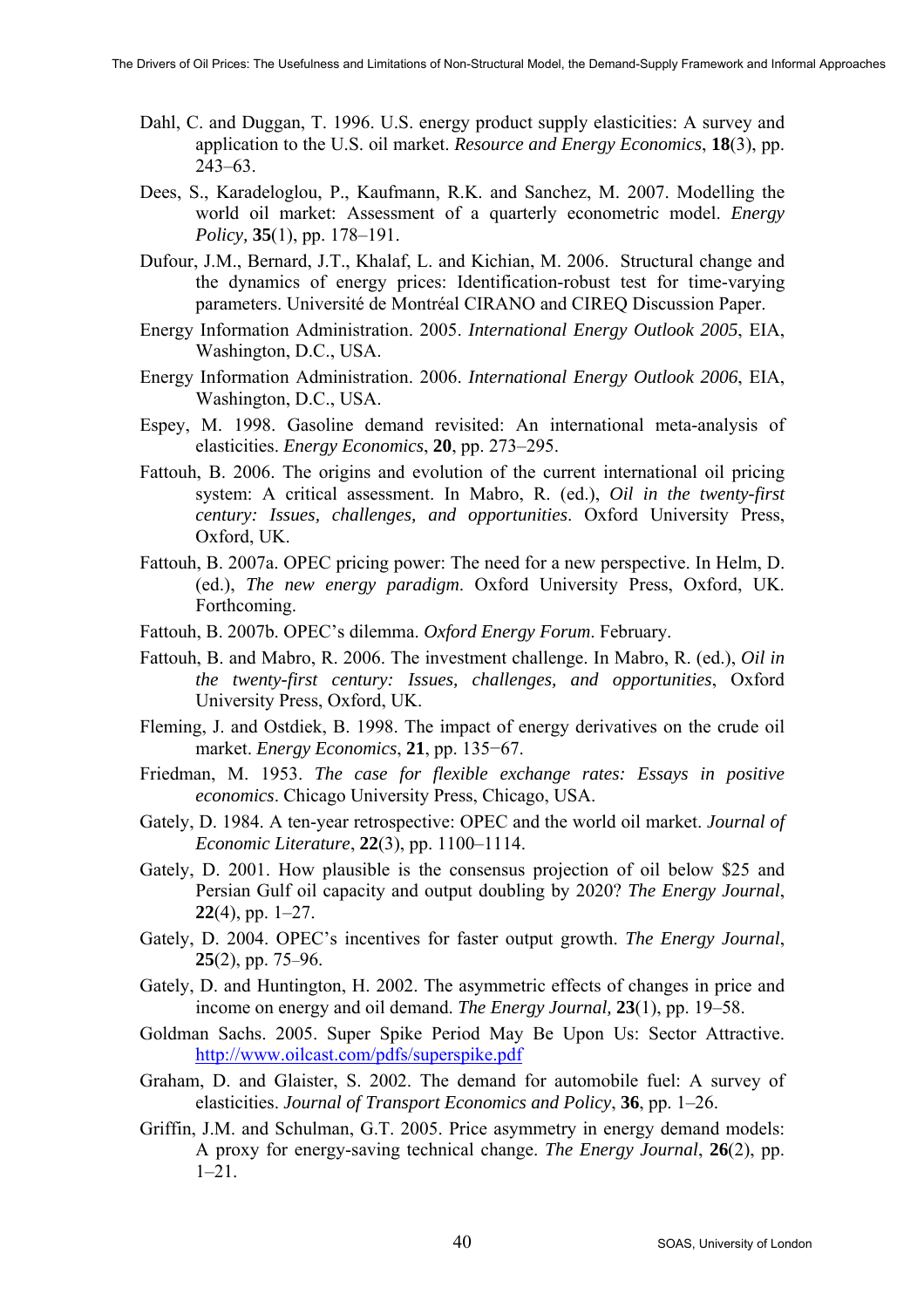- Haigh, M.S., Hranaiova, J. and Overdahl, J. 2005. *Price volatility, liquidity provision and the role of managed money traders in energy futures markets.* US Commodity Futures Trading Commission Working Paper.
- Hnyilicza, E. and Pindyck. R.S. 1976. Pricing policies for a two-part exhaustible resource cartel: The case of OPEC. *European Economic Review*, **8**, pp. 139– 154.
- Hotelling, H. 1931. The economics of exhaustible resources. *Journal of Political Economy*, **39**, pp. 137–175.
- Hubbert, M.K. 1956. Nuclear energy and the fossil fuels. In American Petroleum Institute (ed.), *Drilling and Production Practice*. Washington, D.C., USA.
- Ibrahim, I.B. and Hurst, C. 1990. Estimating energy and oil demand functions: A study of thirteen developing countries. *Energy Economics*, **12**(2), pp. 93–102.
- International Energy Agency. 2006. *World Energy Outlook*, IEA, Paris, France.
- International Monetary Fund. 2005. Will the oil market continue to be tight? In *World Economic Outlook: Globalization and external imbalances*. IMF, Washington, D.C., USA.
- International Monetary Fund 2006. The boom in non-fuel commodity prices: can it last? In *World Economic Outlook: Financial systems and economic cycles*. IMF, Washington, D.C., USA.
- Johany, A. 1980. *The myth of the OPEC cartel The role of Saudi Arabia*. John Wiley and Sons, New York, USA.
- Jones, D., Leiby, P. and Paik, I. 2004. Oil price shocks and the macroeconomy: What has been learned since 1996. *Energy Journal,* **25**(2), pp. 1–32.
- Kaufmann, R. K. 1991. Oil production in the lower 48 states: Reconciling curve fitting and econometric models. *Resources and Energy* 13:111-127.
- Kaufmann, R.K. 1995. A model of the world oil market for Project LINK: Integrating economics, geology, and politics. *Economic Modeling*, **12**(2), pp. 165–178.
- Kaufmann, R.K. and Cleveland, C.J. 2001. Oil production in the lower 48 states: Economic, geological, and institutional determinants. *Energy Journal*, **22**, pp. 27–49.
- Khanna, N. 2001. *On the economics of non-renewable resources*. Binghamton University Department of Economics, Working Paper No. 0102.
- Kogan, L., Ross, S.A, Wang, J. and. Westerfield, M.M. 2003. The price impact and survival of irrational traders. MIT Sloan Working Paper No. 4293–03.
- Kohl, W. L. 2002. OPEC behaviour, 1998–2001. *The Quarterly Review of Economics and Finance*, **42**(2), pp. 209–233.
- Krautkraemer, J.A. 1998. Nonrenewable resource scarcity. *Journal of Economic Literature*, **36**, pp. 2065–2107.
- Krichene, N. 2006. *World crude oil markets: Monetary policy and the recent oil shock*. IMF Working Paper No. 06/62.
- Lee, J., List, J.A. and Strazicich, M.C. 2006. Non-renewable resource prices: Deterministic or stochastic trends? *Journal of Environmental Economics and Management*, **51**(3), pp. 354–370.
- Libecap, G.D. and Smith, J.L. 2004. Political constraints on government cartelization: The case of oil production regulation in Texas and Saudi Arabia. In Grossman,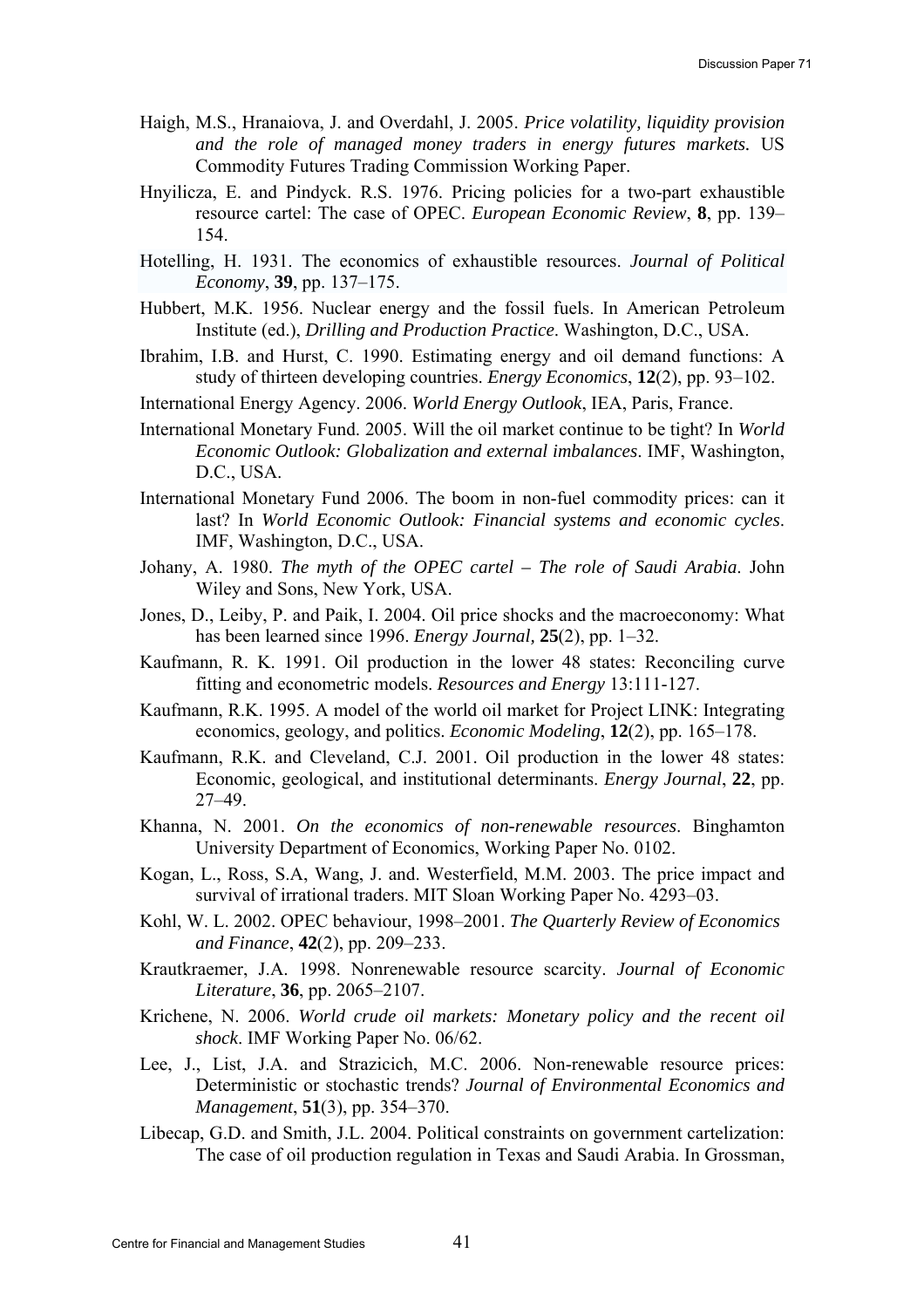P. (ed.), *How cartels endure and how they fail: Studies of industrial collusion*. Edward Elgar Publishing Ltd, Cheltenham, UK.

- Litzenberger, R. and Rabinowitz, N. 1995. Backwardation in oil futures markets: Theory and empirical evidence. *Journal of Finance*, **50**, pp. 1517−45.
- Lynch, M.C. 2002. Forecasting oil supply: Theory and practice. *The Quarterly Review of Economics and Finance*, **42**, pp. 373–389.
- Mabro, R. 1991. OPEC and the price of oil. *The Energy Journal*, **13**, pp. 1–17.
- Mead, W.J. 1979. The performance of government energy regulation. *American Economic Review*, **69**, pp. 352–356.
- Moazzami, B. and Anderson, F.J. 1994. Modelling natural resource scarcity using the 'error-correction' approach. *Canadian Journal of Economics*, **27**(4), pp. 801– 812.
- Moroney, J.R. and Berg, M.D. 1999. An integrated model of oil production. *Energy Journal,* **20**(1), pp. 105–124.
- Odell, P.R. 1998. Oil and gas reserves: Retrospect and prospect. *Energy exploration and exploitation*, **16**, pp. 117–124.
- Odell, P.R. and Rosing, K.E. 1983. *The future of oil World oil resources and use*. Kogan Page, 2nd edition, London, UK.
- Pesaran, M., Smith, R. and Akiyama, T. 1998. *Energy demand in Asian developing economies, a World Bank study*. Oxford University Press, New York, USA.
- Petroleum Argus (2006), "Scramble to Store Crude Sustains Contango", 19 June, p.3.
- Pindyck, R.S. 1978. Gains to producers from the cartelization of exhaustible resources. *Review of Economics and Statistics*, **60**, pp. 238–251.
- Pindyck, R. 1999. The long-run evolution of energy prices. *The Energy Journal,* **20**(2), pp. 1–27.
- Reed, S. 2004. Cheap Oil? Forget It. *Business Week*, 3873.
- Salant, S. 1976. Exhaustible resources and industrial structure: A Nash-Cournot approach to the world oil market. *Journal of Political Economy*, **84**, pp. 1079– 1093.
- Seba, R. 1998. *Economics of worldwide petroleum production,* OCGI Publications, Houston, USA.
- Shell Global Business Environment, Environment and External Affairs. 2001. Energy needs, choices, and possibilities. Scenarios to 2050. Exploring the future. Shell International 2001.
- Shleifer, A. and Summers, L.H. 1990. The noise trader approach to finance. *Journal of Economic Perspectives*, **4**, pp. 19–33.
- Slade, M.E. 1982. Trends in natural resource commodity prices: An analysis of the time domain. *Journal of Environmental Economics and Management*, **9**, pp. 122–137.
- Smith, J.L. 2005. Inscrutable OPEC? Behavioral tests of the cartel hypothesis. *The Energy Journal*, **26**(1), pp. 51–82.
- Stevens, P. 2005. Oil markets. *Oxford Review of Economic Policy*, **21**(1), pp. 19–42.
- Teece, D. 1982. OPEC behaviour: An alternative view. In Griffin, J. and Teece, D. (eds.). *OPEC behaviour and world oil prices*, Allen and Unwin, London, UK.
- United States Senate. 2006. Staff Report on The role of market speculation in rising oil and gas prices: A need to put the cop back on the beat. June 2006.